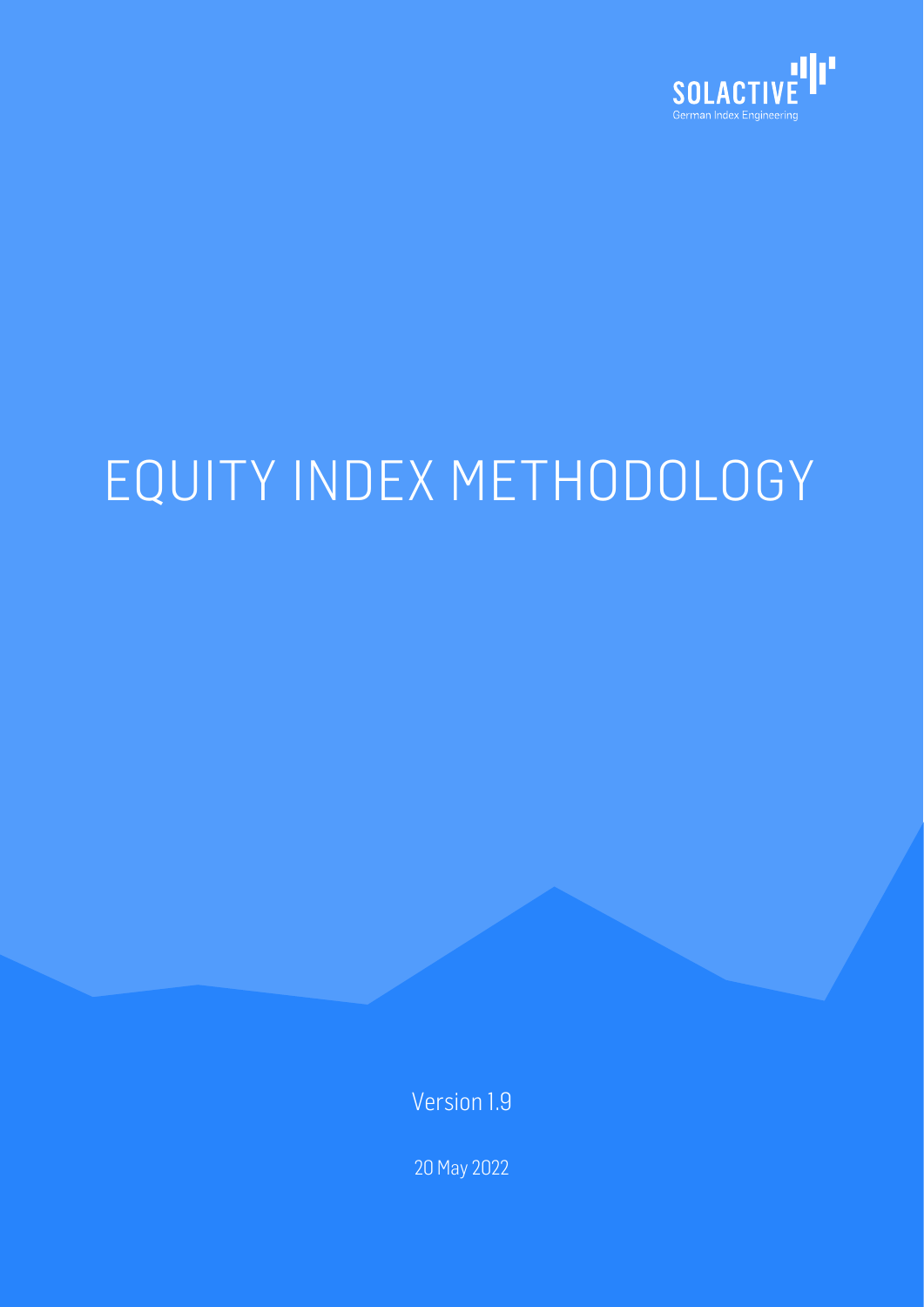

## TABLE OF CONTENTS

| 1. |  |
|----|--|
|    |  |
|    |  |
|    |  |
|    |  |
|    |  |
|    |  |
|    |  |
|    |  |
|    |  |
|    |  |
|    |  |
| 2. |  |
|    |  |
|    |  |
|    |  |
|    |  |
|    |  |
|    |  |
|    |  |
|    |  |
|    |  |
|    |  |
|    |  |
|    |  |
|    |  |
|    |  |
|    |  |
|    |  |
|    |  |
|    |  |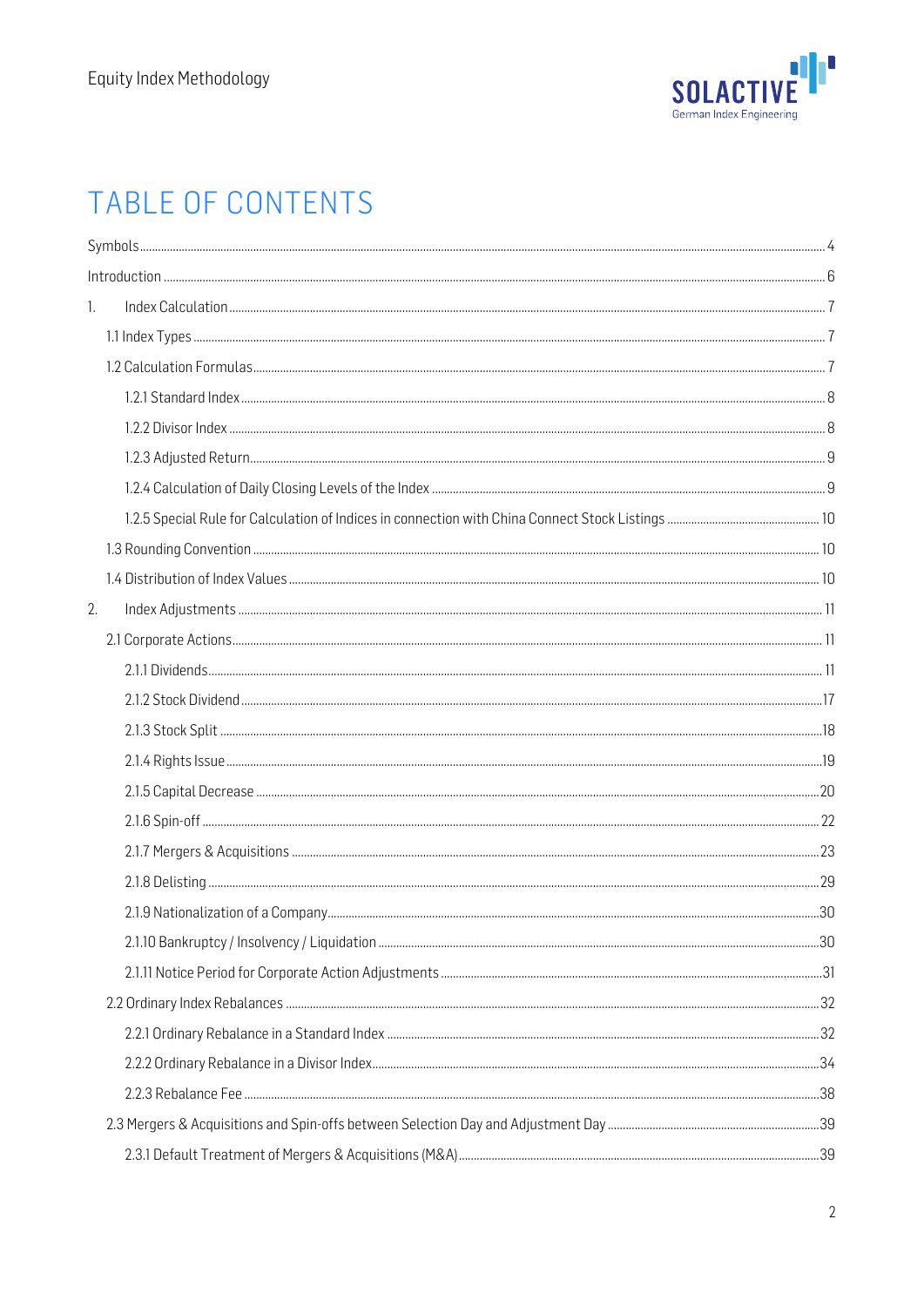

| 3. |  |
|----|--|
| 4. |  |
|    |  |
|    |  |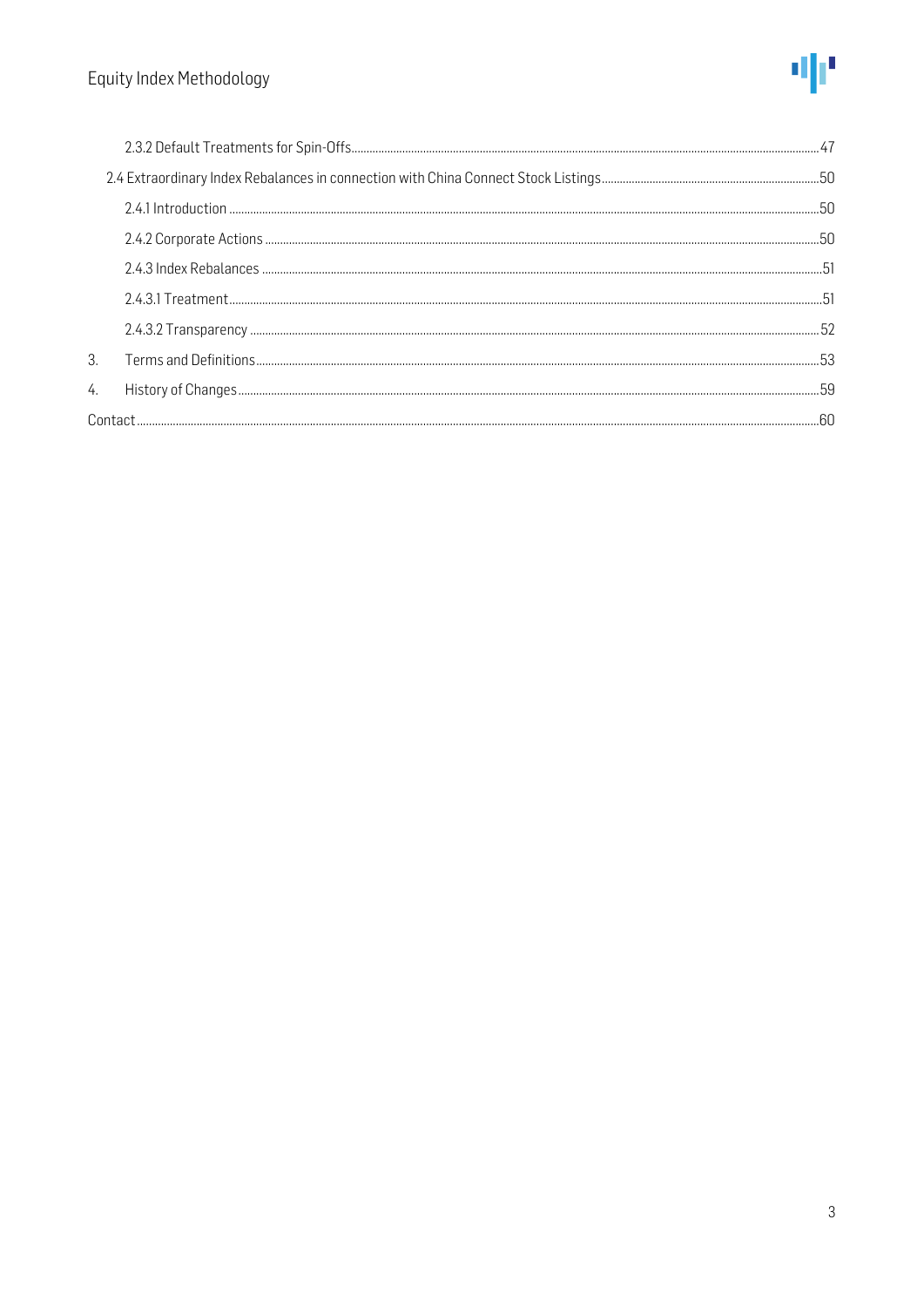业

## <span id="page-3-0"></span>SYMBOLS

| $adjP_p$         | Corporate Action adjusted close price parent company at ex-date -1                |
|------------------|-----------------------------------------------------------------------------------|
| aS               | Adjusted Total Number of Shares                                                   |
| ap               | <b>Adjusted Price</b>                                                             |
| aw               | Adjusted Weight                                                                   |
| ax               | <b>Adjusted Fraction of Shares</b>                                                |
| CF               | <b>Correction Factor</b>                                                          |
| CFI              | Conduit Foreign Income                                                            |
| $\mathcal{C}P$   | Cash Pocket                                                                       |
| $\boldsymbol{d}$ | Dividend Amount                                                                   |
| DEL              | Index Component which is deleted from the Index due to Index Rebalance            |
| <b>DDP</b>       | Index Delta Dividend Points                                                       |
| DWC              | Daily Weight Change of an Index Component in Multiday Index Rebalance             |
| D                | Divisor                                                                           |
| DP               | <b>Index Dividend Point</b>                                                       |
| EX               | Ex-date                                                                           |
| $\int$           | Foreign Exchange Rate                                                             |
| $f x_p$          | Exchange rate parent instrument's currency into index currency at ex-<br>date-1   |
| $f_{x_s}$        | Exchange rate spin-off instrument's currency into index currency at ex-<br>date-1 |
| <b>FFF</b>       | <b>Free Float Factor</b>                                                          |
| $\boldsymbol{g}$ | Number for Calendar Days for Adjusted Return Calculation                          |
| $i = 1, 2,  N$   | <b>Count for Index Members</b>                                                    |
| <i>Index</i>     | Index Level                                                                       |
| ID               | Implementation Date                                                               |
| IN               | Indicative                                                                        |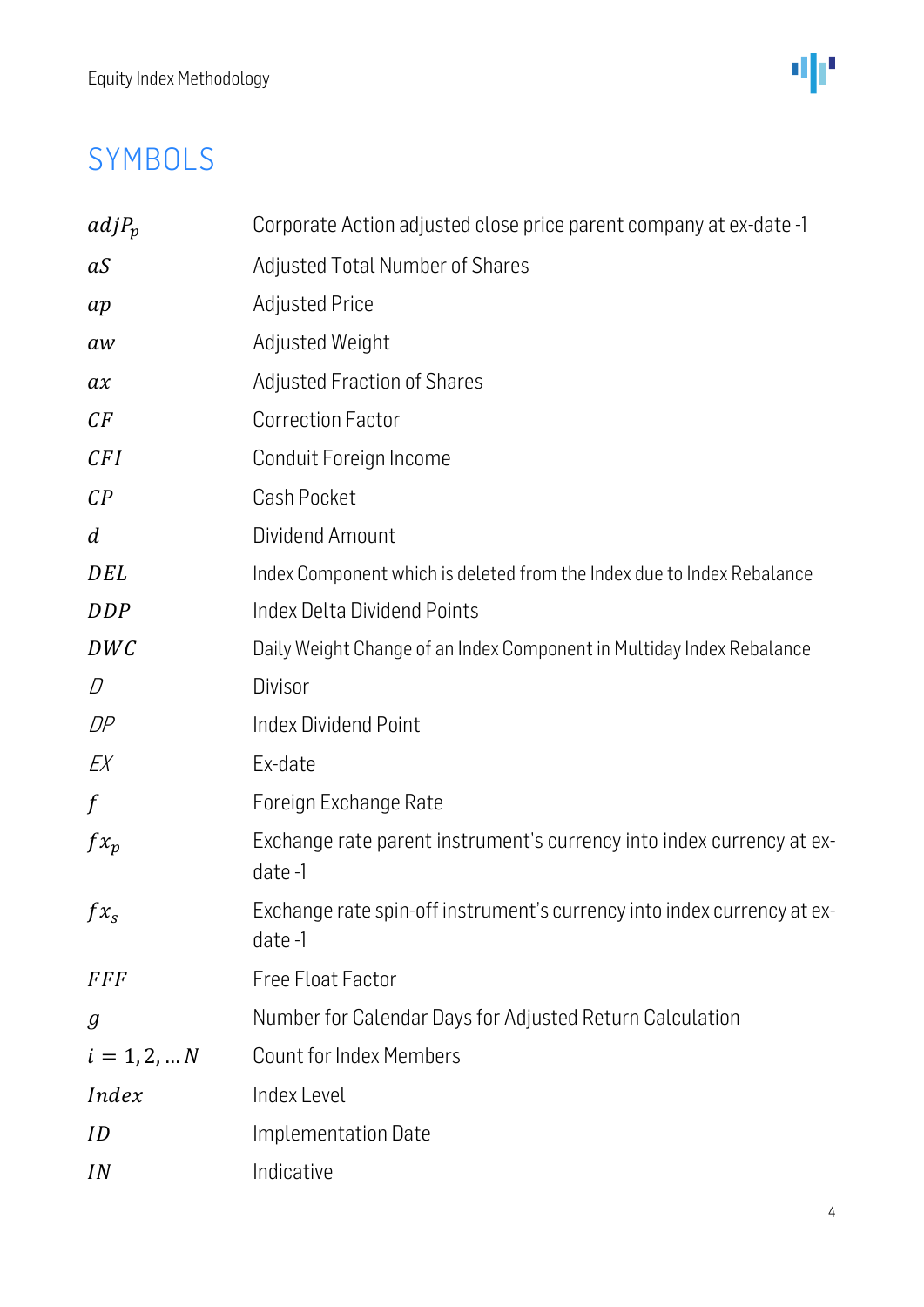

| $\, n$           | Number of Index Components on Business Day t          |
|------------------|-------------------------------------------------------|
| $\,m$            | Number of Index Components on Business Day t+1        |
| <b>MCAP</b>      | Index Market Capitalization                           |
| <b>NAD</b>       | Number of Adjustment Days in Multiday Index Rebalance |
| $\boldsymbol{p}$ | Price of Index Component                              |
| $P_p$            | Open price parent company at ex-date                  |
| $P_{\rm s}$      | Open price spin-off company at ex-date                |
| PAF              | Price Adjustment Factor                               |
| $\mathcal{S}$    | Total Number of Shares of the Index Component         |
| <b>SAR</b>       | Share Adjustment Ratio                                |
| SP               | <b>Subscription Price</b>                             |
| ST               | <b>Stock Terms</b>                                    |
| $t = 1, 2,  N$   | Count for Index Calculation Days                      |
| T                | Issue Terms/ Spin-Off Terms                           |
| T G              | Target                                                |
| <b>TGW</b>       | Index Target Weights after Rebalance                  |
| W                | Withholding Tax Rate                                  |
| WCF              | <b>Weighting Cap Factor</b>                           |
| $\pmb{\chi}$     | Fraction of Shares of the Index Component             |
| $\alpha$         | Pre-defined Divisor for Adjusted Return Calculation   |
| Δ                | Delta                                                 |
| μ                | Pre-defined Rebalance Fee Factor                      |
| $\vartheta$      | <b>Pre-defined Decrement Factor</b>                   |
| $\omega_p$       | Old target weight of the parent company               |
| $\omega_{\rm s}$ | Old target weight of the spin-off company             |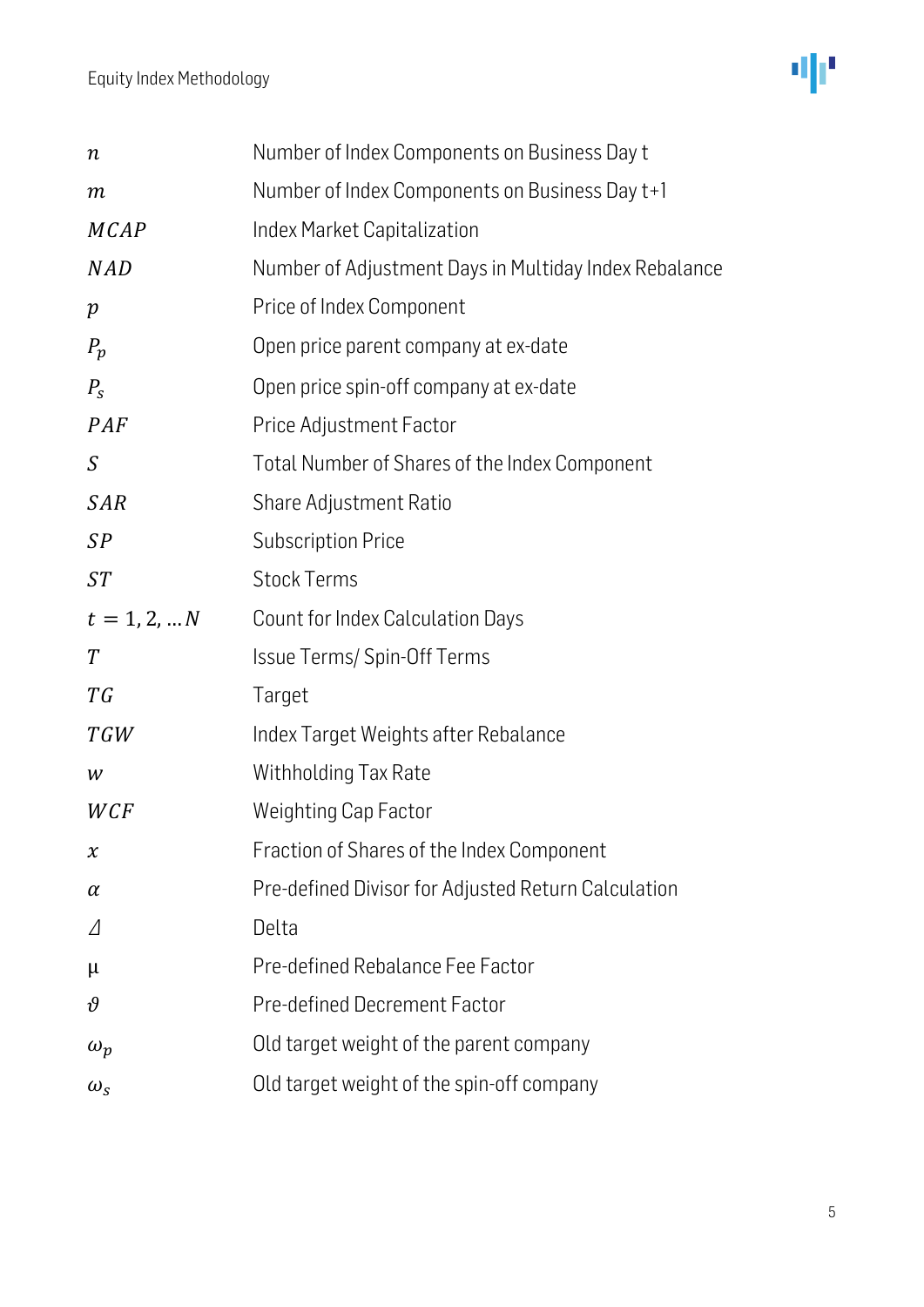ΨР

## <span id="page-5-0"></span>INTRODUCTION

Solactive is committed to the highest standards of integrity and professionalism, which are reflected by a transparent and replicable Index design and calculation methodology. Accordingly, Solactive adheres to the following norms in developing methodologies, which are, inter alia:

- $\geq$ robust and reliable;
- $\geq$ rigorous and continuous;
- $\qquad \qquad \geq$ traceable and verifiable;
- $\geq$ resilient; and
- $\geq$ inclusive of information on the treatment of Corporate Actions.

In line with the above objectives, Solactive develops, calculates and maintains its equity Indices based on an exhaustive and coherent comprehensive Equity Index Methodology.

Solactive complies with the IOSCO principles on the quality and integrity of methodologies by giving its stakeholders detailed insight into the calculation and maintenance of its Indices. With further reference to the EU Benchmarks Regulation (Regulation (EU) 2016/1011), it is the objective of this Equity Index Methodology to define a general framework of applicability that can be referenced by individual Index Guidelines. Disclosure of the index maintenance rules as well as general calculation methods contained in the Equity Index Methodology should further enable issuers and investors to evaluate and utilize Solactive Indices.

Index Guidelines contain index specifications of the relevant Index, Index Component requirements, and calculation frequencies,whereas this Solactive Equity Index Methodology elaborates on the Index formulas used by Solactive and their respective adjustments. This Equity Index Methodology further defines the various Corporate Actions that are considered by Solactive in the index maintenance process and specifies their corresponding treatment. It explains the application with detailed step-by-step examples.

Solactive is also dedicated to developing customized Indices. Due to the variety of their different constructions, each customized Index follows its own unique Index Guideline. As such, the respective Index Guideline provides more detailed information on the index setup and maintenance. In the case the rules described in the Index Guideline differ from the framework of the Equity Index Methodology, the Index Guideline supersedes the Equity Index Methodology. While Solactive aims to create and maintain its Equity Index Methodology to be as comprehensive and transparent as possible and in line with above-mentioned regulatory requirements, it retains the right to deviate from the standard procedures described in this Equity Index Methodology in the case of any unusual or complex Corporate Action, or if such a deviation is made to preserve the comparability and representativeness of an Index over time.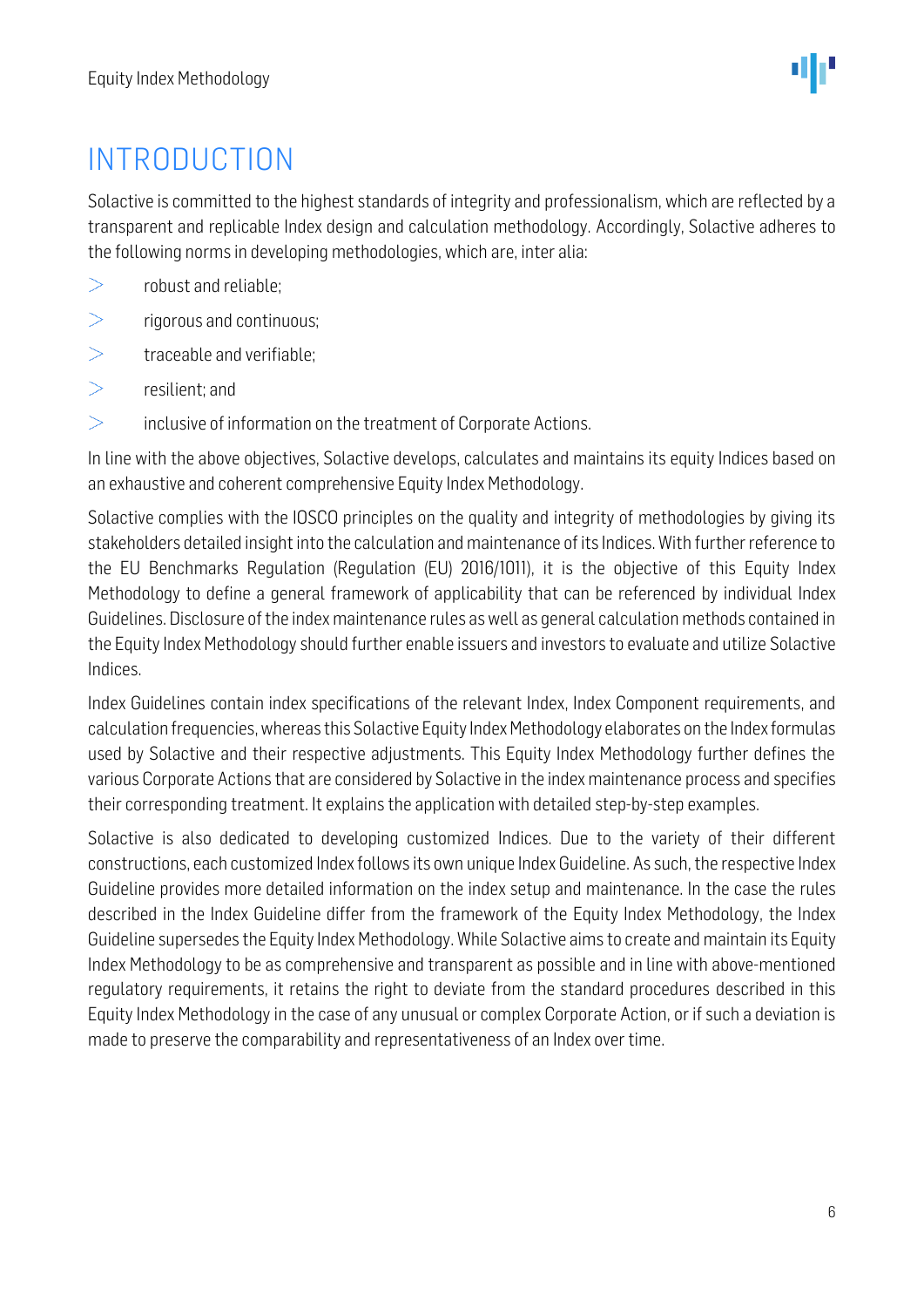In accordance with the principle of transparency, the Equity Index Methodology is directed to all stakeholders, such as financial issuers, potential investors as well as interested third parties, among others. As such, this methodology intends to be concise as well as comprehensible on all levels. The core concepts and terms are defined in Section 3 'Terms and Definitions' and the adjustment formulas are presented, explained as well as supplemented with examples to further illustrate the application of Index adjustments in practice.

## <span id="page-6-0"></span>1. INDEX CALCULATION

This section details the general calculation methodology for Solactive Indices, elaborating on the index types and the calculation formulas applied for the different cash reinvestment approaches. An overview of the rounding, settlement conventions and index adjustment rules used by Solactive for index calculation as well as the index data distribution process is also provided.

## <span id="page-6-1"></span>1.1 INDEX TYPES

Based on the client's objective and in line with industry standards, Solactive offers equity index calculation in Price Return, Gross Total Return, Net Total Return and Adjusted Return versions.

A Price Return Index reflects the market price movements of the Index Components, disregarding any payments made in respect of the Index Components, such as ordinary Cash Dividends whereas Special Cash Dividends are reinvested. A Price Return Index aims to reflect the price performance of a specific market, or a particular segment.

A Net Total Return Index seeks to replicate the overall return from holding a portfolio consisting of the Index Components. In order to achieve this aim, a Net Total Return Index considers payments, such as dividends, after the deduction of any withholding tax or other amounts an investor holding the Index Components would typically be exposed to.

A Gross Total Return Index seeks to replicate the overall return from holding a portfolio consisting of the Index Components. In order to achieve this aim, a Gross Total Return Index considers payments made in respect of the Index Components, such as dividends, without the deduction of any withholding tax or other amounts an investor holding the Index Components would typically be exposed to.

An Adjusted Return Index is an index which has a pre-defined Decrement deducted in either absolute or percentage terms at a predefined frequency.

## <span id="page-6-2"></span>1.2 CALCULATION FORMULAS

In respect of dividend reinvestment logic, Solactive follows different index calculation methodologies. Based on whether the dividend reinvestment affects only the dividend paying stock or the entire portfolio of Index, Solactive Indices can be calculated with either of the formulas outlined below.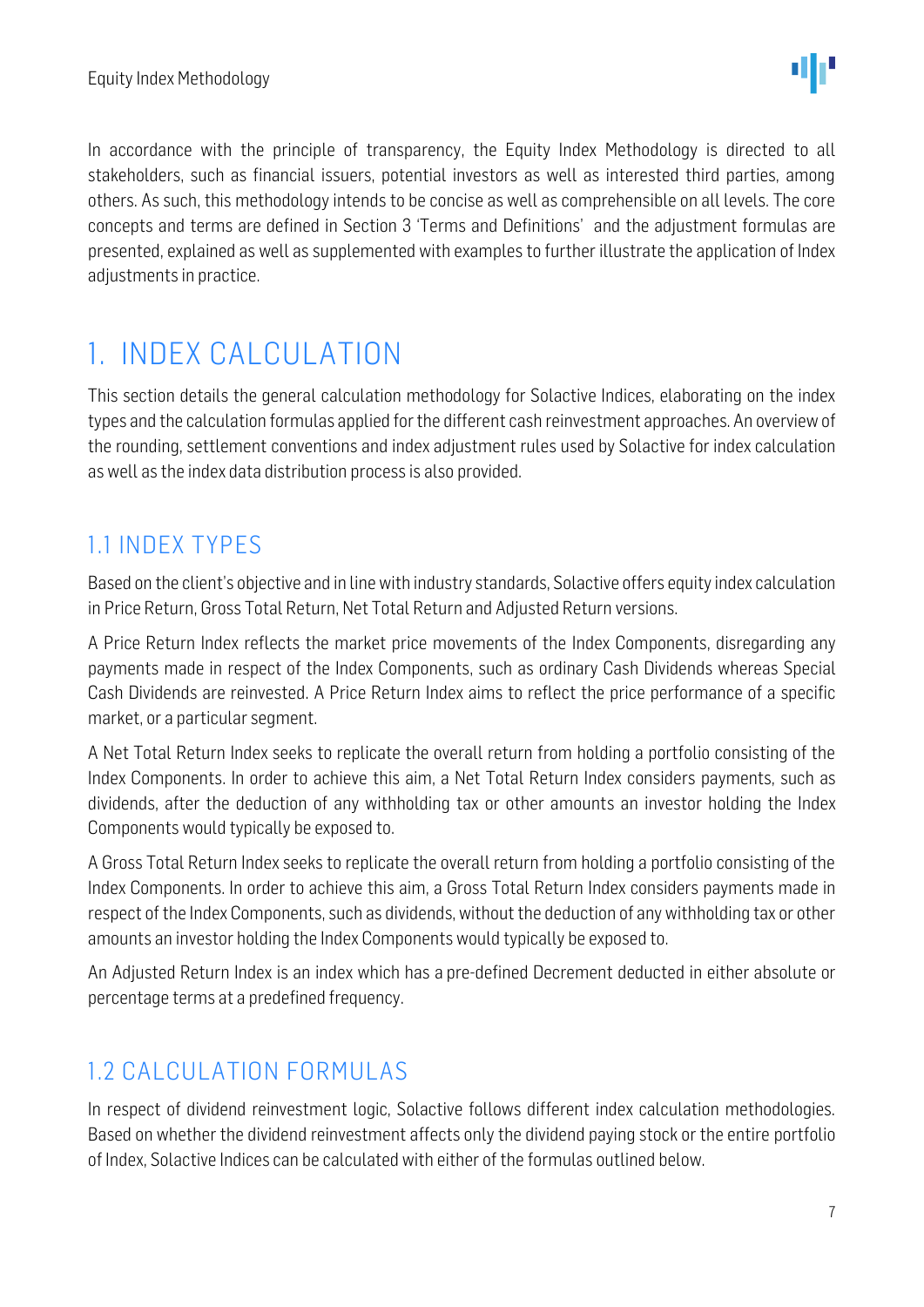$$
\Psi_{\rm{eff}}
$$

#### <span id="page-7-0"></span>1.2.1 Standard Index

The index level is the sum overall Index Components of the products of the Fraction of Shares of the Index Component and the price of the Index Component at the respective Exchange. If the currency of an Index Component is different from the currency in which the Index is calculated, the foreign exchange rate is used to convert the price into the currency in which the Index is calculated.

$$
Index_t = \sum_{i=1}^{n} x_{i,t} * p_{i,t} * f_{i,t}
$$

Dividend payments cause an adjustment in the Fraction of Shares. Due to the dividend payment, the Fraction of Shares of the dividend paying stock increases by an adjustment factor. Due to dividend reinvestment, the Fraction of Shares of other Index Components remains constant.

1.2.1.1 Standard Index Calculation with Cash Pocket

In contrast to the dividend reinvestment methodology in a Standard Index described above, some indices use a Cash Pocket for the dividend reinvestment. The Cash Pocket is an additional component of an Index where dividend payments with an ex-date on t paid by any Index Component are collected in.

$$
CP_{t} = \sum_{i=1}^{n} x_{i,t-1} * d_{i,t} * (1 - w_{i,t}) * f_{i,t-1}
$$

The Cash Pocket remains in the Index until the next Index Rebalance and is included in the calculation of the index level.

$$
Index_t = \sum_{i=1}^{n} x_{i,t} * p_{i,t} * f_{i,t} + CP_t
$$

#### <span id="page-7-1"></span>1.2.2 Divisor Index

For the calculation of the index level, the sum of the Market Capitalization of the Index Components is divided by the Divisor.

$$
Index_t = \frac{\sum_{i=1}^{n} S_{i,t} * p_{i,t} * f_{i,t} * WCF_{i,t} * FFF_{i,t}}{D_t}
$$

The Divisor is a mathematical factor defined at the inception of the Index. The Divisor is adjusted by certain Corporate Actions and Index Rebalances.

Dividends paid by any Index Component are applied across the entire basket by changing the Divisor.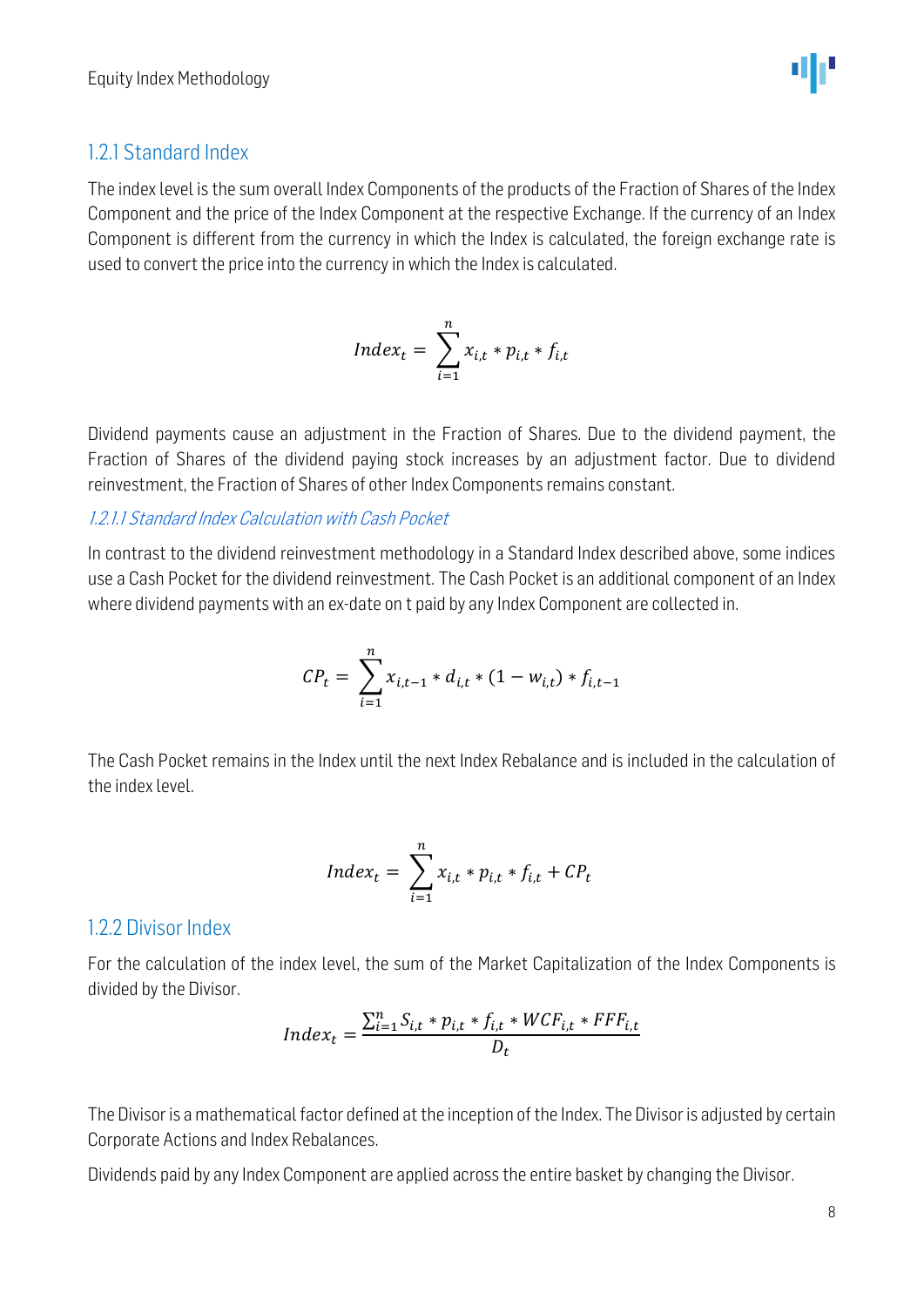$$
\Psi^{\mu}
$$

#### 1.2.2.1 Divisor Index Calculation with Cash Pocket

In contrast to the dividend reinvestment methodology in a Divisor Index described above, some indices use a Cash Pocket for the dividend reinvestment. The Cash Pocket is an additional component of an Index where dividend payments with an ex-date on t paid by any Index Component are collected in.

$$
CP_t = \sum_{i=1}^{n} S_{i,t} * d_{i,t} * (1 - w_{i,t}) * f_{i,t-1} * WCF_{i,t} * FFF_{i,t}
$$

The Cash Pocket remains in the Index until the next Index Rebalance and is included in the calculation of the index level.

$$
Index_t = \frac{\sum_{i=1}^{n} S_{i,t} * p_{i,t} * f_{i,t} * WCF_{i,t} * FFF_{i,t} + CP_t}{D_t}
$$

#### <span id="page-8-0"></span>1.2.3 Adjusted Return

Solactive can offer the index calculation methodologies above with their adjusted return versions by deducting a Decrement of a pre-defined percentage value per annum on each Index Calculation Day from the Index Closing Level and reflecting it in the Index Opening Level.

This Decrement is calculated based on pre-defined parameters such as Decrement Factor  $\vartheta$ , calendar days  $\alpha$  and number of the index calculation days  $q$ .

The opening level after applying the Decrement is calculated as follows.

$$
Index_{t+1}^{Open} = Index_{t}^{Close} * (1 - \left(\frac{\vartheta}{100} * \frac{g}{\alpha}\right))
$$

#### <span id="page-8-1"></span>1.2.4 Calculation of Daily Closing Levels of the Index

In the calculation of the daily closing levels of the Index, the official close price of the respective Index Component on the respective exchange is used. In the case that an exchange does not provide an official closing price for an Index Component on a particular day, the Index is calculated with the last price available. If an exchange does not generally publish official closing prices, Solactive decides on a price collection mechanism that ensures tradability and representativeness of its Indices.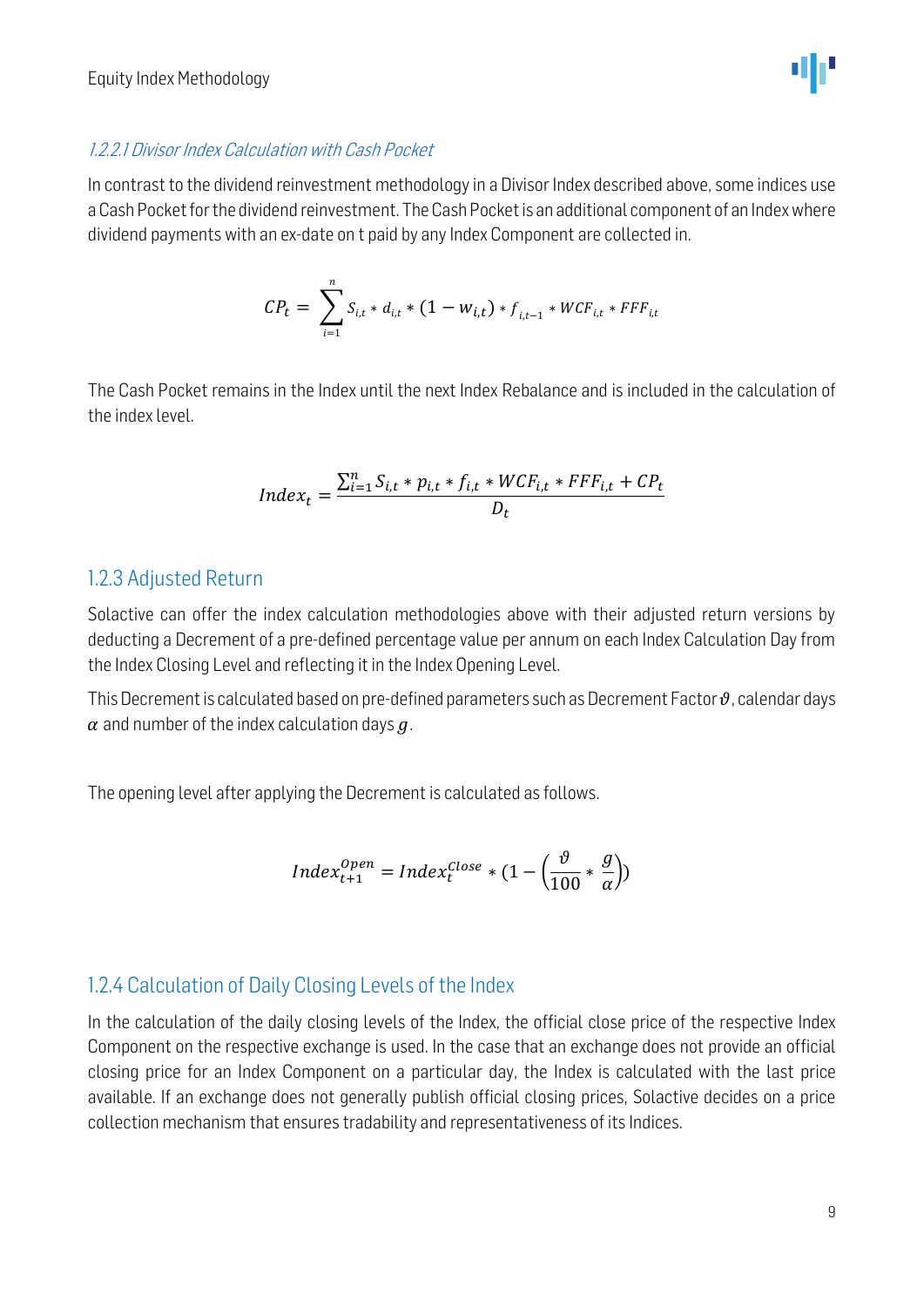

## <span id="page-9-0"></span>1.2.5 Special Rule for Calculation of Indices in connection with China Connect Stock **Listings**

For Index Components that are trading under the Shanghai- and Shenzhen Connect Programs<sup>1</sup> (the "China Stock Connect Program") the intraday and closing prices provided under the China Stock Connect Program will be used. Days may occur when trading is not possible under the China Stock Connect Program due to a trading holiday, but the corresponding China domestic market is open for regular trading. In such instances the relevant intraday index level and the Index Closing Level are calculated based on the intraday and closing price for the relevant Index Components on the corresponding China domestic market. If the relevant China domestic market does not provide an official closing price, the Index is calculated based on the last price available from the relevant China domestic market.

## <span id="page-9-1"></span>1.3 ROUNDING CONVENTION

Solactive calculates its Indices in accordance with the following rounding convention:

- 1. Index Level: two decimal places (if not specified otherwise in Index Guideline)
- 2. Prices of Index Components: no rounding
- 3. Foreign exchange rates: no rounding
- 4. Fraction of Shares of an Index Component in a Standard Index: six decimal places (if not specified otherwise in Index Guideline)
- 5. Divisor: six decimal places

## <span id="page-9-2"></span>1.4 DISTRIBUTION OF INDEX VALUES

The Index values are distributed via the price marketing services of the Stuttgart Stock Exchange (Börse Stuttgart) and are published to all affiliated vendors.

<sup>&</sup>lt;sup>1</sup> With the China Connect Stock Program the People's Republic of China has allowed foreign and (residential) Hong Kong investors to participate within the Chinese stock market of Shanghai and Shenzhen.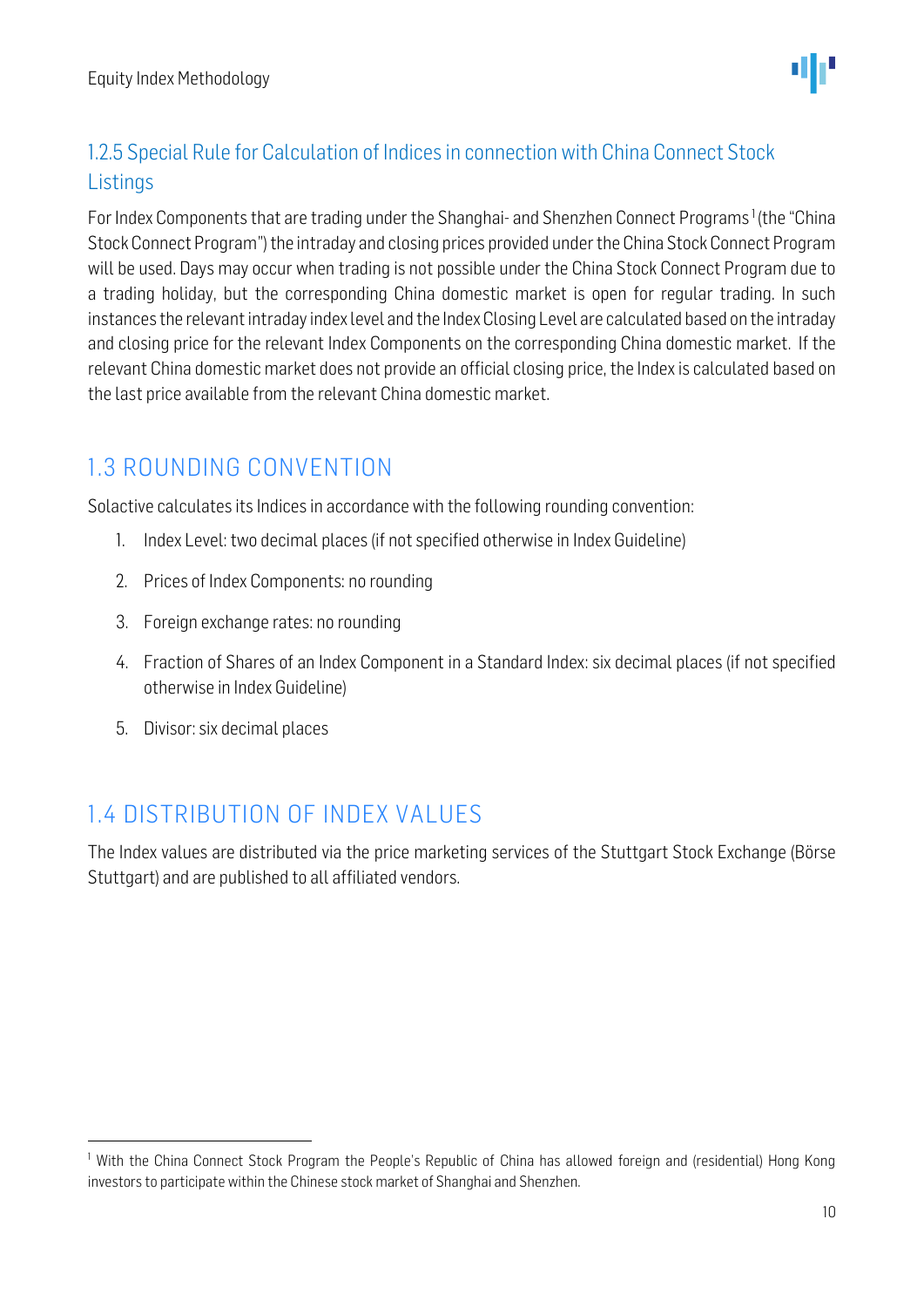## <span id="page-10-0"></span>2. INDEX ADJUSTMENTS

## <span id="page-10-1"></span>2.1 CORPORATE ACTIONS

The types of Corporate Actions described in this Equity Index Methodology are taken into account in the Index calculation. Further events may lead to Index adjustments as decided by the Oversight Committee or respective index committee on a case-by-case basis. It is assumed that t is the last Business Day prior to the ex-date whereas t+1 is the ex-date of the Corporate Action. If the details (ex-date, amount of distribution, terms of rights issue, etc.) of an event that may trigger an Index adjustment are not known prior to or on the ex-date, no Index adjustment is carried out. If an estimation of the details of a distribution from a reliable source exists (e.g. distributions by Japanese or South Korean companies), an Index adjustment may be carried out based on the estimation. The Oversight Committee may decide differently on a case-by-case basis.

All examples given to illustrate the application of the Index adjustment formula are purely hypothetical and exclusively intended to convey the concept of the Methodology. No rights can be derived from these examples in any way with regard to their correctness or applicability to specific cases.

#### <span id="page-10-2"></span>2.1.1 Dividends

A dividend or cash distribution is a common way to dispense accumulated profits and earnings to a company's shareholders. Generally speaking, a company may opt to pay a Cash Dividend to its shareholders under consideration of several economic and financial factors.

For the purpose of Index adjustment, Solactive distinguishes between two dividend types: Cash Dividends and Special Dividends. The former refers to cash distributions usually paid in regular intervals and the latter designates all other dividend payments falling outside the normal pattern, which are often substantially larger than regular cash distributions and are usually non-recurring.

With regard to the Solactive product portfolio, Cash Dividends are treated differently depending on the type of Index. The following distinction can be made:

A Net Total Return Index considers reinvestments of Cash and Special Dividend distributions after deducting the withholding tax.

A Gross Total Return Index considers reinvestments of Cash and Special dividend distributions without deducting the withholding tax.

A Price Return Index neglects the regular Cash Dividends and considers only the Special Dividends.

#### 2.1.1.1 Dividend Adjustment in Standard Index

Dividend payments cause an adjustment in the Fraction of Shares. Due to the dividend adjustment, the Fraction of Shares of the dividend paying stock increases by the price adjustment factor.

The price adjustment factor (PAF) is the relation between the close price of the stock with the corporate action event one day prior to the ex-date and the theoretical stock price after the corporate action.

ΦF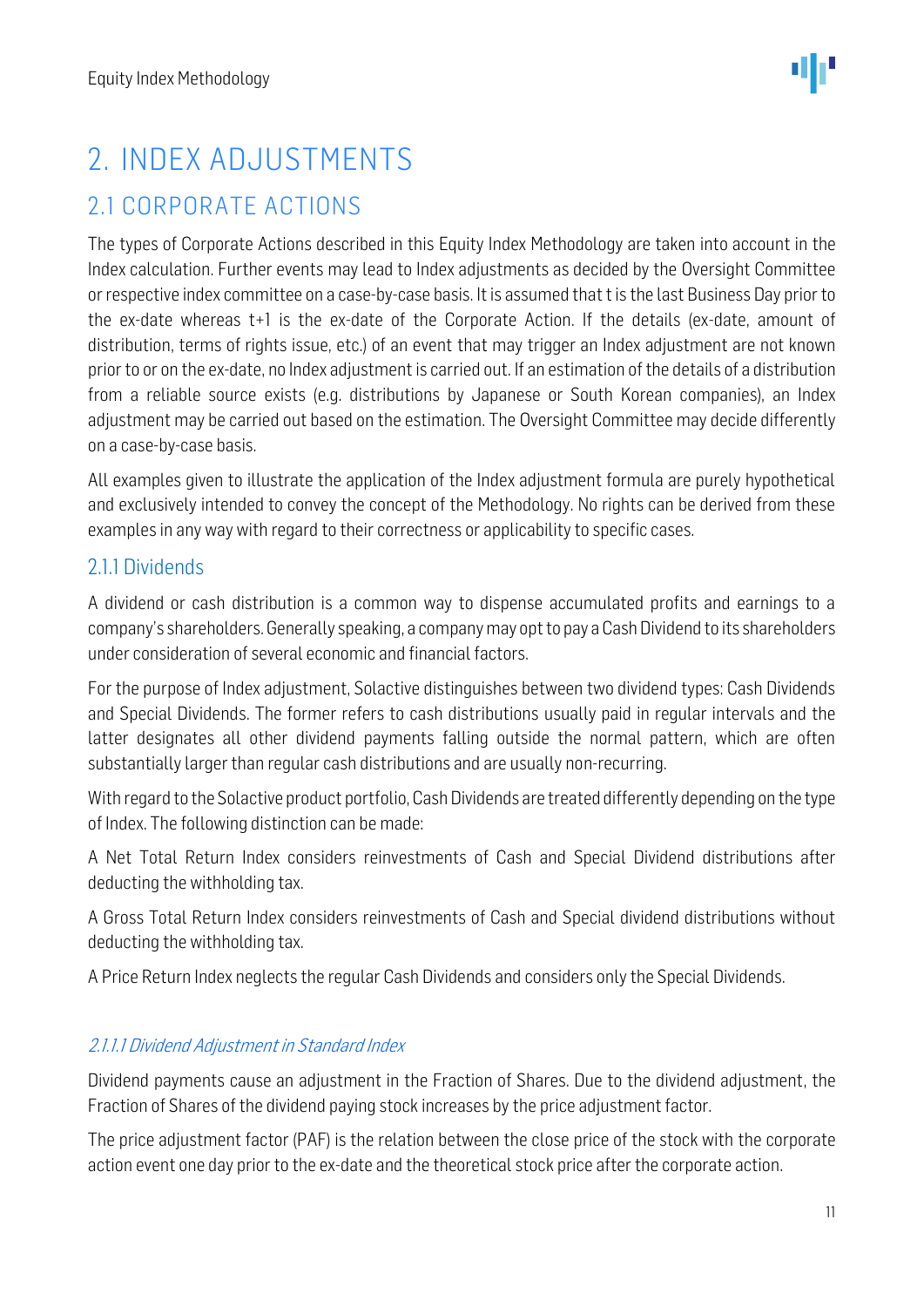In respect of dividend adjustment, the close price of dividend paying stock one day prior to the dividend exdate is divided by the theoretical stock price after dividend.

$$
PAF_{i,t+1} = \frac{p_{i,t}}{p_{i,t} - d_{i,t+1} * f_{i,t} * (1 - w_{i,t+1})}
$$

The theoretical close price after dividend is calculated as follows:

$$
ap_{i,t+1} = \frac{p_{i,t}}{PAF_{i,t+1}}
$$

The final shares after the implementation of the dividend is calculated by the multiplication of the number of shares on the dividend ex-date with the PAF.

$$
ax_{i,t+1} = x_{i,t} * PAF_{i,t+1}
$$

#### 2.1.1.2 Dividend Adjustment in Divisor Index

In contrast to the Standard Index, in a Divisor Index the implementation of the dividend payment doesn't change the total number of the shares of the dividend paying company. The dividend adjustment is reflected in the Divisor.

$$
D_{t+1} = \frac{D_t * Index_t - \triangle MCAP}{Index_t}
$$

The implementation of the dividend payment leads to a change in the Market Capitalization of the Index since the theoretical stock price after dividend is used for the calculation of the post-dividend Market Capitalization of the Index.

To calculate the theoretical stock price after dividend, the above-described PAF is used.

$$
\triangle MCAP = \sum_{i=1}^{n} S_{i,t} * p_{i,t} * f_{i,t} * WCF_{i,t} * FFF_{i,t} - \sum_{i=1}^{m} S_{i,t+1} * p_{i,t} * \frac{1}{PAF_{i,t+1}} * f_{i,t} * WCF_{i,t+1} * FFF_{i,t+1}
$$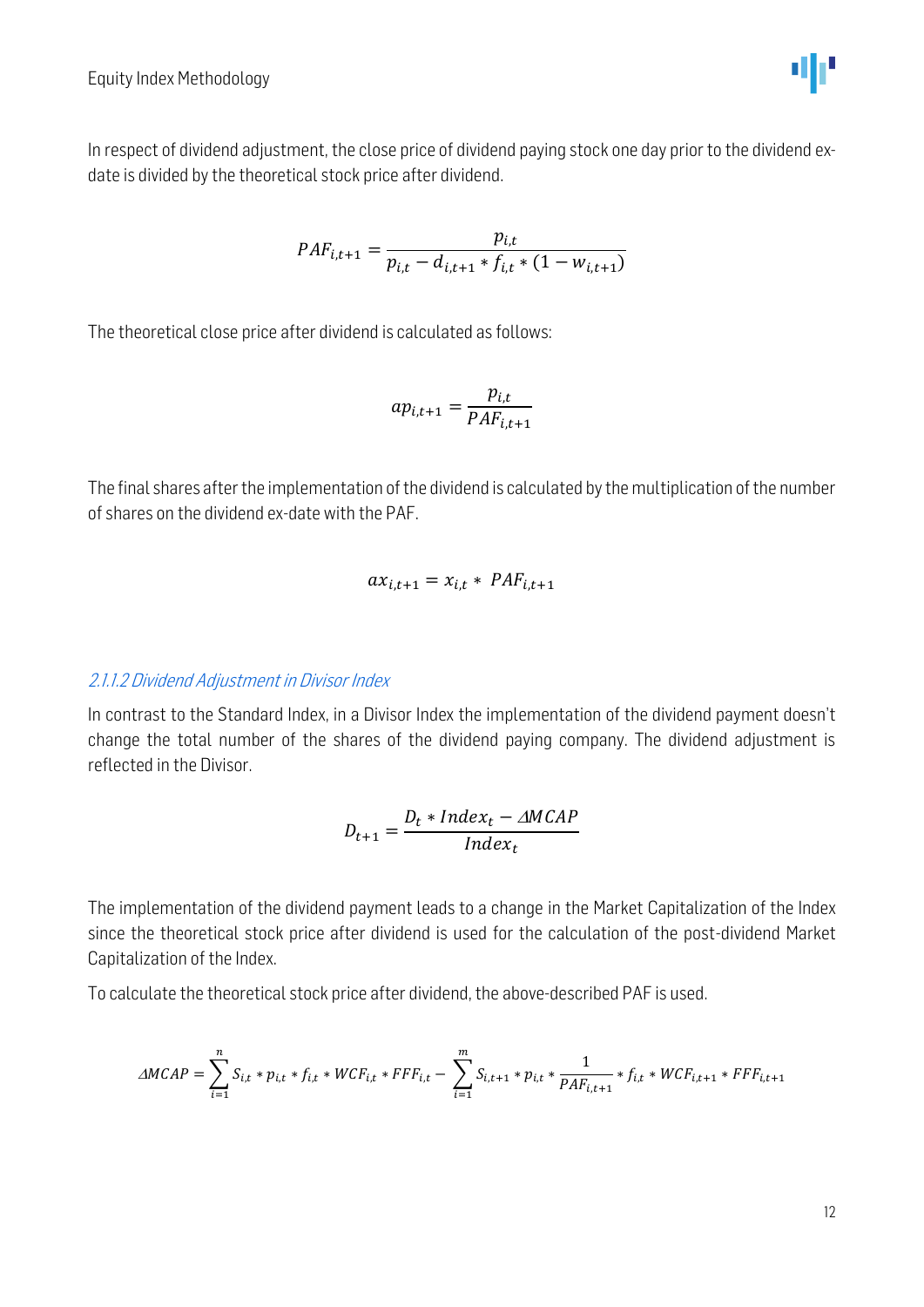#### 2.1.1.3 Exceptions

#### 2.1.1.3.1 Australia

Australia applies a franking procedure on dividends by which a company pays the applicable withholding tax to the Australian Taxation Office on behalf of the shareholders and provides them with what is known as a franking credit. Foreign nationals are only subject to taxation with regards to the unfranked percentage of the dividends received. In addition, the Australian tax system exempts conduit foreign income (CFI), which is income received by an Australian company from abroad and again distributed to its foreign shareholders. With regard to these particularities, the effective tax rate that includes the franking and CFI is calculated as follows:

```
Effective Tax Rate = Withholding Tax Rate in Australia \ast \left( 1 - Franking in \% - \dfrac{CFI\ Amount}{Declared\ Amount} \right)
```
This effective tax rate is to be applied for the declared dividend amount. The net amount after taxes is calculated as follows:

```
Net Dividend Amount = Declared Dividend *(1 - Effective Tax Rate)
```
Example: Dividend with Franking Credits and Conduit Foreign Income

Declared Dividend Amount: AUD 0.4

Franking: 50%

CFI: 30%

Withholding Tax Rate in Australia: 30%

Effective Tax Rate <sup>=</sup> 30%\*(100%-50%-30%) <sup>=</sup> 6% Net Dividend Amount <sup>=</sup> 0.4\*(100%-6%) <sup>=</sup> 0.376 AUD

#### 2.1.1.3.2 Brazil

In addition to ordinary dividend payments, Brazilian companies often pay interest on the capital that is invested by shareholders in companies. In terms of taxation in Brazil, dividends and interest on capital repayments are subject to a different withholding rate. For reinvestment of dividend payments classified as Interest on Capital, Solactive uses a different tax rate declared on <https://www.solactive.com/documents/>

#### 2.1.1.3.3 Japan

The majority of dividend distributions for shares listed in Japan are declared in estimated amounts and these estimations are not confirmed by companies prior to the ex-date. In addition to this, some companies do not provide an estimation for dividend amounts.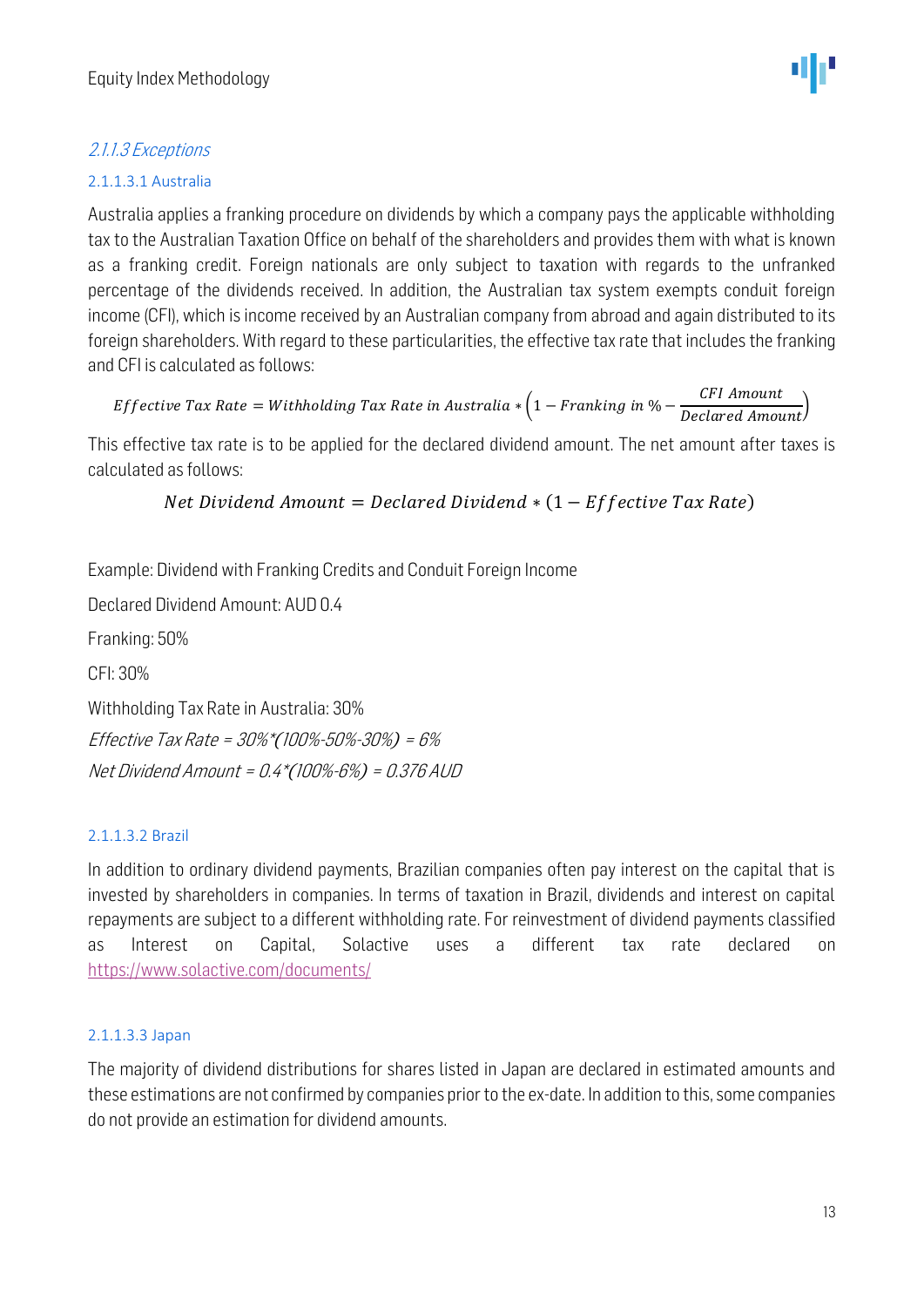For the Standard Index specified in Section 1.2.1 and the Divisor Index specified in Section 1.2.2, Solactive will apply the the Post Ex-Date Dividend Adjustment specified in Section 2.1.1.3.8.

#### 2.1.1.3.4 South Korea

Companies listed in South Korea usually do not declare an estimation for their upcoming dividend distribution prior to the ex-date. The final dividend amount is announced a couple mounts after the dividend ex-date.

For dividend reinvestments in the Standard Index specified in Section 1.2.1 and the Divisor Index specified in Section 1.2.2, Solactive will apply the Post Ex-Date Dividend Adjustment specified in Section 2.1.1.3.8.

#### 2.1.1.3.5 Depository Receipts Exceptions

Depository Receipts such as ADRs or GDRs are also treated differently and are considered an exception to the general implementation of cash distributions. Depository Receipts are certificates on shares. Financial institutions holding shares of public companies in a separate deposit issue certificates on such shares that are subsequently tradable on exchanges. While their valuation correlates to the underlying stocks' prices, Depository Receipts vary with respect to several characteristics, such as the fee payable to the issuing bank for its services. The main rationale behind such Depository Receipts is to open foreign equities to domestic investors, who can easily access these foreign company certificates on a local stock exchange (e.g. ADRs listed on the New York Stock Exchange). With regard to Solactive Indices, only the net values of the cash distributions of the Depository Receipts' underlying shares are considered.

#### 2.1.1.3.6 REITs

In some countries, dividends issued by Real Estate Investment Trusts (REITs) might be subject to a different withholding tax rate compared to the standard withholding tax rate applicable to a company's country of incorporation.

Solactive uses the specific withholding tax applicable to REITs in those countries. The respective tax rates are available on [https://www.solactive.com/documents/.](https://www.solactive.com/documents/)

A special case of such distributions by REITs incorporated in United Kingdom are referred to as Property Income Distributions (PID). REITs must distribute at least 90% of the tax-exempt profit from their property rental business, to qualify as PID payments. The PID part of dividends is subject to a withholding tax of 20%.

#### 2.1.1.3.7 Return of Capital

Return of capital payments that are paid to investors from their original investment but not paid from the company's net income are generally tax-exempt. These payments are applied in Indices as a special dividend and free of the withholding tax, unless the taxation practice is declared differently. When the return of capital payment shows a repetitive characteristic in terms of dividend amount and frequency, and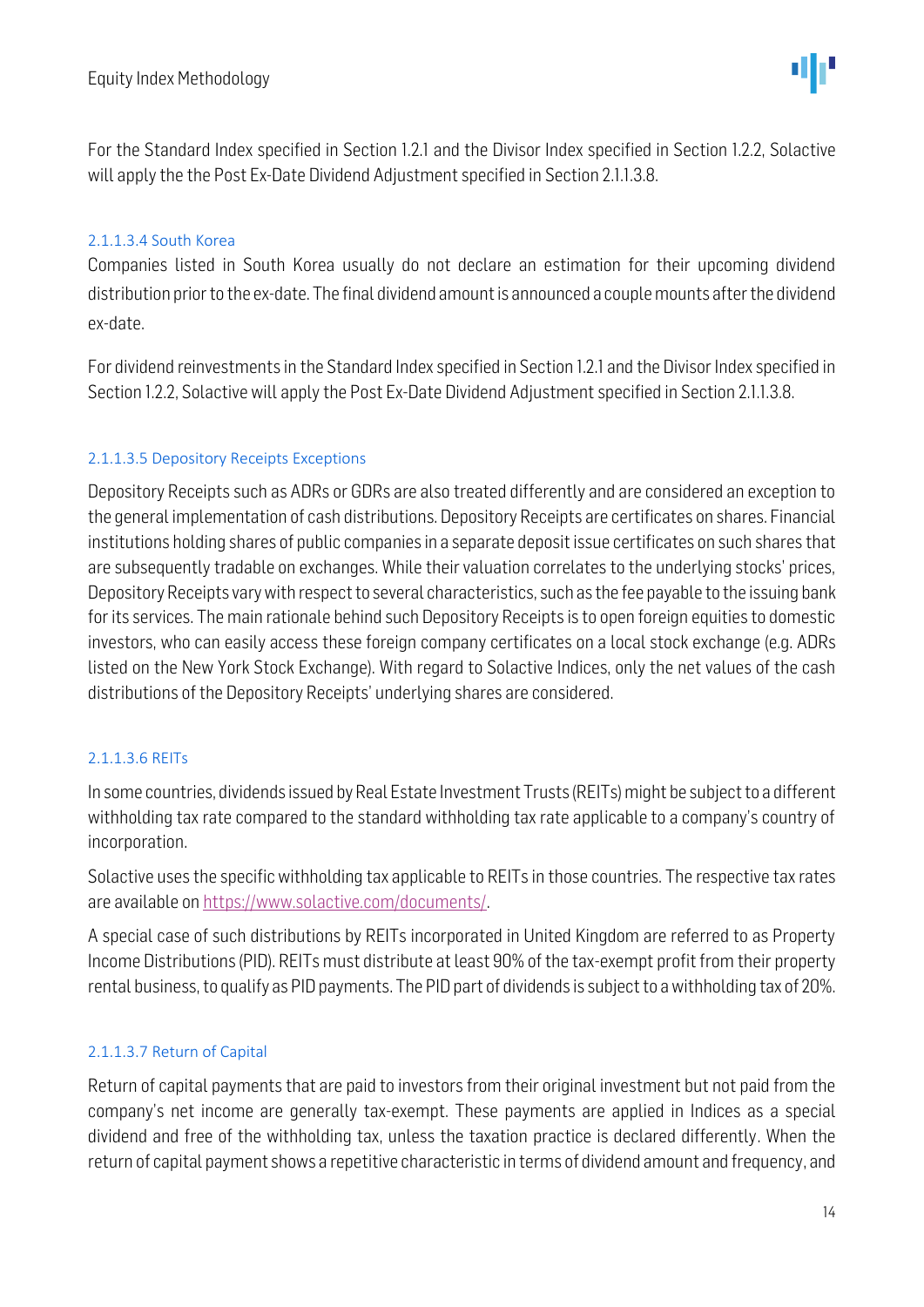the payment is made in lieu of a regular Cash Dividend, the dividend is considered an ordinary Cash Dividend.

#### 2.1.1.3.8 Post Ex-Date Dividend Adjustment

In some countries like Japan and South Korea, the dividends amounts are not confirmed prior to their exdates and the final confirmation is available thereafter. Solactive uses the estimations as dividend amounts on the ex-date. If no estimation for dividend amount is available prior to their ex-date, Solactive considers the dividend amount from the same dividend period of the previous year as the estimated dividend amount, adjusted for any share changes such as stock splits, stock dividends or rights issues between the relevant dividend period and the ex-date. If a company did not pay any dividend last year and no estimation is available for the dividend amount, Solactive applies a dividend amount of zero as estimation to be able to conduct a further adjustment when the company confirms a dividend payment for this particular ex-date. Should the confirmed dividend amount differ from the estimated dividend amount that is applied on the ex-date Solactive performs a post ex-date dividend adjustment. With respect to the Post Ex-Date Dividend Adjustment the historical index levels are not restated.

The adjustment is only applicable if the affected dividend paying company with delta dividend amount was an Index Component on the ex-date. Furthermore, the adjustment of the delta dividend is performed even when the company with delta is not an Index Component on the Implementation Date anymore since this respective stock was an Index Component on the original ex-date.

The Post Ex-Date Dividend Adjustment is performed on the pre-defined Implementation Dates that are scheduled weekly on Friday. Should Friday not be a Trading Day for the affected market, the Implementation Date is to be postponed to the next Business Day.

The delta amount between the confirmed dividend amount and the estimated dividend amount will be applied to the affected Indices by using the index dividend points.

$$
\Delta d_{i,t} = (d_{i,ID} - d_{i,EX}) * (1 - w_{i,EX})
$$

#### 2.1.1.3.8.1 Adjustment in Standard Index

For the calculation of Index Delta Dividend Points on the Implementation Date in the Standard Index specified in Section 1.2.1, the calculation parameters of the Index Component from the ex-date are multiplied by the delta dividend and divided by the close index close from one day prior to the dividend exdate:

$$
DDP_{i,ID} = \frac{\Delta d_{i,ID} * x_{i,EX-1} * fx_{i,ID-1}}{Index_{EX-1}}
$$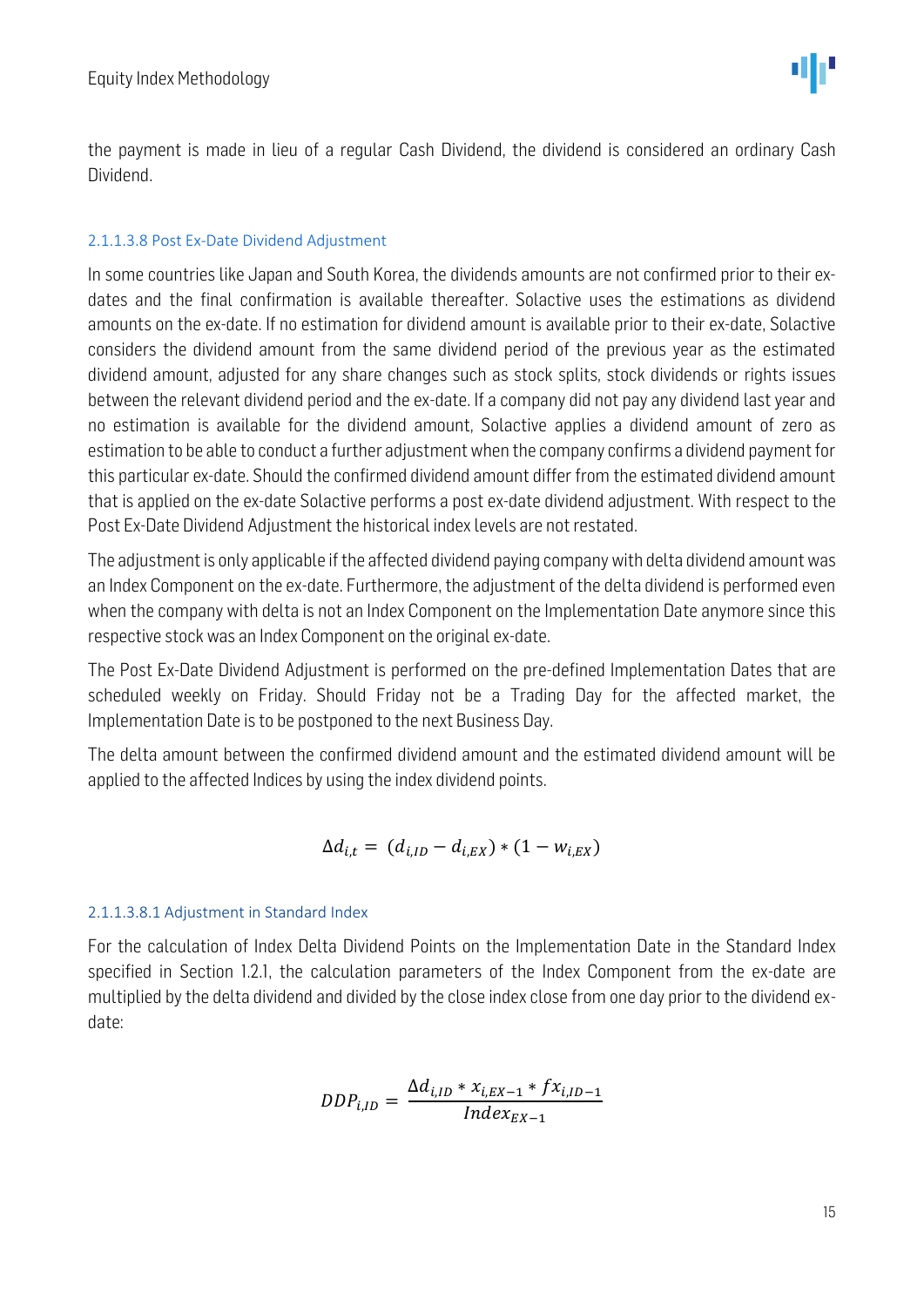

$$
\sum_{i=1}^n DDP_{i, ID}
$$

The aggregated value of delta dividend points is added to 1 to create the Correction Factor.

$$
CF_{ID} = 1 + \sum_{i=1}^{n} DDP_{i, ID}
$$

This Correction Factor is applied to the close index level from one day prior to the Implementation Date to calculate final index level after applying the Post Ex-Date Dividend Adjustment Methodology.

$$
Index_{ID}^{Open} = Index_{ID-1}^{Close} * CF_{ID}
$$

Given the fact that the aggregated value of delta dividend points can be positive as well as negative, the Correction Factor can increase or decrease the Index Level.

The adjustment of the index level leads to a change on Fraction of Shares of all index constituents.

$$
x_{i,ID}^{Open} = x_{i,ID-1}^{Close} * CF_{i,ID}
$$

#### 2.1.1.3.8.2 Adjustment in Divisor Index

For the calculation of Index Delta Dividend Points on the Implementation Date, the calculation parameters of the particular share from the ex-date are multiplied by the delta dividend and divided by the Divisor from the ex-date:

$$
DDP_{i,ID} = \frac{\Delta d_{i,ID} * S_{i,EX} * f_{i,ID-1} * WCF_{i,EX} * FFF_{i,EX}}{D_{EX}}
$$

The index dividend points correspond to the delta of the Market Capitalization at the index level. In the case that multiple Index Components are affected, the individual dividend points of each constituent are

ΨР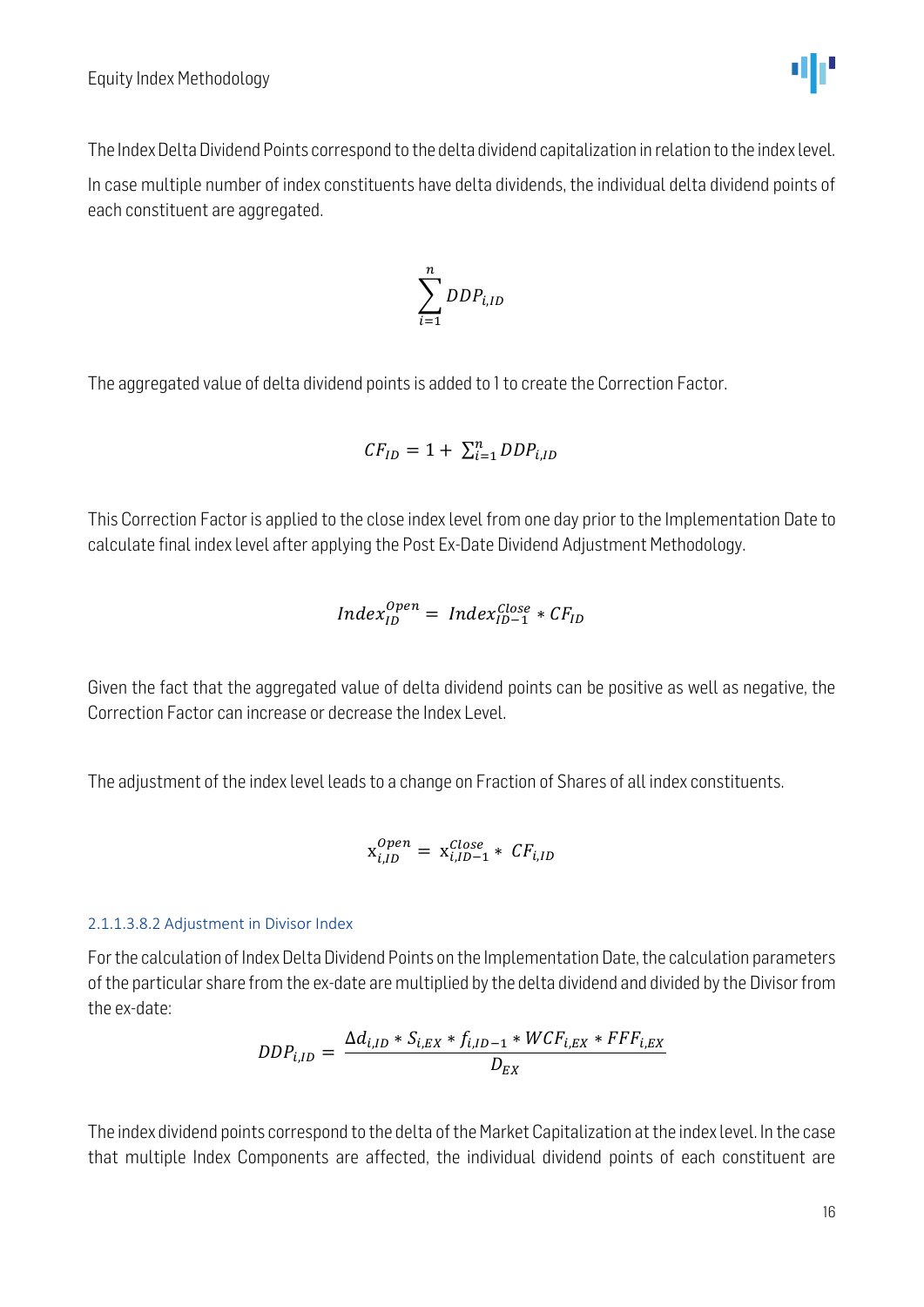

$$
Index_{ID}^{Open} = Index_{ID-1}^{Close} + \sum_{i=1}^{n} DDP_{i,ID}
$$

The adjustment of the index level at the opening of the Implementation Date triggers a Divisor adjustment. The Divisor from one day prior to the Implementation Date is adjusted by the ratio between the adjusted index level at the open of the Implementation Date and the close index level before the Implementation Date.

$$
D_{ID}^{Open} = D_{ID-1}^{Close} * \frac{Index_{ID-1}^{Close}}{Index_{ID}^{Open}}
$$

#### <span id="page-16-0"></span>2.1.2 Stock Dividend

A Stock Dividend refers to a dividend paid to existing shareholders in the form of additional shares instead of a cash payment. In contrast to an ordinary dividend payment, the dividend paying company`s liquidity reserves remain constant by issuing dividends in the form of additional shares. This liquidity can be held in the company or used for other investments. Additionally, the Stock Dividend has an advantage in terms of taxation, since the shareholder`s dividend gain is not subject to taxation until the newly issued shares are sold.

If a company issues a 2% Stock Dividend of newly issued shares pro rata, the total amount of shares is increased by the Stock Dividend terms (T) of 2% while these additional shares are distributed among the shareholders accordingly. A shareholder will receive one newly issued share for every 50 shares the shareholder currently holds. However, at the same time, the value of a single share decreases proportionally because the Market Capitalization of the company as a whole remains the same, as does the value of the shareholder's portfolio.

#### 2.1.2.1 Stock Dividend Adjustment

The PAF for Stock Dividend is calculated as follows:

$$
PAF_{i,t+1} = 1 + T
$$

The theoretical close price after the Stock Dividend is calculated as follows:

dμ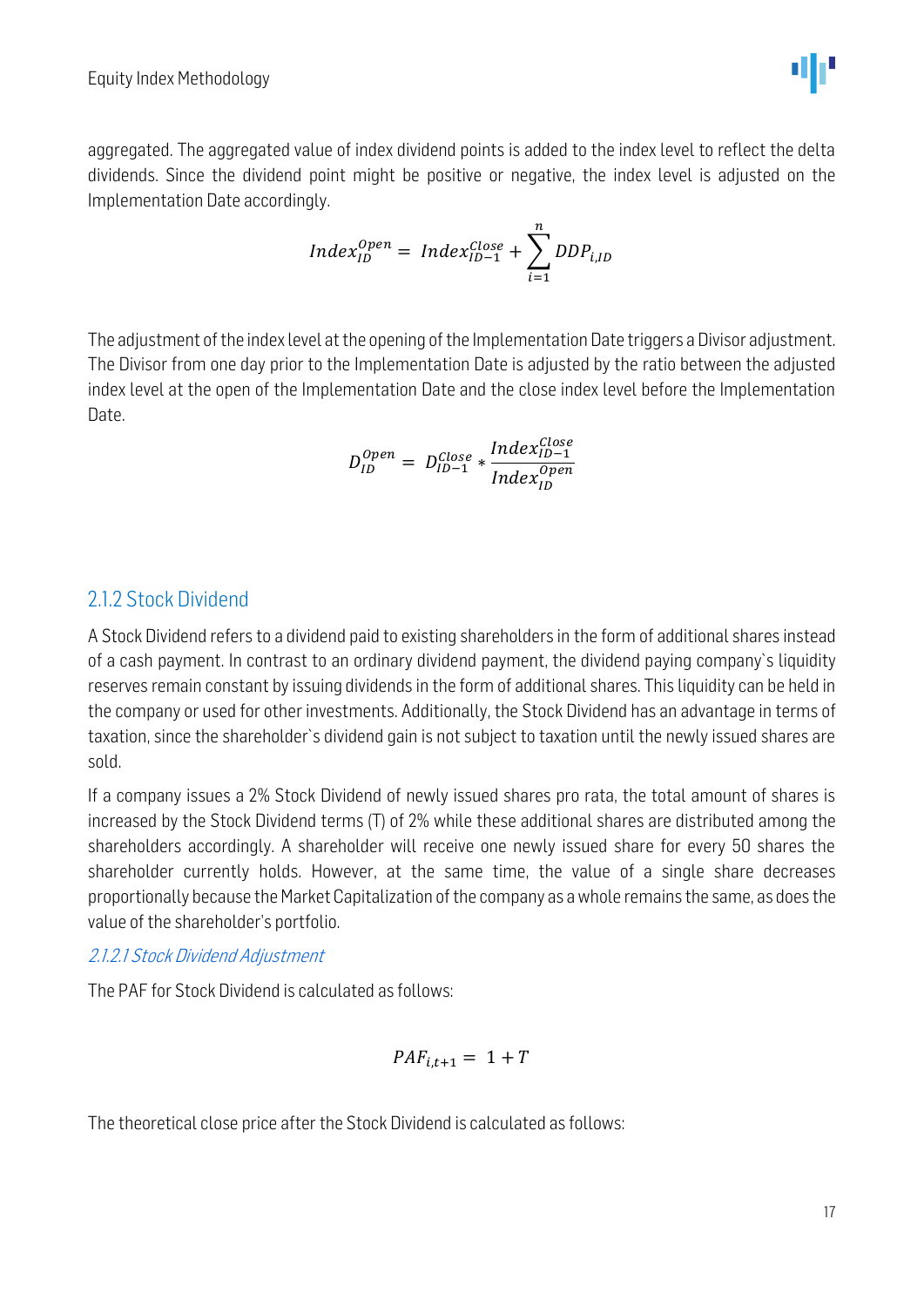$$
ap_{i,t+1} = \frac{p_{i,t}}{PAF_{i,t+1}}
$$

The final shares after the implementation of the Stock Dividend are calculated by the multiplication of the number of shares on the dividend ex-date with the adjustment factor.

$$
ax_{i,t+1} = x_{i,t} * PAF_{i,t+1}
$$

Since the shares in the index are increased by the PAF, the implementation of a Stock Dividend does not change the Index Market Capitalization. Consequently, a Stock Dividend doesn't trigger a Divisor change in Divisor Indices. In respect of implementation, a Stock Dividend is treated identically across all index types (Standard Indices and Divisor Indices).

#### <span id="page-17-0"></span>2.1.3 Stock Split

The practice of Stock Splits describes a corporate event through which a company's existing shares are split and therefore multiplied by a given factor. This split ratio (2-for-1 or 3-for-1), doubles or triples the total amount of shares and the number of shares held by each shareholder. From a structural perspective, it resembles a Stock Dividend on a greater scale. In practice, the newly issued shares are distributed to existing shareholders pro rata.

At the same time the company's Market Capitalization is not affected, its total value remains the same and the value of a single share decreases proportionally. It is this nominal depreciation, the share price's reduction by half or two-thirds, which is the objective of such an operation.

Similar to a Stock Split, a Reverse Stock Split is a rather straightforward operation. The concept and process of Reverse Stock Splits is similar to Stock Splits. The actual Market Capitalization of a company remains unchanged, yet the total number of issued shares is reduced by a given factor, again usually 1-for-2 or 1-for-3, and the nominal value of a single share is increased accordingly.

#### 2.1.3.1 Stock Split Adjustment

The PAF for a Stock Split is calculated as follows:

$$
PAF_{i,t+1} = T
$$

Stock Split terms (T) is the relation between the number of shares before the corporate action and the number of shares that are received for each share held by an investor after the corporate action.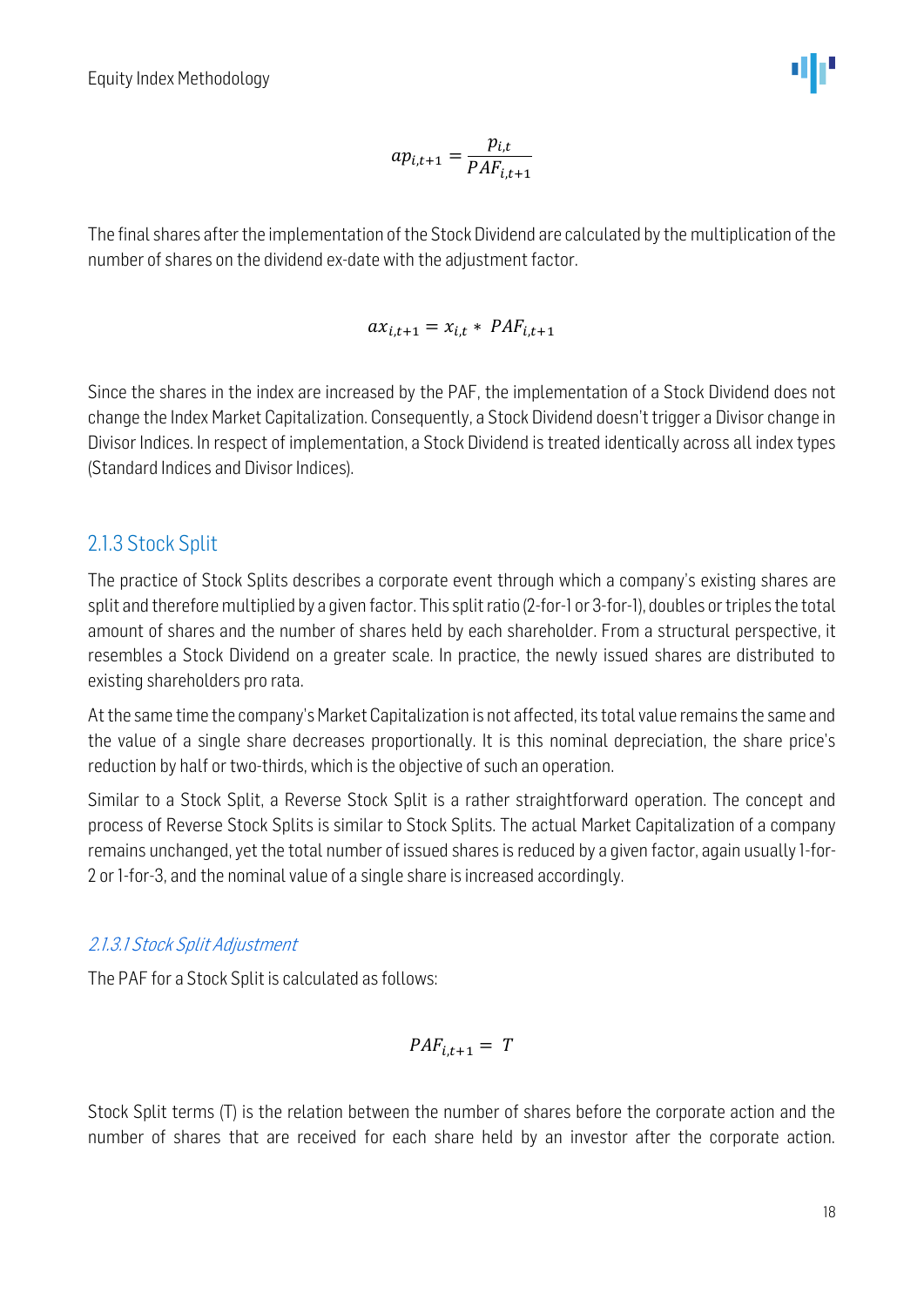

Consequently, T is greater than 1 in a Stock Split, whereas this relation is lower than 1 in a Reverse Stock Split.

The theoretical close price after a Stock Split is calculated as follows:

$$
ap_{i,t+1} = \frac{p_{i,t}}{PAF_{i,t+1}}
$$

The final shares after the implementation of a Stock Split is calculated by the multiplication of the number of shares on the ex-date with the adjustment factor.

$$
ax_{i,t+1} = x_{i,t} * PAF_{i,t+1}
$$

The implementation of a Stock Split is treated the same across all index types (Standard Indices and Divisor Indices).

#### <span id="page-18-0"></span>2.1.4 Rights Issue

Unlike the events described above, the term Rights Issue refers to a wider set of Corporate Actions that may take a variety of forms. A Rights Issue raises the Market Capitalization of a company. Generally speaking, a Rights Issue has a diluting effect on the shareholder's existing shares as their individual number of shares remains the same while the total amount of stock increases.

In order to counterbalance such a dilution, legislators have provided for rights regimes. These entail the possibility for existing shareholders to pre-emptively purchase newly issued shares for a pre-defined subscription price (SP) on a pro rata basis, i.e. in accordance with their existing number of the company's shares.

The stock price is likely to decrease at first in such a case. This depreciation of the share's nominal value due to such a corporate event has to be adequately reflected in the Index performance.

Solactive implements a Rights Issue only if the subscription price is lower than the stock's close price on the day before the ex-date.

2.1.4.1 Rights Issue Adjustment in Standard Index

The PAF for a Rights Issue is calculated as follows:

$$
PAF_{i,t+1} = \frac{p_{i,t}}{\left(\frac{1 * p_{i,t} + T * SP}{1 + T}\right)}
$$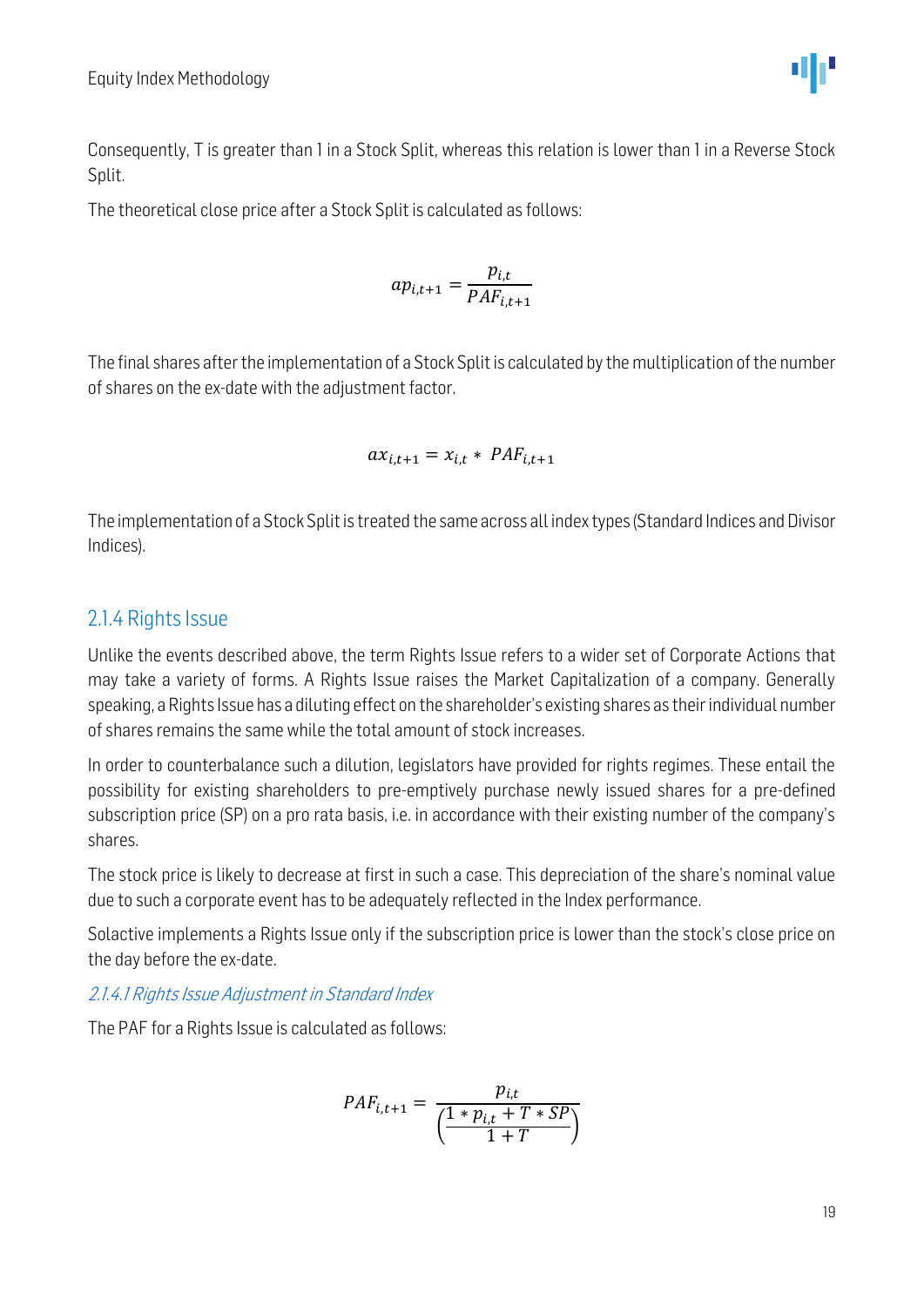Equity Index Methodology

The theoretical close price after a Rights Issue is calculated as follows:

$$
ap_{i,t+1} = \frac{p_{i,t}}{PAF_{i,t+1}}
$$

The Fraction of Shares prior to the ex-date is increased with the PAF. Following that, a Rights Issue does not affect the Index Market Capitalization in a Standard Index.

$$
ax_{i,t+1} = x_{i,t} * PAF_{i,t+1}
$$

#### 2.1.4.2 Rights Issue Adjustment in Divisor Index

In contrast to the standard calculation formula, the implementation of a Rights Issue increases the Market Capitalization, since the number of shares is increased by the terms but not by the PAF.

$$
aS_{i,t+1} = S_{i,t} * (1+T)
$$

This change in Market Capitalization requires a Divisor adjustment to keep the index level constant. To calculate the theoretical stock price after a Rights Issue, the above-described PAF is used.

$$
D_{t+1} = \frac{D_t * Index_t - AMCAP}{Index_t}
$$

$$
\triangle MCAP = \sum_{i=1}^{n} S_{i,t} * p_{i,t} * f_{i,t} * WCF_{i,t} * FFF_{i,t} - \sum_{i=1}^{m} aS_{i,t+1} * \frac{1}{PAF_{i,t+1}} * p_{i,t} * f_{i,t} * WCF_{i,t+1} * FFF_{i,t+1}
$$

#### <span id="page-19-0"></span>2.1.5 Capital Decrease

The opposite procedure to a Rights Issue which increases capital is a Capital Decrease. A company may offer its shareholders the option to sell their shares at an agreed price.

To facilitate the buyback of larger quantities, companies often offer a fixed price with a moderate premium compared to the stock price. The repercussions to the stock price are complex and often depend on a set of additional factors.

Solactive implements a Capital Decrease only if the subscription price is higher than the stock's close price on the day before the ex-date.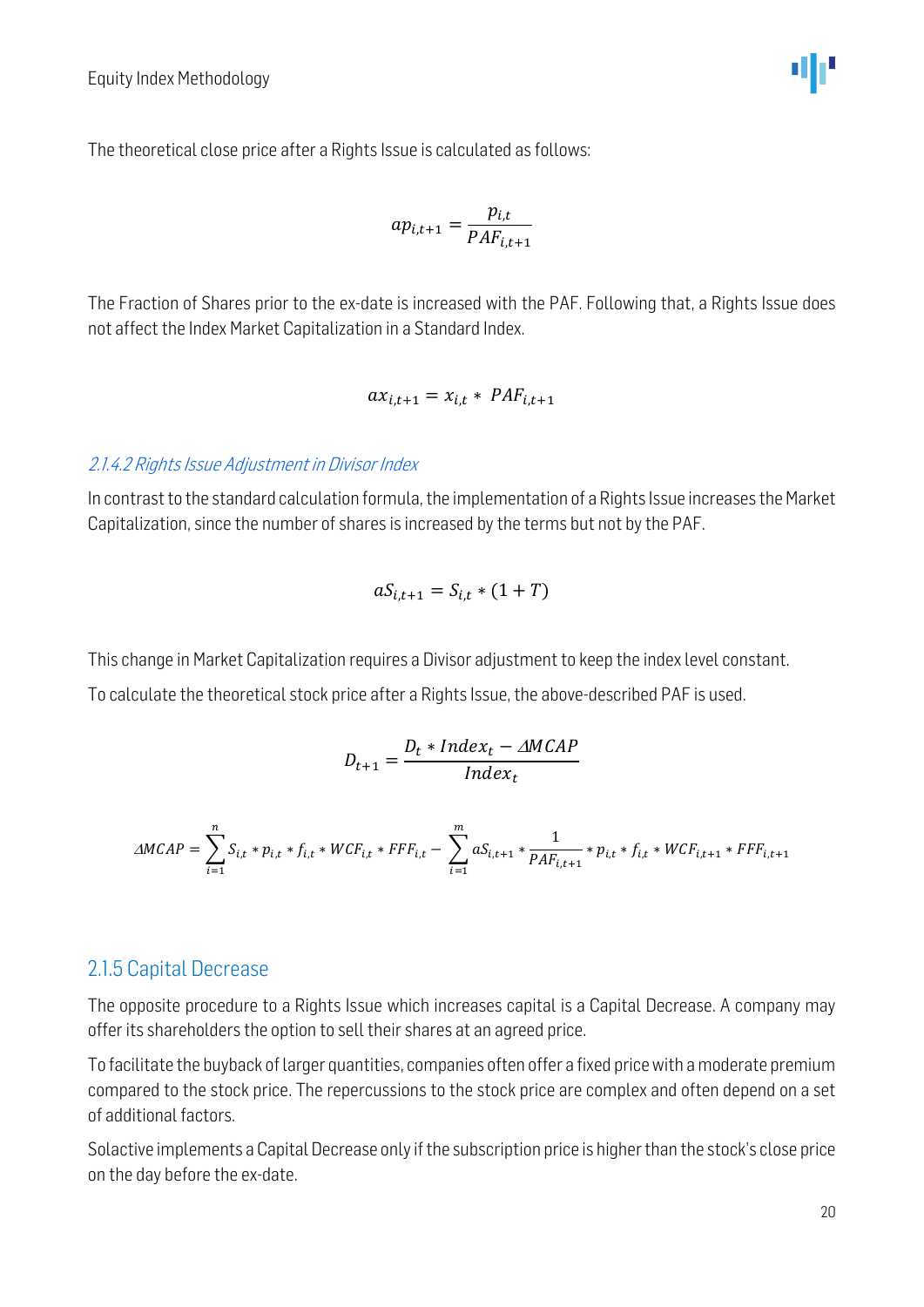#### 2.1.5.1 Capital Decrease Adjustment in Standard Index

The PAF for a Capital Decrease is calculated as follows:

$$
PAF_{i,t+1} = \frac{p_{i,t}}{\left(\frac{1 * p_{i,t} - T * SP}{1 - t}\right)}
$$

The theoretical close price after a Capital Decrease is calculated as follows:

$$
ap_{i,t+1} = \frac{p_{i,t}}{PAF_{i,t+1}}
$$

The Fraction of Shares prior to the date ex-date is decreased with the PAF. Following that, a Capital Decrease does not affect the Index Market Capitalization in a Standard Index.

$$
ax_{i,t+1} = x_{i,t} * PAF_{i,t+1}
$$

#### 2.1.5.2 Capital Decrease Adjustment in Divisor Index

In contrast to the standard calculation formula, the implementation of a Capital Decrease reduces the Market Capitalization, since the number of shares is decreased by the terms but not by the PAF.

$$
aS_{i,t+1} = S_{i,t} * (1 - T)
$$

This change in Market Capitalization requires a Divisor adjustment to keep the index level constant.

To calculate the theoretical stock price after a Capital Decrease, the above-described PAF is used.

$$
D_{t+1} = \frac{D_t * Index_t - \triangle MCAP}{Index_t}
$$
  

$$
\triangle MCAP = \sum_{i=1}^n S_{i,t} * p_{i,t} * f_{i,t} * WCF_{i,t} * FFF_{i,t} - \sum_{i=1}^m aS_{i,t+1} * \frac{1}{PAF_{i,t+1}} * p_{i,t} * f_{i,t} * WCF_{i,t+1} * FFF_{i,t+1}
$$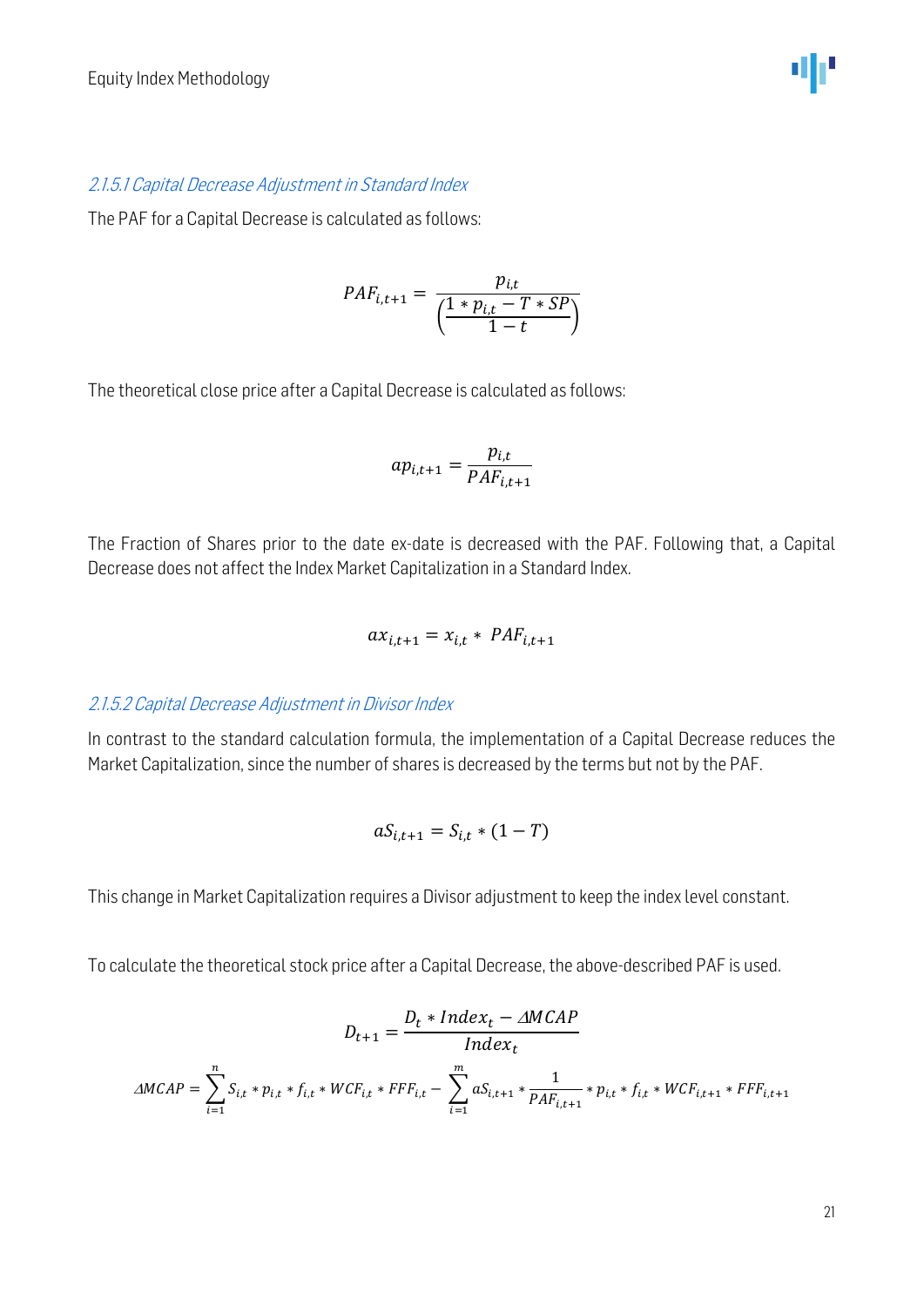## <span id="page-21-0"></span>2.1.6 Spin-off

A Spin-off describes a procedure by which an existing company establishes a subsidiary or other company and confers some of its business activities to this newly established entity.

With reference to the Index calculation, an Index Component is subject to a Spin-off if the issuer of the shares that are currently Index Components splits its business activities into two or more entities and distributes equity shares in the newly created entities to the shareholders of the parent entity, (i.e. to the shareholders of the parent company). Such a process has a direct impact on the Index Component, as assets of the parent company are transferred to another entity, which decreases the value of the parent company.

### 2.1.6.1 Spin-off Adjustment

In the case of a Spin-off affecting an Index Component, the spin-off company will be added to the Index according to the transaction terms on the effective date:

#### Shares Spin-off Company = Shares Parent Company \* Spin-off Terms

The parent company will remain in the Index with unchanged calculation parameters. The spin-off company will remain in the Index until further notice or the next ordinary rebalancing.

The spin-off company will be added to the Index with a price of 0.00000001. The Index calculation will be switched to official prices once the spin-off company starts to trade.

If the spin-off company does not begin trading on the effective date, a theoretical price for the spin-off company will be implemented as a fixed price until it commences trading. If a theoretical price cannot be calculated, the spin-off company remains in the index at the entry price of 0.00000001 expressed in the trading currency of the shares of the relevant spin-off company.

#### Price Spin-off Company = [([(\*Adjusted Close Price Parent Company prior to effective date) – (Open Price Parent Company on effective date)] / Transaction Terms

#### \*Adjusted for any other corporate action.

If the first Trading Day of the spin-off company is unknown on the ordinary rebalancing date, the spin-off company will be removed from the Index with a price of 0.00000001.

In the case that the spin-off company is already an Index Component, the additional shares demerged from the parent company will be added to the spin-off company on the effective date.

#### EXAMPLE: Spin-off

Case: An equity Index intends to reflect the performance of the largest companies active in the automotive sector in a given region. One of the Index Components, Company A, has built up additional expertise in the field of highly automated driving and a considerable part of its R&D department is devoted to this topic. In order to improve efficiency, Company A decides to transfer this specific team into a newly created subsidiary, Company A2.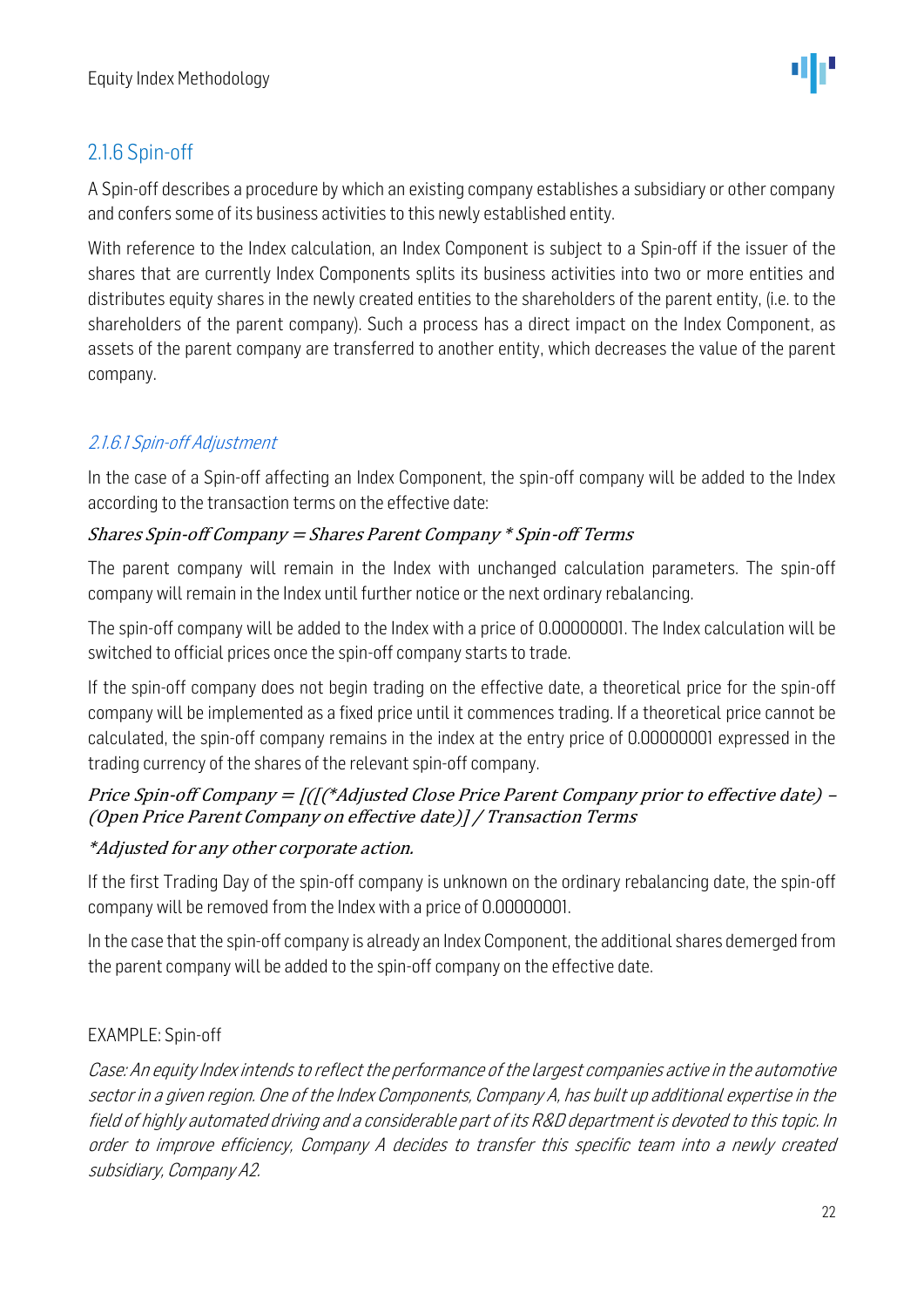Company A currently has 1,000 shares outstanding, trading at EUR 100 each. It distributes shares of Company A2 at a rate of 1-for-5 among its shareholders. Company A2 will be added to the Index with 200 shares outstanding.

Company A2 will remain in the Index until the next ordinary rebalancing.

#### 2.1.6.2 Ad-hoc Adjustment in Spin-off

The Spin-off will be added to the index on a date to match the effective date in the market. Normally 2 full Business Days' notice would be given in advance of the effective date, but spin-offs can be added to an index with reduced notice, including intraday in an ad-hoc situation. The addition of a spin-off does not need action by the index owner to replicate, thus the notice is not required.

#### <span id="page-22-0"></span>2.1.7 Mergers & Acquisitions

The term Merger describes the fusion of two or more separate companies into one entity. It is part of a wider set of procedures usually referred to as Mergers & Acquisitions (M&A).

Mergers can take the form of horizontal integration or vertical integration, with the first term describing the fusion of comparable companies active in the same field, and the latter the fusion of companies on different production levels to control a larger part of the value chain. As such, the underlying rationale for a Merger can vary, and the same holds true for its technical execution. Generally speaking, a Merger is usually based on the consent of all parties and involves a multi-layered negotiation process. An acquisition, albeit generally understood as different from a Merger, is legally often the same, and precise delineations are difficult to make. In contrast to a Merger, which describes the fusion of two or more companies of comparable standing, an acquisition takes place when a company directly purchases another enterprise.

With regard to Solactive Indices and the impact on selection and calculation of Index Components, a Merger is:

- (i) a change in the security class or a conversion of the share class that results in a transfer or an ultimate definite obligation to transfer all the shares to another legal person;
- (ii) a Merger (either by acquisition or through forming a new structure) or a binding obligation on the part of the issuer to exchange shares with another legal person (except in a Merger or share exchange under which the issuer of the Index Component is the acquiring or remaining company and that does not involve a change in security class or a conversion of all the shares);
- (iii) a takeover offer, exchange offer, other offer or another act of a legal person for the purposes of acquiring or otherwise obtaining from the issuer 100% of the shares issued that entails a transfer or the irrevocable obligation to transfer all shares (with the exception of shares that are held and controlled by the legal person); or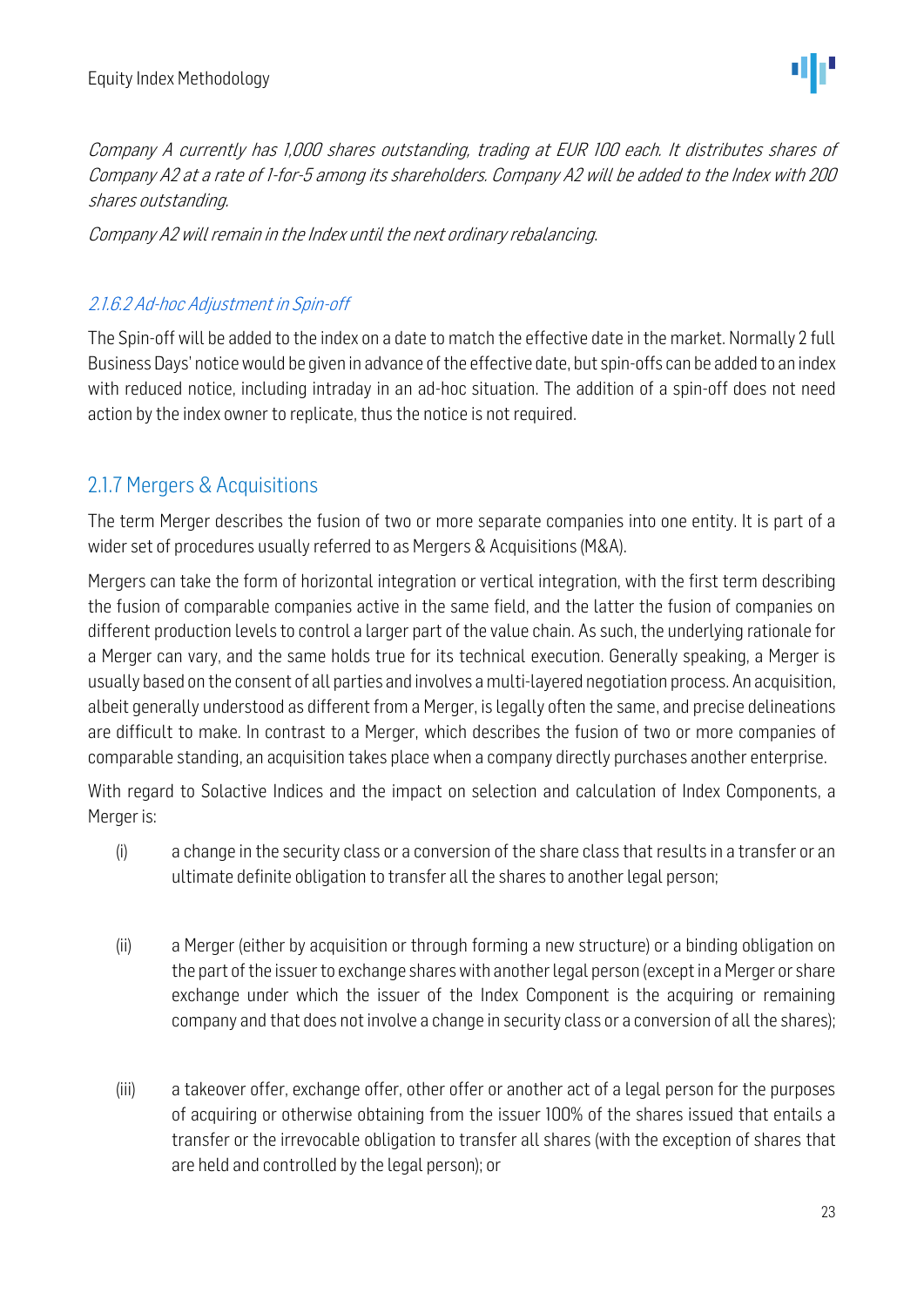(iv) a Merger (either by acquisition or through forming a new structure) or a binding obligation on the part of the issuer of the share or its subsidiaries to exchange shares with another legal person, whereby the issuer of the share is the acquiring or remaining company and, although it does not involve a change in the class or a conversion of the issued shares, the shares directly prior to such an event (except for shares held and controlled by the legal person) represent in total less than 50% of the shares directly subsequent to such an event.

#### 2.1.7.1 Mergers & Acquisition Adjustment

In the case an Index Component is subject to Merger or Acquisition, the acquired entity (i.e. the *target entity*) will be removed from the Index on the effective date as announced by Solactive. The Index is subject to further adjustments in accordance with the following cases.

- a) Merger or Acquisition of an Index Component with or by another Index Component:
	- i. Cash Terms: the weight of the target company based on its last close price will be distributed pro rata across the remaining Index Components.
	- ii. Stock Terms: the shares of the acquiring / surviving company will be increased according to the stock terms.
	- iii. Cash and Stock Terms: the cash portion will be reinvested pro rata across the remaining Index Components. The shares of the acquiring / surviving company will be increased according to the stock terms.
- b) Merger or Acquisition of an Index Component with or by a non-component:
	- i. Cash Terms: the weight of the target company based on its last close price will be distributed pro rata across the remaining Index Components.
	- ii. Stock Terms: the weight of the target company based on its last close price will be distributed pro rata across the remaining Index Components.
	- iii. Cash and Stock Terms: the weight of the target company based on its last close price will be distributed pro rata across the remaining Index Components.

#### EXAMPLE: M&A in a Standard Index

Company A is an engineering firm specialized in 3D printing. Company A is acquired by Company B, a larger technology corporation partly active on the same market. Both companies are Components of a 3D printing Index. As Company A will be delisted from the stock exchange, it will be removed from the Index. Depending on the type of payment (i.e. cash terms, stock terms, or cash and stock terms), the Index will be adjusted in line with the corresponding treatment.

The index level of an Index calculated with Standard formula is 200 and the Index has the following Index Components with the corresponding calculation parameter.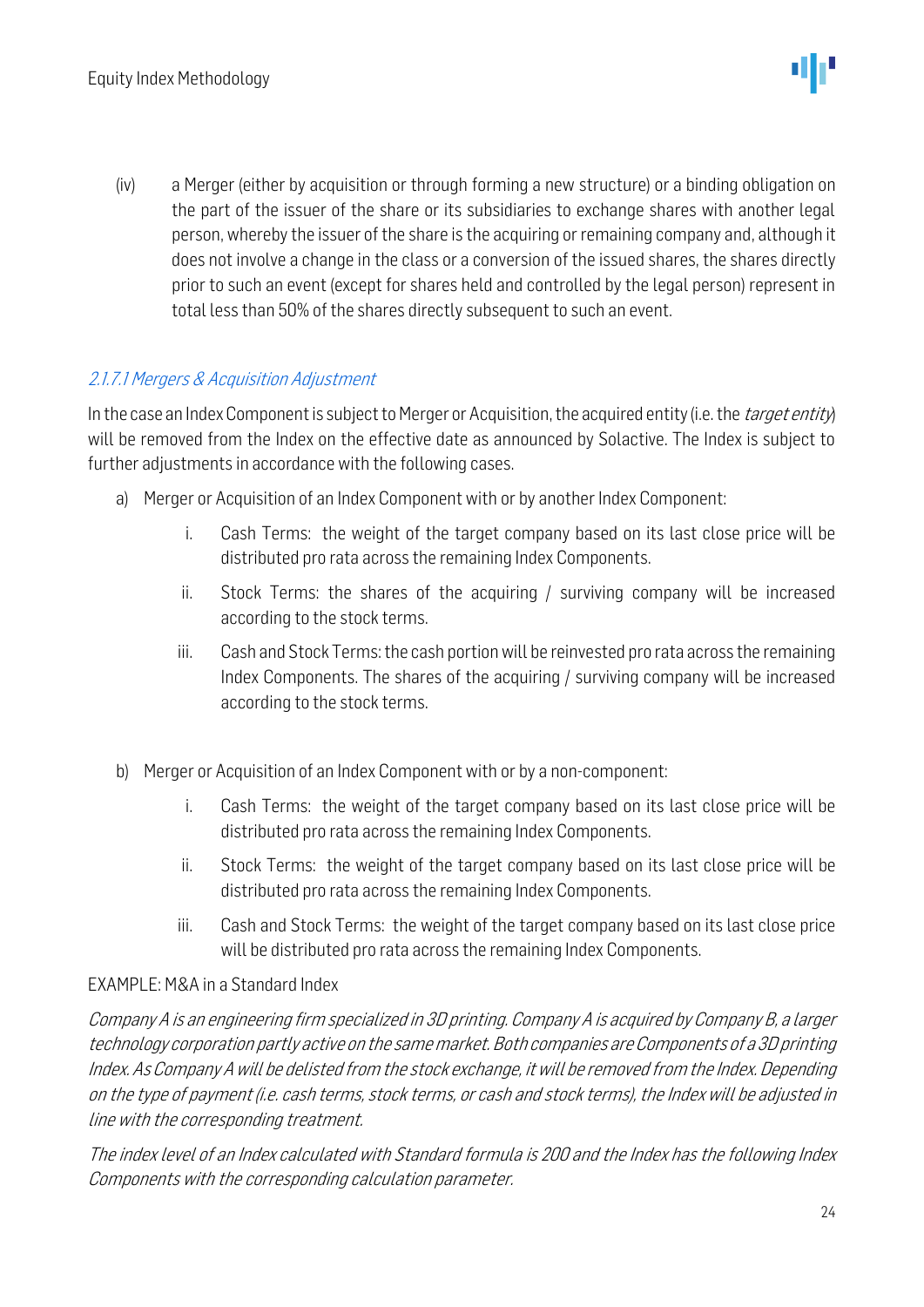| Name      | Closing<br>Price $\rho$ | Closing f  | Weighting $w$ | Fraction of Shares x |
|-----------|-------------------------|------------|---------------|----------------------|
| Company A | 25                      |            | 15.000000%    | 1.200000             |
| Company B | 20.00                   |            | 30.000000%    | 3.000000             |
| Company C | 5.00                    | 0.94459925 | 25.000000%    | 10.586500            |
| Company D | 10.00                   | 0.94459925 | 20.000000%    | 4.234600             |
| Company E | 20.00                   | 0.94459925 | 10.000000%    | 1.058650             |

$$
Index_t = \sum_{i=1}^{n} x_{i,t} * p_{i,t} * f_{i,t}
$$

M&A with Cash Terms in a Standard Index

In this example Company B pays EUR 25.00 per share of Company A.

The corresponding treatment will be: the weight of the target company based on its last close price will be distributed pro rata across the remaining Index Components.

The adjusted Index weight of an Index Component awi, t+1 will be calculated as follows:

$$
aw_{i,t+1} = \frac{x_{i,t} * p_{i,t} * f_{i,t}}{\sum_{i=1}^{n} x_{i,t} * p_{i,t} * f_{i,t}}
$$

The adjusted number of Index shares for the remaining Index Components will be calculated as follows:

$$
ax_{i,t+1} = \frac{aw_{i,t+1} * x_{A,t} * p_{A,t} * f_{A,t} + x_{i,t} * p_{i,t} * f_{i,t}}{p_{i,t} * f_{i,t}}
$$

When calculating the adjusted weights or the adjusted number of Index shares, the Index will contain on t+1 the following Index Components with the corresponding calculation parameter.

| Closing<br><b>Name</b><br>Price p |       | Closing f | Adjusted<br>Weighting aw | <b>Adjusted Number of</b><br><b>Index Shares ax</b> |
|-----------------------------------|-------|-----------|--------------------------|-----------------------------------------------------|
| Company B                         | 20.00 |           | 35.29412%                | 3.529412                                            |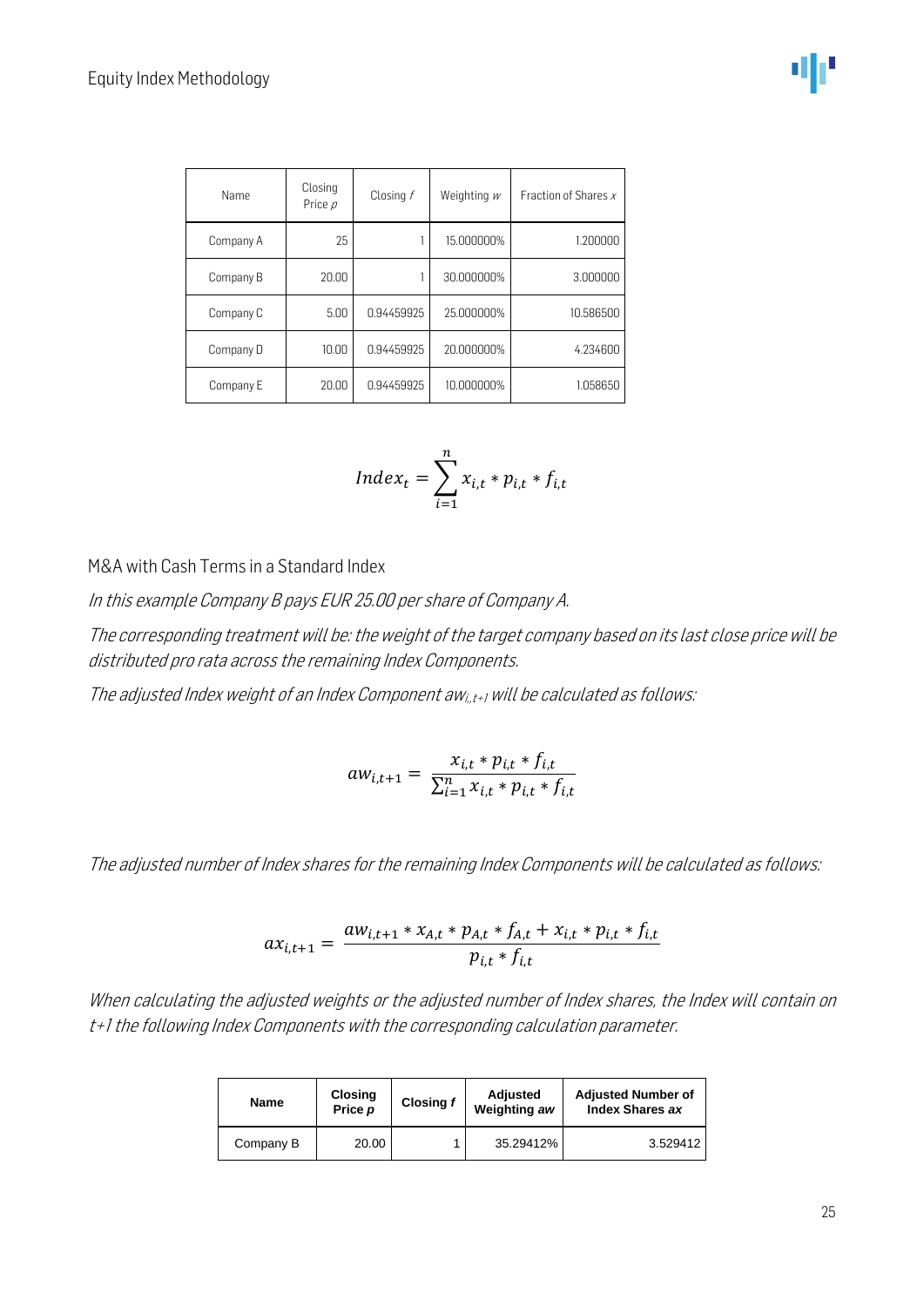| Company C | 5.00  | 0.9445993 | 29.41176% | 12.454706 |
|-----------|-------|-----------|-----------|-----------|
| Company D | 10.00 | 0.9445993 | 23.52941% | 4.981882  |
| Company E | 20.00 | 0.9445993 | 11.76471% | 1.245471  |

#### M&A with Stock Terms in a Standard Index

Assuming Company B pays 1.25 shares of Company B per every share of Company A.

The corresponding treatment will be: the shares of the acquiring / surviving company will be increased according to the stock terms.

The adjusted number of Index shares for Company B will be calculated as follows.

 $ax_{R,t+1} = x_{A,t} * ST + x_{R,t}$ 

When calculating the adjusted weights or the adjusted number of Index shares, the Index will contain on t+1 the following Index Components with the corresponding calculation parameter.

| Name      | Closing<br>Price $\rho$ | Closing FX f | Weighting  | Number of Index<br>Shares $x$ |
|-----------|-------------------------|--------------|------------|-------------------------------|
| Company B | 20.00                   |              | 45.000000% | 4.500000                      |
| Company C | 5.00                    | 0.9445993    | 25.000000% | 10.586500                     |
| Company D | 10.00                   | 0.9445993    | 20.000000% | 4.234600                      |
| Company E | 20.00                   | 0.9445993    | 10.000000% | 1.058650                      |

#### EXAMPLE: M&A in a Divisor Index

Company A is an engineering firm specialized in 3D printing. Company A is acquired by Company B, a larger technology corporation partly active in the same market. Both companies are Components of a 3D printing Index. As Company A will be delisted from the stock exchange, it will be removed from the Index. Depending on the type of payment (i.e. cash terms, stock terms, or cash and stock terms), the Index will be adjusted in line with the corresponding treatment.

The index level is 200 and the Index has the following Index Components with the corresponding calculation parameter.

| Name      | Closing Price p | Closing f | Weighting | Number of Total<br>Shares $S$ | Free Float<br>Factor FFF | Weighting Cap<br>Factor FFF |
|-----------|-----------------|-----------|-----------|-------------------------------|--------------------------|-----------------------------|
| Company A | 25.00           |           | 11.83%    | 1000                          |                          |                             |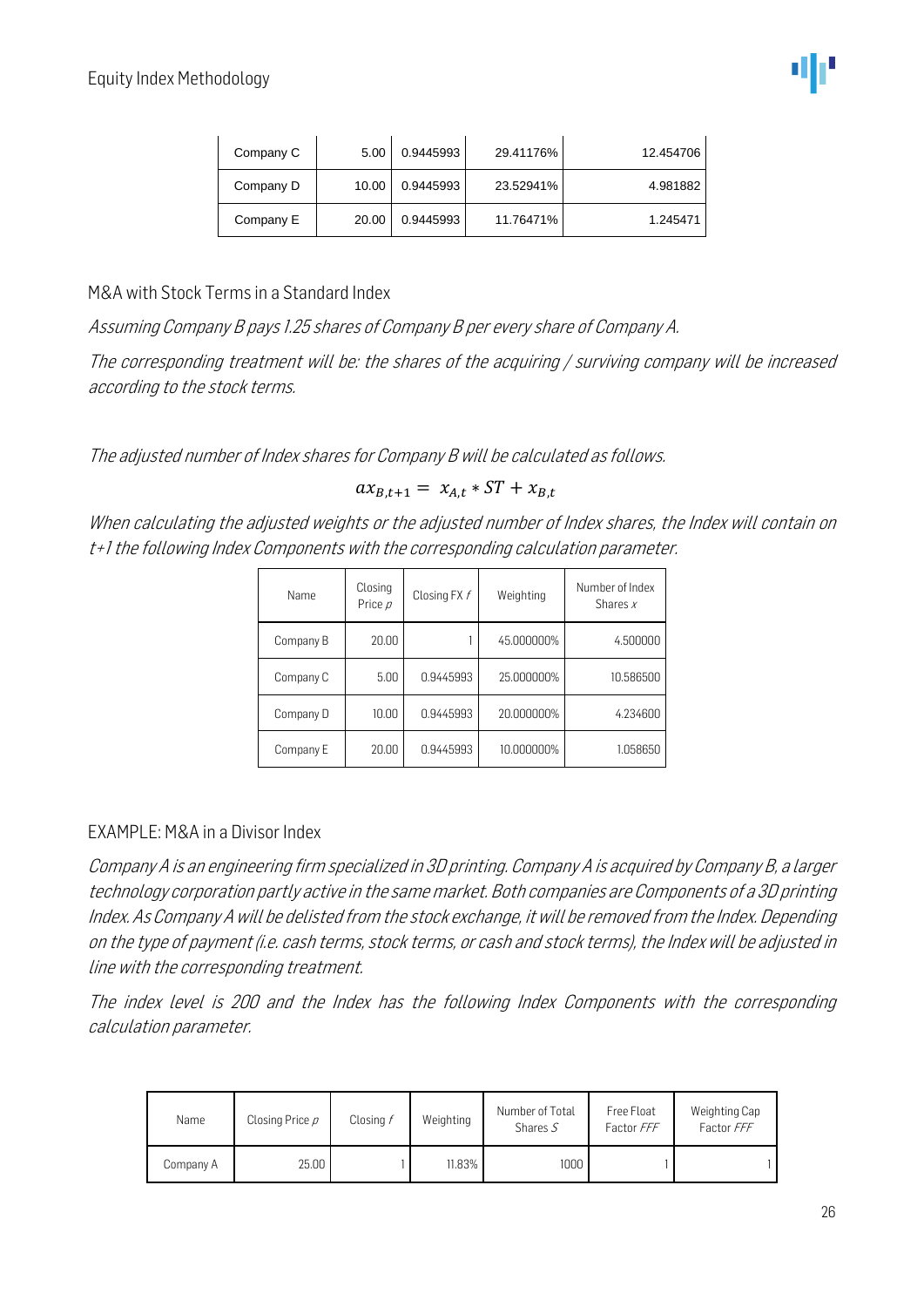| Company B | 20.00 |            | 18.92% | 2000 |  |
|-----------|-------|------------|--------|------|--|
| Company C | 5.00  | 0.94459925 | 6.70%  | 3000 |  |
| Company D | 10.00 | 0.94459925 | 17.87% | 4000 |  |
| Company E | 20.00 | 0.94459925 | 44.68% | 5000 |  |

 $D_t$  = Divisor on Business Day  $t = 1057.064419$ 

Indext = Index value on Business Day  $t = 200.00$ 

M&A with Cash Terms in a Divisor Index

Assuming Company B pays EUR 25.00 per share of Company A.

The corresponding treatment will be: the weight of the target company based on its last close price will be distributed pro rata across the remaining Index Components.

The adjustment is conducted in such a way that the value of the Index is unchanged. Consequently, the Divisor will change. As a formula:

$$
D_{t+1} = \frac{D_t * Index_t + \Delta MCap}{Index_t}
$$

with:

$$
\Delta MCAP = \sum_{i=1}^{m} [aS_{i,t+1} * FFF_{i,t+1} * WCF_{j,t+1} * ap_{i,t+1} * f_{i,t}] - \sum_{i=1}^{n} [S_{i,t} * FFF_{i,t} * WCF_{i,t} * p_{i,t} * f_{i,t}]
$$

This results in the following Index.

| Name      | Closing Price p | Closing FX f | Weighting $w$ | Number of Shares $S$ | Free Float Factor<br>FFF | Weighting Cap<br>Factor FFF |
|-----------|-----------------|--------------|---------------|----------------------|--------------------------|-----------------------------|
| Company B | 20.00           |              | 21.46%        | 2000                 |                          |                             |
| Company C | 5.00            | 0.94459925   | 7.60%         | 3000                 |                          |                             |
| Company D | 10.00           | 0.94459925   | 20.27%        | 4000                 |                          |                             |
| Company E | 20.00           | 0.94459925   | 50.67%        | 5000                 |                          |                             |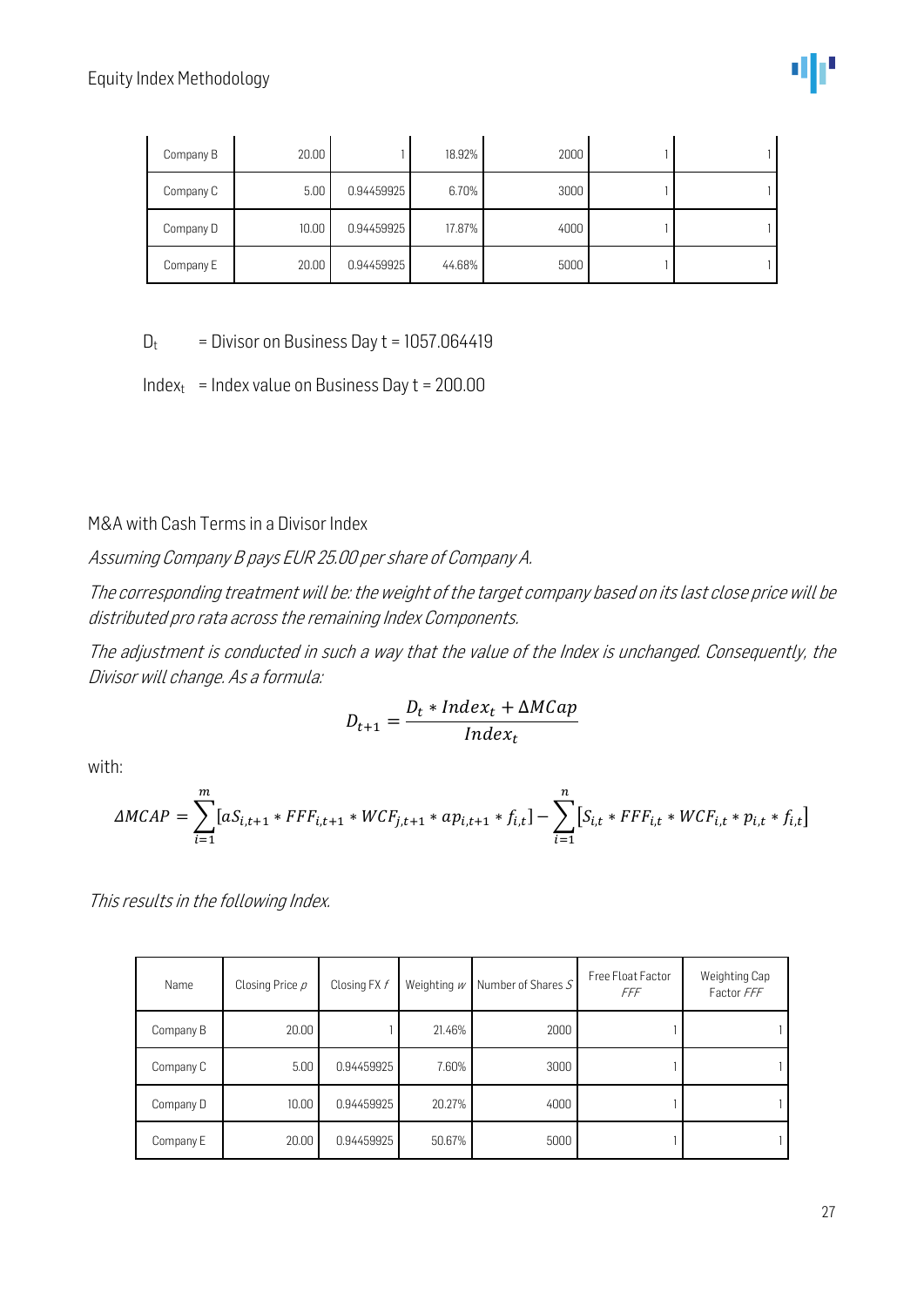$D_{t+1}$  = 932.064419

 $Index_t$  = 200.00

M&A with Stock Terms in a Divisor Index

In this example Company B pays 1.25 shares of Company B per every share of Company A.

The corresponding treatment will be: the shares of the acquiring / surviving company will be increased according to the stock terms.

As a formula:

$$
aS_{B,t+1} = S_{A,t} * ST + S_{B,t}
$$

This results in the following Index.

| Name      | Closing Price $\rho$ | Closing FX f | Weighting $w$ | Number of Shares S | Free Float Factor<br>FFF | Weighting Cap<br>Factor FFF |
|-----------|----------------------|--------------|---------------|--------------------|--------------------------|-----------------------------|
| Company B | 20.00                |              | 30.75%        | 3250               |                          |                             |
| Company C | 5.00                 | 0.94459925   | 6.70%         | 3000               |                          |                             |
| Company D | 10.00                | 0.94459925   | 17.87%        | 4000               |                          |                             |
| Company E | 20.00                | 0.94459925   | 44.68%        | 5000               |                          |                             |

 $D_t = 1057.064419$ 

 $Index_t$  = 200.00

The Divisor will not be changed due to this adjustment.

#### 2.1.7.2 Timing of Adjustment

An adjustment will be applied to the Index when:

- a) the Extraordinary Event leads to a Delisting of the Index Component;
- b) the acquiring company initiates a squeeze-out procedure for the remaining outstanding shares of the target company; or
- c) the results of the tender offer are announced, the offer is successful, and the free float of the target company is below 15%.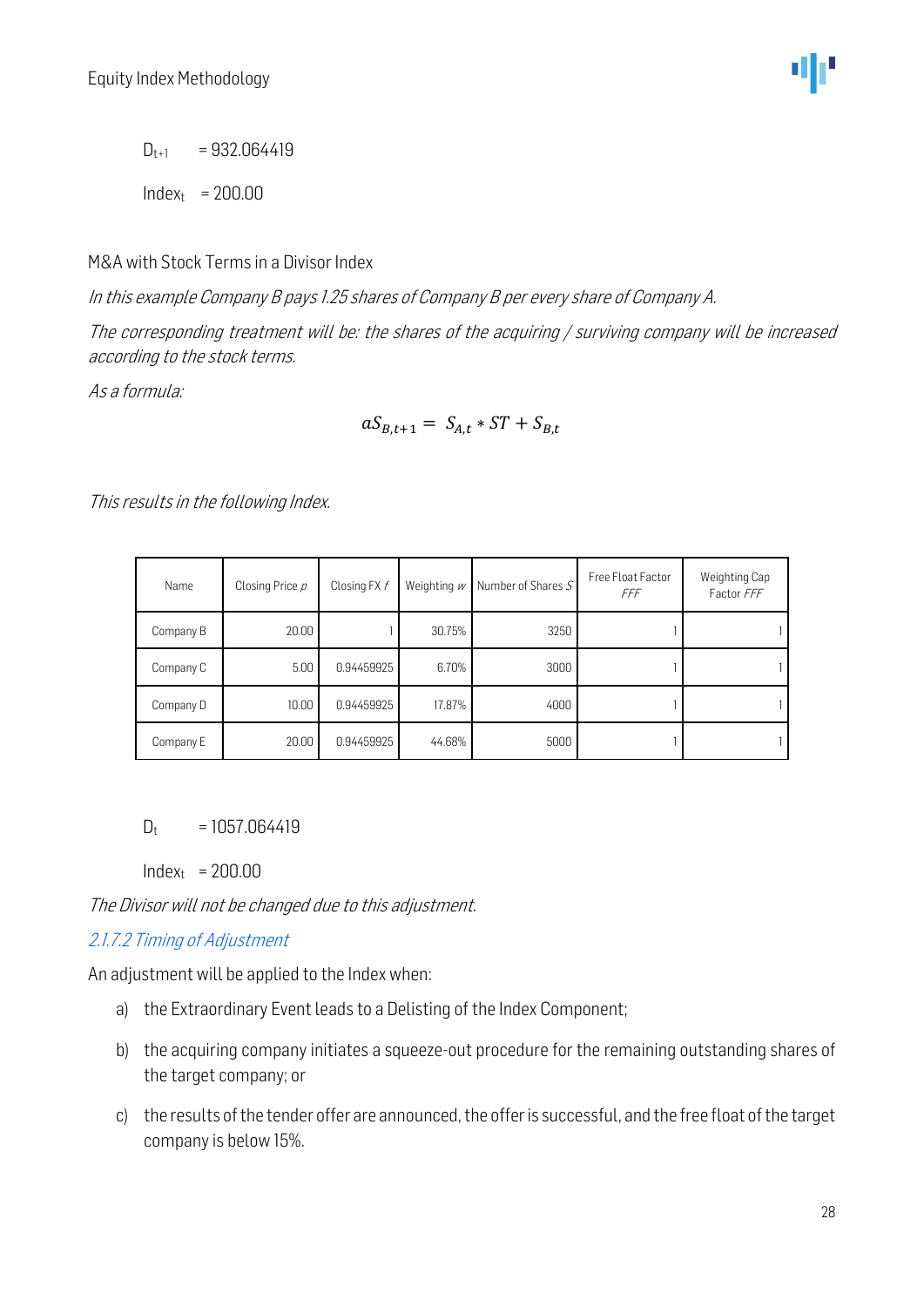The Index adjustment will be announced with a notice period of at least two Business Days, i.e. the Index adjustment will become effective on the opening of the third Business Day following the announcement (= the effective date) at the earliest.

#### <span id="page-28-0"></span>2.1.8 Delisting

A Delisting takes place when a company's shares are no longer publicly traded on a stock exchange. This is, of course, the case when a company ceases to exist (e.g. after filing for bankruptcy), but there can also be other reasons. After a change in the ownership structure or a low percentage of free-float shares, companies can, depending on the jurisdiction, deliberately decide to go private.

Although the free float-shares remain intact, they are no longer publicly traded. This does not necessarily affect the enterprise as such, but has a fundamental impact on an Index containing a delisted company as component. Since the shares can only be bought and sold privately, no effective transaction prices can be determined, and the company falls out of the Index selection.

Another variation is a listing change whereby an Index Component changes its primary listing to a stock exchange that is not in accordance with the respective Index methodology.

#### 2.1.8.1 Delisting Adjustment

If an Index Component changes its primary listing to a stock exchange that is not in accordance with the Index guideline, the listing change will be implemented on the effective date of the listing change. The Index Component will then be removed from the Index with a notice period of two Business Days. The weight will be distributed pro rata across the remaining Index Components. If available, the Component is deleted on the basis of its last available stock price. Failing that, prices from alternative markets may be tracked (e.g. also by contacting the affected Component itself), and used. In all other cases, if no robust prices are available, the Component is removed from the Index with a stock price of 0.00000001 expressed in the trading currency of the relevant stock.

#### 2.1.8.2 Timing of Adjustment

Subject to the provision of appropriate notification, the adjustment will be applied to the Index after close of business of the last Trading Day of the affected Index Component.

The Index adjustment will be announced with a notice period of at least two Business Day, i.e. the Index adjustment will become effective on the opening on the third Business Day following the announcement (= the effective date) at the earliest.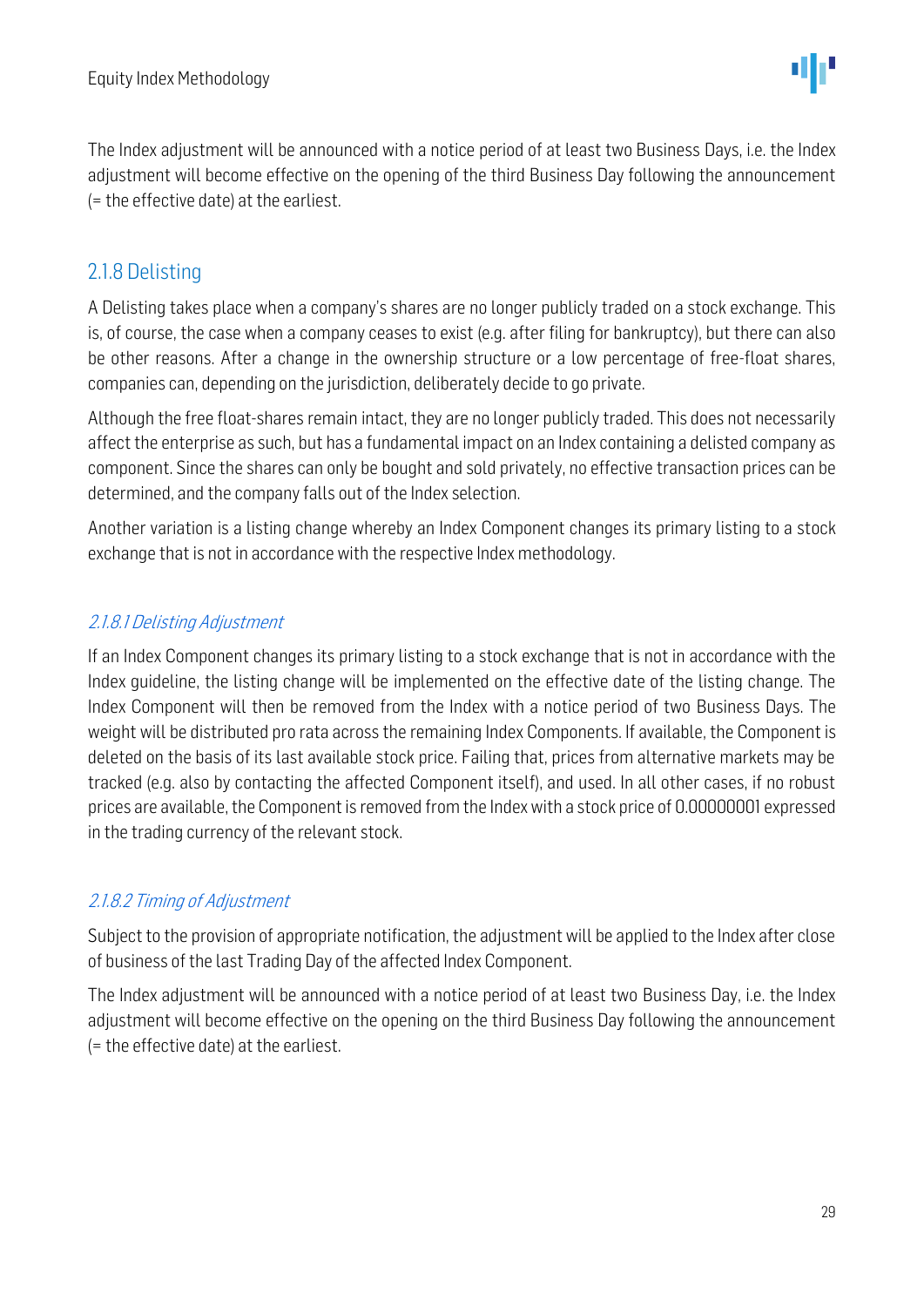### <span id="page-29-0"></span>2.1.9 Nationalization of a Company

When a company is nationalized, the complete ownership or effective control of a legal entity is taken over by the state. The form and procedure vary and are generally subject to strong constitutional safeguards. Nevertheless, the nationalization of a company dispossesses shareholders of their property on a large scale and brings forth a situation in which shares are no longer publicly traded, i.e. the component no longer meets the selection criteria.

#### 2.1.9.1 Adjustment of Nationalization

If an Index Component is nationalized, the security will be removed from the Index with notice period of two Business Days with the last available stock price. The weight will be distributed pro rata across the remaining Index Components.

If the security has already been delisted from the corresponding stock exchange and / or no valid price for the security is available, Solactive tries to the best of its knowledge to track prices from alternative liquid markets. The determined price from an official source will then be used for Index calculation until the security will be removed from the Index based on the new price.

If no appropriate price for the Index Component is available, the security will be removed from the Index with a price of 0.0000000001 expressed in the trading currency of the relevant Index Component.

#### 2.1.9.2 Timing of Adjustment

Subject to the provision of appropriate notification, the adjustment will be applied to the Index after close of business of the last Trading Day of the affected Index Component.

The Index adjustment will be announced with a notice period of at least two Business Days, i.e. the Index adjustment will become effective on the opening on the third Business Day following the announcement (= the effective date) at the earliest.

### <span id="page-29-1"></span>2.1.10 Bankruptcy / Insolvency / Liquidation

Bankruptcy is an ever-present possibility for companies in market economies. While there are several safeguards in place to prevent a struggling company from going bankrupt, Insolvency can also occur to larger and publicly traded corporations.

Regarding an Index Component, Insolvency occurs if:

a) all shares of the respective issuer must be transferred to a trustee, liquidator, Insolvency administrator or similar public officer as result of a voluntary or compulsory liquidation, Insolvency or winding-up proceedings or comparable proceedings affecting the issuer of the Index Components; or

b) the holders of the shares of the issuer are legally enjoined from transferring the shares.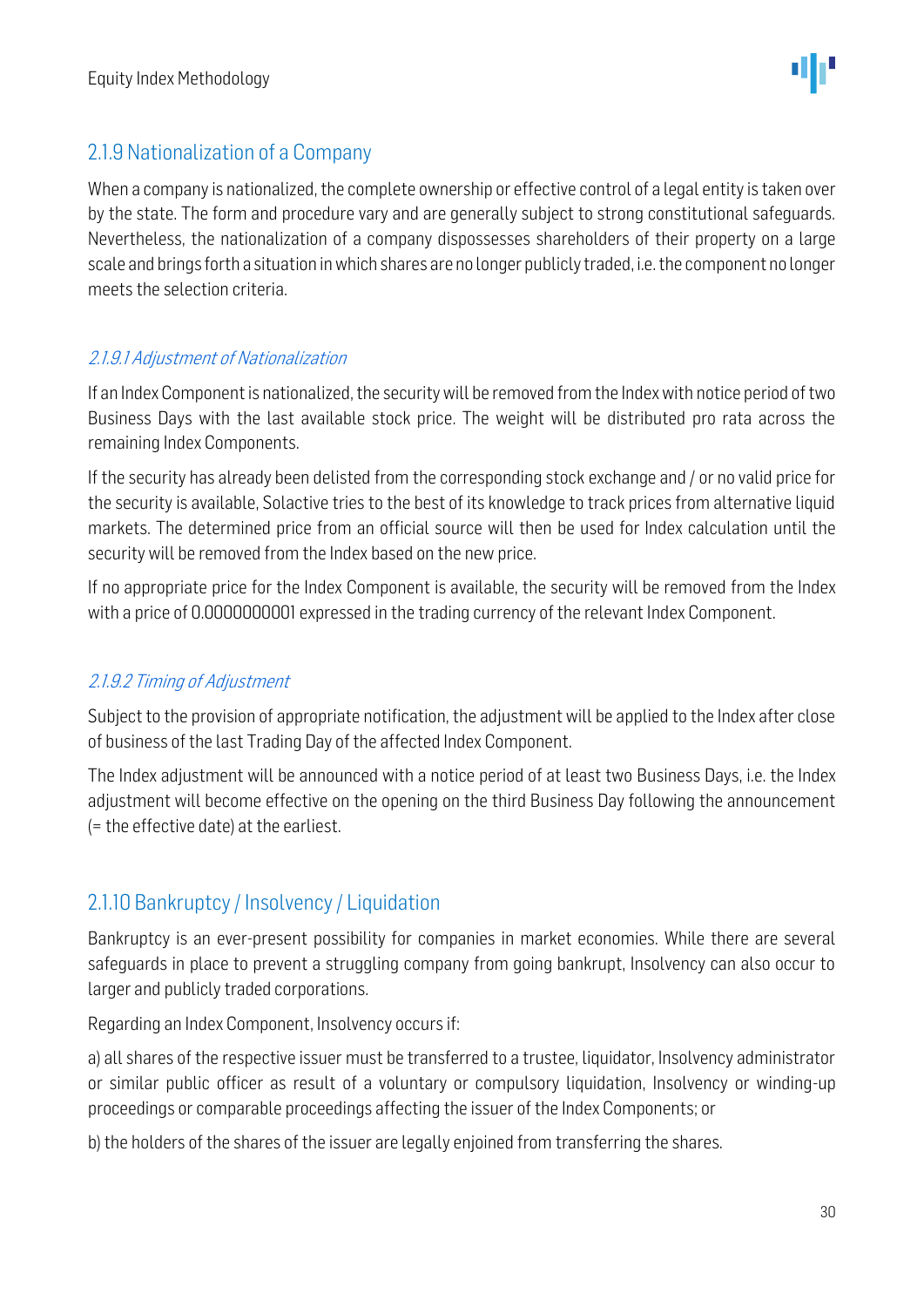

#### 2.1.10.1 Adjustment of Bankruptcy / Insolvency

If an Index Component is bankrupt, the security will be removed from the Index with notice period of two Business Days. The weight will be distributed pro rata across the remaining Index Components.

If the security has already been delisted from the corresponding stock exchange and / or no valid price for the security is available, Solactive will try to the best of its ability to track prices from alternative liquid markets. The determined price from an official source will then be used for Index calculation until the security is removed from the Index based on the new price.

If no appropriate price for the Index Component is available, the security will be removed from the Index with a price of 0.00000001 expressed in the trading currency of the relevant security.

#### EXAMPLE: Insolvency

Case: Company A is an innovative IT start-up that experiences sudden problems after strong initial growth. Unexpected by its shareholders, the company files for Insolvency and the management of its assets is taken over by an Insolvency administrator.

The shareholders are disenfranchised by the Insolvency proceedings and Company A's shares become virtually worthless. Although the company remains preliminarily listed, it is removed from the Index with a stock price of EUR 0.00000001.

#### 2.1.10.2 Timing of Adjustment

The adjustment will be applied to the Index after close of business of the last Trading Day of the affected Index Component.

The Index adjustment will be announced with a notice period of at least two Business Days, i.e. the Index adjustment will become effective on the opening on the third Business Day following the announcement (= the effective date) at the earliest.

#### <span id="page-30-0"></span>2.1.11 Notice Period for Corporate Action Adjustments

Solactive AG works on a best efforts basis to provide accurate information in a timely manner. Extraordinary events such as ad-hoc delistings, unspecified listing dates for spun-off companies, or undisclosed, incomplete or mismatched transaction terms require a high level of flexibility and fast reaction times. In the case an extraordinary event is not outlined as mentioned above, the Solactive Oversight Committee reserves the right to make index adjustments in an appropriate way on a best-efforts basis.

Ad-hoc situations are defined as circumstances where either Solactive receives information about the effectiveness of a transaction after the last Trading Day of the target security and / or the target security has been suspended from trading with immediate effect and will not resume trading until its Delisting and/or has been delisted from stock exchange with immediate effect.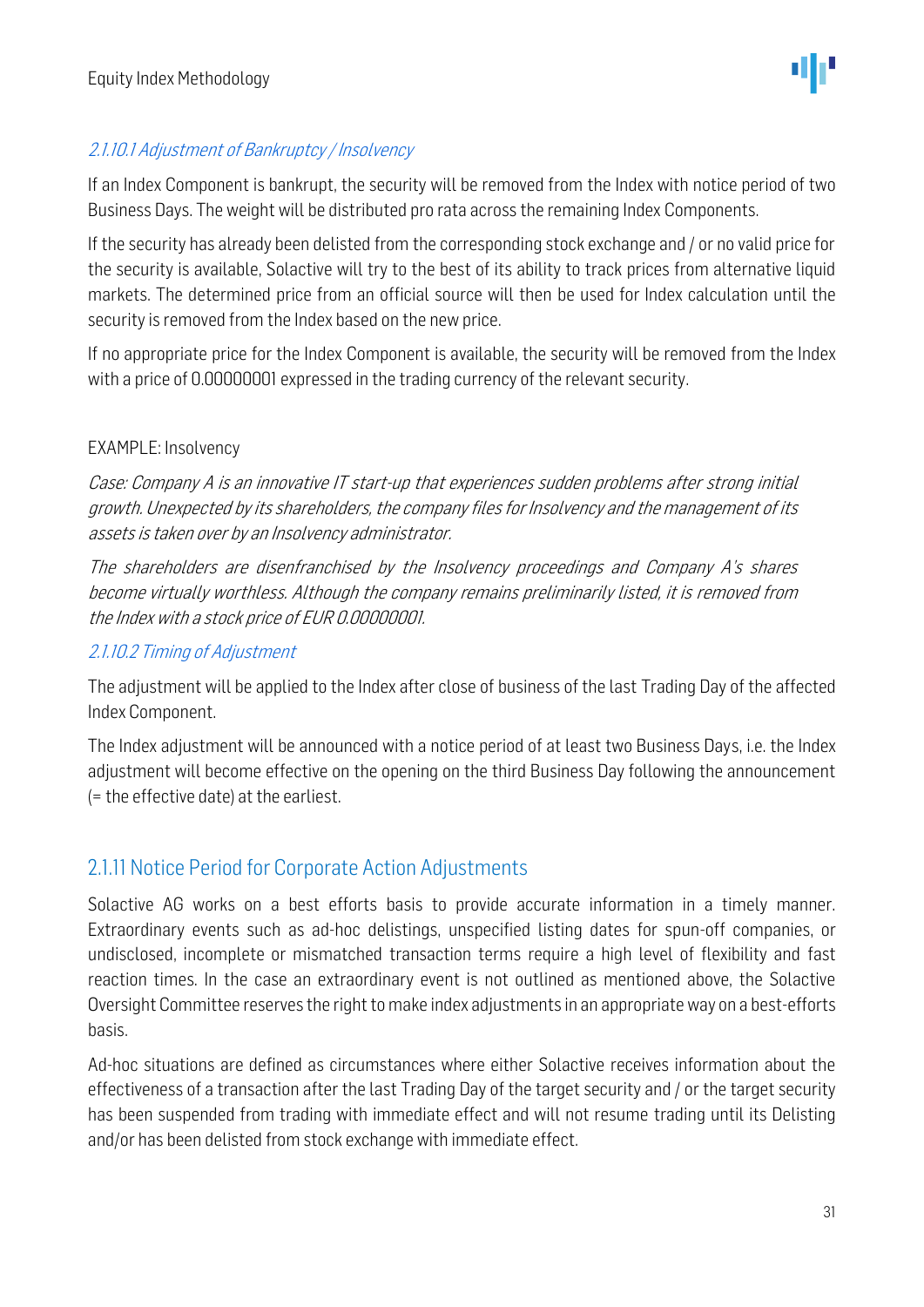In the case of ad-hoc situations, the Index adjustment will also be applied with a notice period of two Business Days, i.e. the Index adjustment will become effective on the opening on the third Business Day following the announcement (= the effective date).

### <span id="page-31-0"></span>2.2 ORDINARY INDEX REBALANCES

In order to ensure the validity of the Index composition, an Index is reviewed with a pre-defined frequency. The Index Guideline dictates the schedule of the Index Review and Index Rebalance. An Index rebalance may trigger a change in the Index Composition as well as the Index Calculation Parameters of the Index.

#### <span id="page-31-1"></span>2.2.1 Ordinary Rebalance in a Standard Index

The Index Composition of a Standard Index is adjusted based on the Index Guideline on the pre-defined Adjustment Day. For the adjustment of a Standard Index, Solactive uses one of the 3 rebalance methodologies described below and as specified in the relevant Index Guideline.

#### 2.2.1.1 Index Rebalance in a Standard Index by Implementation of Target Weights

Target Weights of Index Components which are determined on the Selection Day according to the Index Guideline are used to calculate the Fraction of Shares of each Index Component on the Adjustment Day.

The Target Weight of an Index Component reflects the proportion of this stock in the index level after the Index Rebalance takes place. Since the Market Capitalization of the Indexis given and reflected by the index level, the Fraction of Shares after the Index Rebalance is calculated based on the market data such as stock price and currency foreign exchange rate as of the Adjustment Day t:

$$
x_{i,t+1}^{TG} = \frac{Index_t * TGW_i}{p_{i,t} * f_{i,t}}
$$

The opening level of the Index after the Index Rebalance is determined in accordance with the following formula:

$$
Index_{t+1}^{Open} = \sum_{i=1}^{n} x_{i,t+1}^{TG} * p_{i,t} * f_{i,t}
$$

#### 2.2.1.2 Index Rebalance in a Standard Index by Share Fixing

This rebalance methodology contains two steps in terms of the calculation of the final Fraction of Shares after the Index Rebalance. In the first step, the indicative Fraction of Shares of each Index Component is calculated based on the market data as of the Selection Day.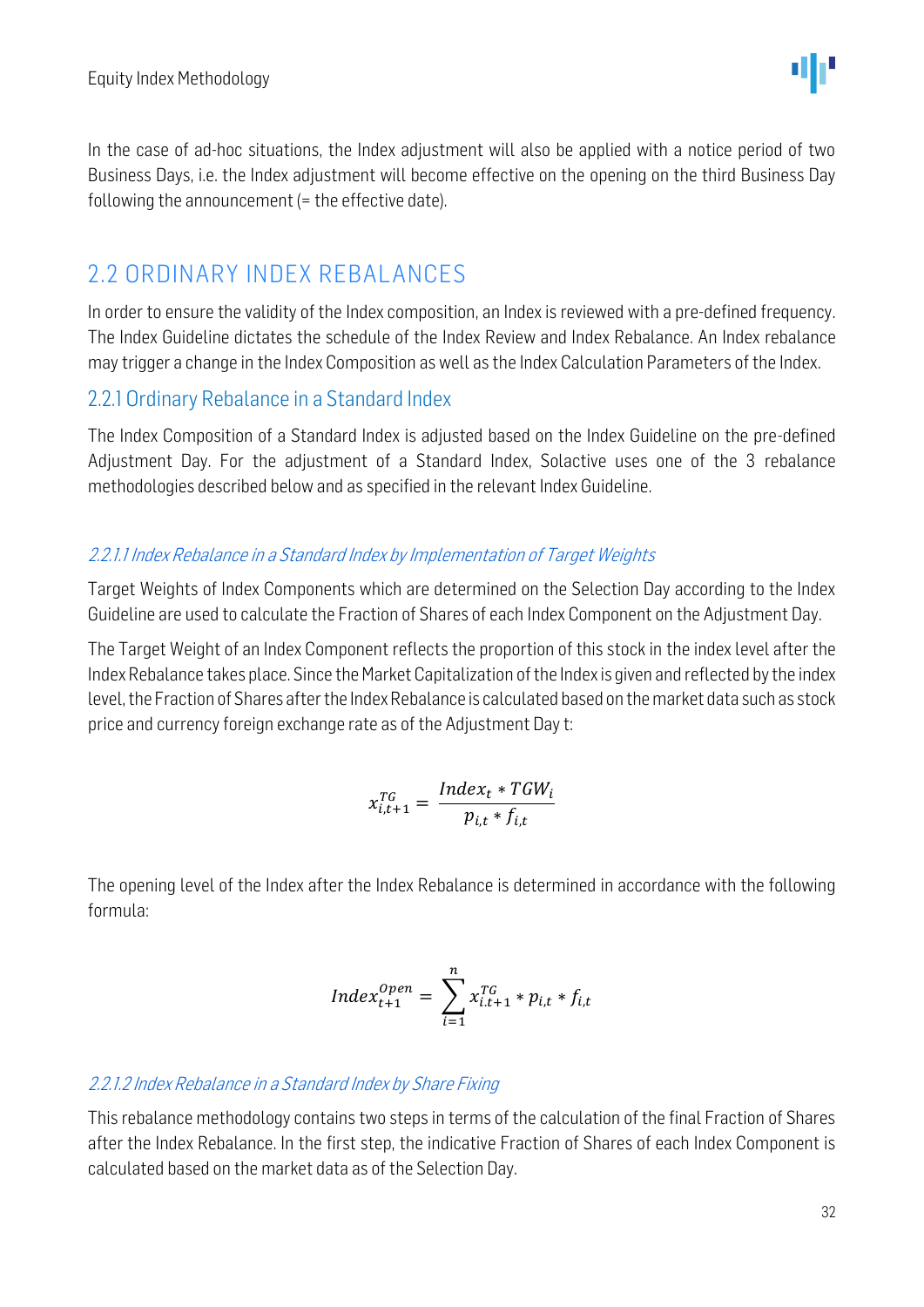Equity Index Methodology

$$
x_{i,Selection\ Day+1}^{IN} = \frac{Index^{Close}_{Selection\ Day} * TGW_{i}}{p_{i,Selection\ Day} * f_{i,Selection\ Day}}
$$

In the second step, the indicative Fraction of Shares is adjusted by the Share Adjustment Ratio (SAR) to calculate the final Fraction of Shares after the index rebalance. This value represents the ratio between the index level as of the Adjustment Day using the indicative Fraction of Shares and the index level of the Adjustment Day t.

$$
SAR_t = \frac{Index_t^{Close}}{\sum_{i=1}^{n} x_{i,Selection\,Day+1}^{IN} * p_{i,t} * f_{i,t}}
$$

$$
x_{i,t+1}^{TG} = SAR_t * x_{i,Selection\ Day+1}^{IN}
$$

The opening level of the Index after the Index Rebalance is determined in accordance with the following formula:

$$
Index_{t+1}^{Open} = \sum_{i=1}^{n} x_{i,t+1}^{TG} * p_{i,t} * f_{i,t}
$$

In the case that share changing Corporate Action events, such as Rights Issue, Stock Splits, Stock Dividends, occur between the Selection Day and Adjustment Day for any Index Component after Index Rebalance, the number of the Target Shares is adjusted according to the Corporate Action terms.

#### 2.2.1.3 Multiday Index Rebalance in <sup>a</sup> Standard Index

In contrast to the other index rebalance methodologies, during a Multiday Index Rebalance the index is adjusted during a pre-defined Rebalance Period rather than on one particular Adjustment Day. The final Fraction of Shares after the last day t of the Rebalance Period is reached by moving from the initial weights on the first day of the Rebalancing Period to the Target Weights successively in an equal portion every day throughout the Rebalance Period. The daily weight change of an Index Component during the Rebalance Period is determined in accordance with the following formula:

$$
DWC_i = \frac{TGW_i^{Final} - W_{i,t-1}}{NAD}
$$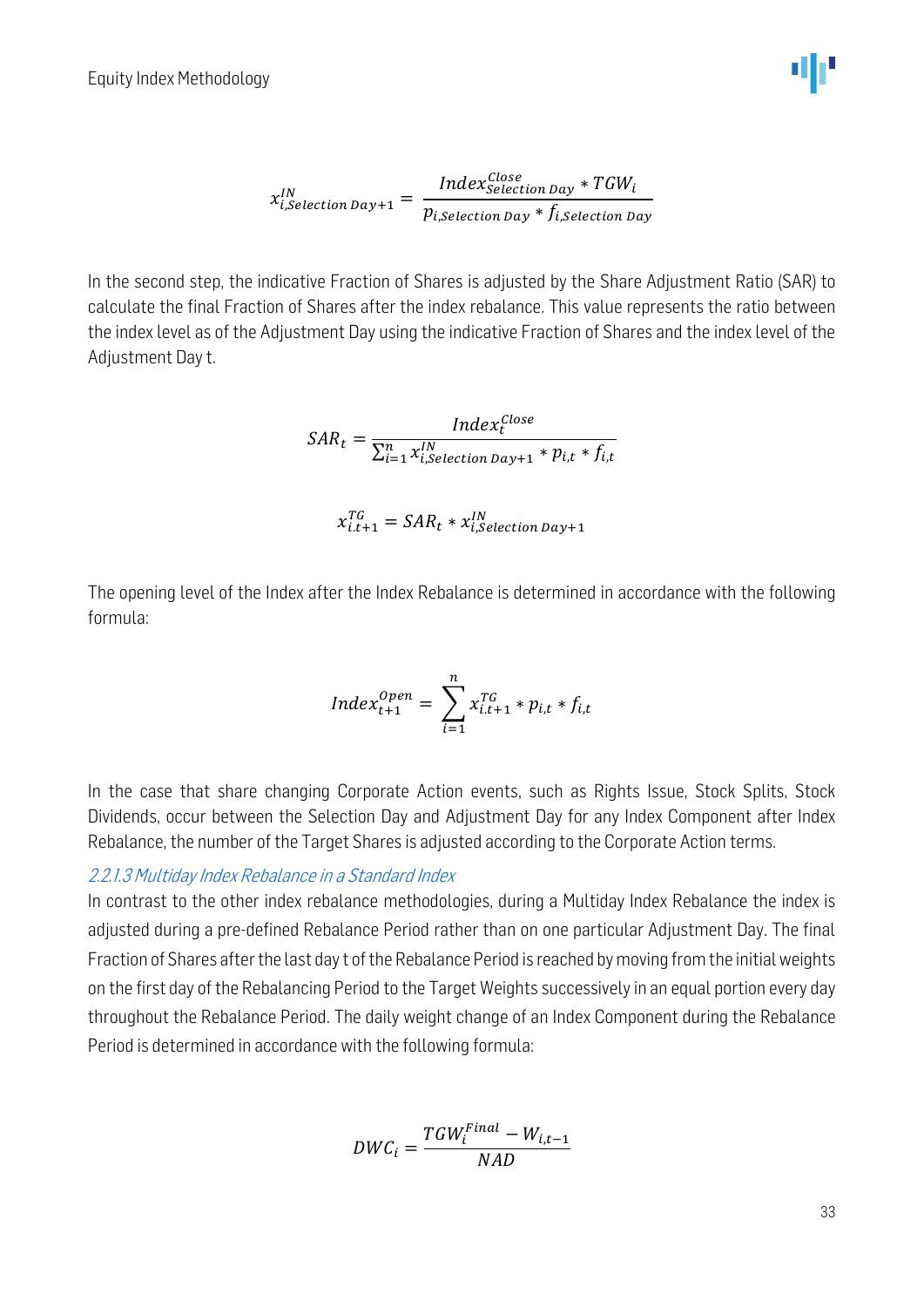with:

$$
x_{i,t+1}^{TG} = \frac{Index_t * TGW_{i,t}}{p_{i,t} * f_{i,t}}
$$

and

$$
TGW_{i,t} = W_{i,t-1} + DWC_i
$$

|                                         | Current<br>Weight | Target Weight<br>$(TGW_i^{Final})$ | 1. Day Index Weight<br>$(TGW_{i.1})$ | 2. Day Index Weight<br>$(TGW_{i,2})$ |
|-----------------------------------------|-------------------|------------------------------------|--------------------------------------|--------------------------------------|
| deleted<br>Stock<br>A<br>from the Index | 60%               | $0\%$                              | 30%                                  | $0\%$                                |
| Stock B remains in<br>the Index         | 40%               | 50%                                | 45%                                  | 50%                                  |
| Stock C added to the<br>Index           | $0\%$             | 50%                                | 25%                                  | 50%                                  |

The overview above illustrates a Multiday Index Rebalance which is applied during an Rebalance Period of 2 days.

The opening level of the Index after the index rebalance is determined in accordance with the following formula:

$$
Index_{t+1}^{Open} = \sum_{i=1}^{n} x_{i,t+1}^{TG} * p_{i,t} * f_{i,t}
$$

#### <span id="page-33-0"></span>2.2.2 Ordinary Rebalance in a Divisor Index

The index composition of a Divisor Index is adjusted on the pre-defined Adjustment Day specified in the respective Index Guideline. For the adjustment of a Divisor Index, Solactive uses one of the rebalance methodologies described below and as specified in the relevant Index Guideline.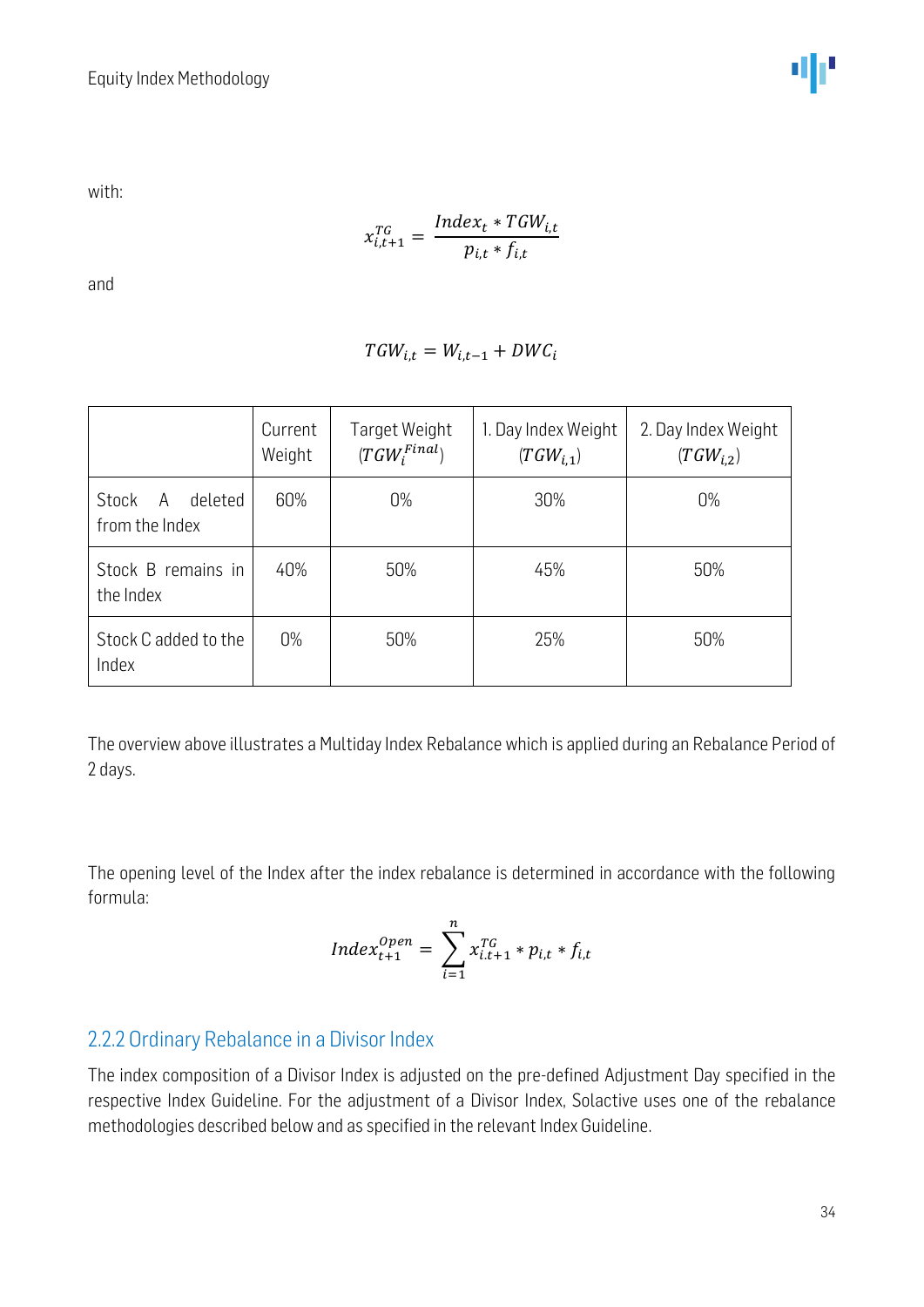

#### 2.2.2.1 Index Rebalance in a Divisor Index by Target Weights

The Target Weights, Weighting Cap Factors and Free Float Factors of Index Components which are determined on the Selection Day according to the Index Guideline are used to calculate the Total Number of Shares of each Index Component after the close of business on the Adjustment Day t. The exact method of calculation of the Total Number of Shares of each Index Component differs according to whether the Index applies a Cash Pocket for dividend reinvestment (as referred to in section 1.2.2.1).

For indices without a Cash pocket, the following formula applies:

$$
S_{i,t+1}^{TG} = \frac{MCAP_t * TGW_i}{p_{i,t} * f_{i,t} * FFF_{i,t+1} * WCF_{i,t+1}}
$$

For Indices with a Cash Pocket (as referred to in section 1.2.2.1), the following formula applies:

$$
S_{i,t+1}^{TG} = \frac{(MCAP_t + CP_t) * TGW_i}{p_{i,t} * f_{i,t} * FFF_{i,t+1} * WCF_{i,t+1}}
$$

This rebalance methodology does not trigger any Divisor change since the adjusted Total Number of Shares in t+1 are calculated based on the Market Capitalization of the Index as of the Adjustment Day t.

The opening level of the Index after the Index Rebalance is determined in accordance with the following formula:

$$
Index_{t+1}^{Open} = \frac{\sum_{i=1}^{n} S_{i,t+1}^{TG} * p_{i,t} * f_{i,t} * WCF_{i,t+1} * FFF_{i,t+1}}{D_t}
$$

#### 2.2.2.2 Index Rebalance in a Divisor Index by Share Fixing

The Target Shares, Weighting Cap Factors and Free Float Factors are determined on the Selection Day and the Index Rebalance is executed based on these calculation parameters on the Adjustment Day t. Since the new Calculation Parameters of the Index might cause a change on the Market Capitalization of the Index as of the Adjustment Day t, this change is reflected by adjusting the Divisor to ensure that the index level is not affected by the Index Rebalance. The exact method of calculation of the Divisor differs according to whether the Index applies a Cash Pocket for dividend reinvestment (as referred to in section 1.2.2.1).

For indices without a Cash pocket, the following formula applies: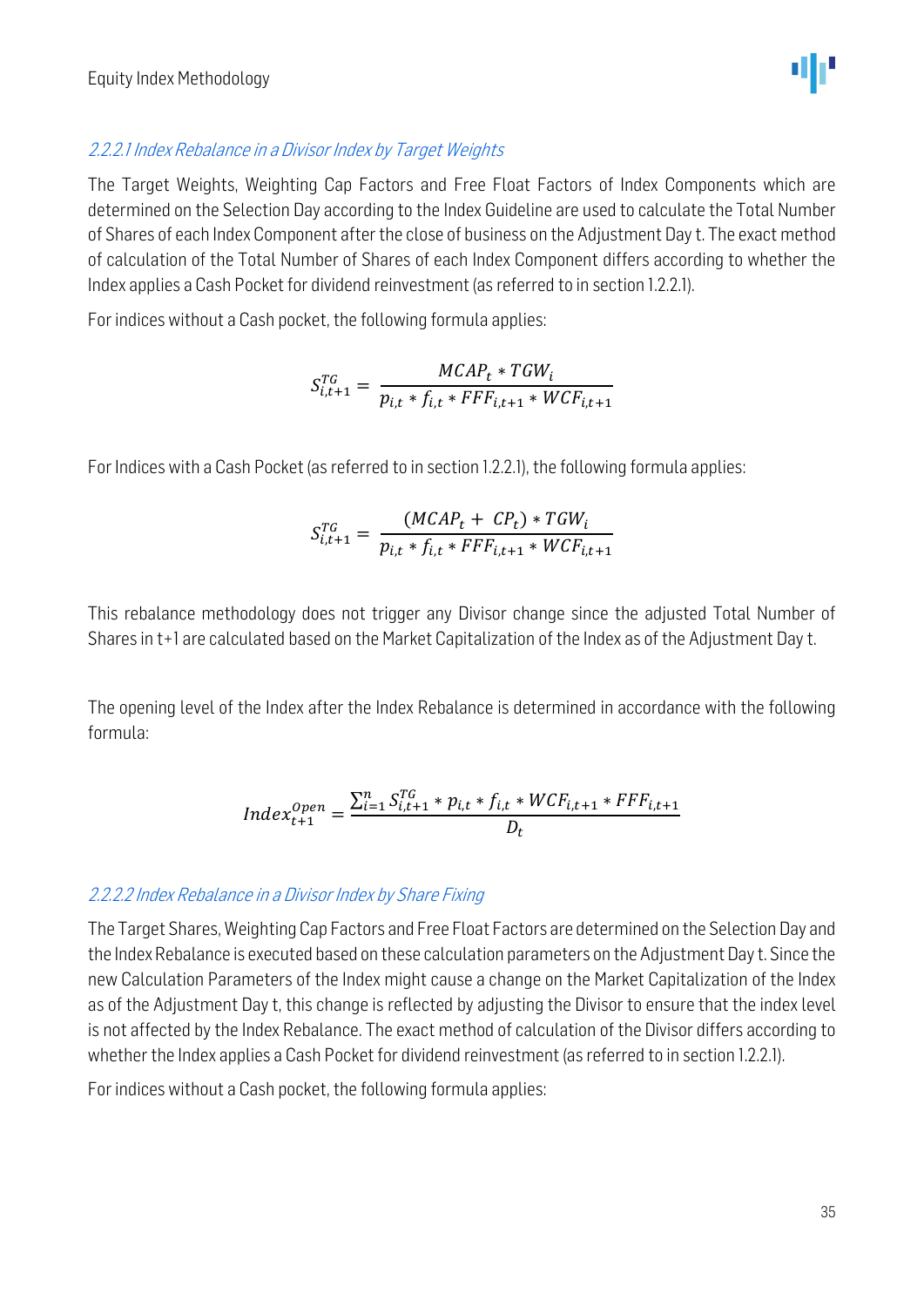Equity Index Methodology

$$
D_{t+1} = \frac{D_t * Index_t + \Delta MCAP}{Index_t}
$$
  

$$
\Delta MCAP = \sum_{i=1}^{n} S_{i,t+1}^{TG} * p_{i,t} * f_{i,t} * WCF_{i,t+1} * FFF_{i,t+1} - \sum_{i=1}^{n} S_{i,t} * p_{i,t} * f_{i,t} * WCF_{i,t} * FFF_{i,t}
$$

whereas the formula below refers to the index level calculated using the pre-rebalance composition.

$$
\sum_{i=1}^{n} S_{i,t} * p_{i,t} * f_{i,t} * WCF_{i,t} * FFF_{i,t}
$$

For Indices with a Cash Pocket (as referred to in section 1.2.2.1), the following formula applies:

$$
D_{t+1} = \frac{D_t * Index_t + \Delta MCAP}{Index_t}
$$
  
\n
$$
\Delta MCAP = \sum_{i=1}^{n} S_{i,t+1}^{TG} * p_{i,t} * f_{i,t} * WCF_{i,t+1} * FFF_{i,t+1} - (\sum_{i=1}^{n} S_{i,t} * p_{i,t} * f_{i,t} * WCF_{i,t} * FFF_{i,t} + CP_t)
$$

whereas the formula below refers to the index level calculated using the pre-rebalance composition.

$$
(\sum_{i=1}^n S_{i,t} * p_{i,t} * f_{i,t} * WCF_{i,t} * FFF_{i,t} + CP_t)
$$

The opening level of the Index after Index Rebalance is determined in accordance with the following formula:

$$
Index_{t+1}^{Open} = \frac{\sum_{i=1}^{n} S_{i,t+1}^{TG} * p_{i,t} * f_{i,t} * WCF_{i,t+1} * FFF_{i,t+1}}{D_{t+1}}
$$

In the case that share changing Corporate Action events, such as Rights Issue, Stock Splits, Stock Dividends, occur between the Selection Day and Adjustment Day for any Index Component after Index Rebalance, the number of the Target Shares is adjusted according to the Corporate Action terms.

40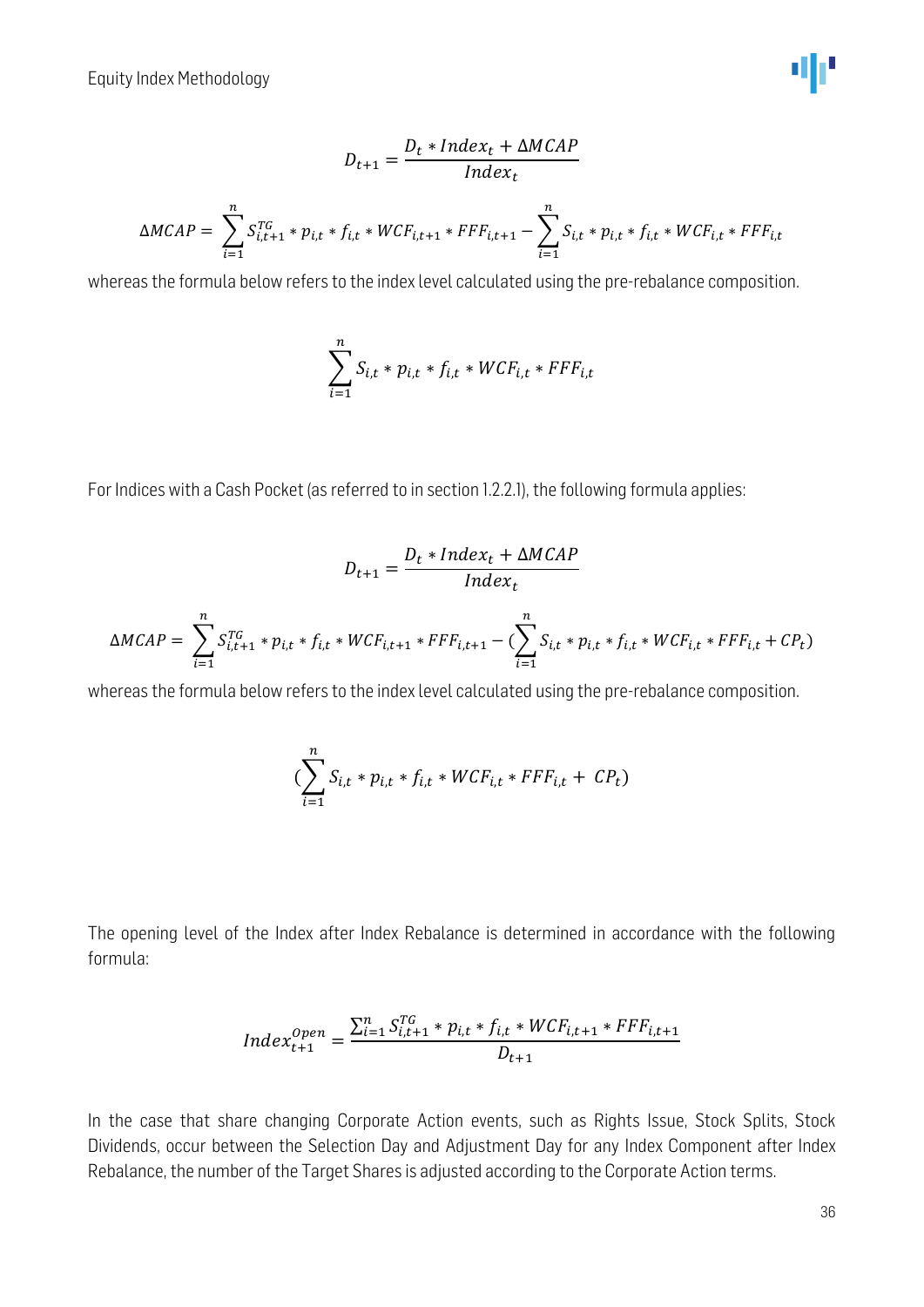40

#### 2.2.2.3 Multiday Index Rebalance in a Divisor Index

Similar to the practice in the Standard Index, the Multiday Index Rebalance is implemented in a pre-defined Rebalance Period. The Target Weights which are defined on the Selection Day are used to determine the Number of Total Shares of each Index Component.

The final Number of Total Shares after the last day t of the Rebalance Period is achieved by implementing the Target Weights of each constituent successively in the same portion per day.

$$
DWC_i = \frac{TGW_i^{Final} - W_{i,t-1}}{NAD}
$$

with:

$$
x_{i,t+1}^{TG} = \frac{Index_t * TGW_{i,t}}{p_{i,t} * f_{i,t}}
$$

and

$$
TGW_{i,t} = W_{i,t-1} + DWC_i
$$

The exact method of calculation of the Total Number of Shares of each Index Component differs according to whether the Index applies a Cash Pocket for dividend reinvestment (as referred to in section 1.2.2.1).

For indices without a Cash pocket, the following formula applies:

$$
S_{i,t+1}^{TG} = \frac{MCAP_t * TGW_{i,t}}{p_{i,t} * f_{i,t} * WCF_{i,t+1} * FFF_{i,t+1}}
$$

For Indices with a Cash Pocket (as referred to in section 1.2.2.1), the following formula applies:

$$
S_{i,t+1}^{TG} = \frac{(MCAP_t + CP_t) * TGW_{i,t}}{p_{i,t} * f_{i,t} * WCF_{i,t+1} * FFF_{i,t+1}}
$$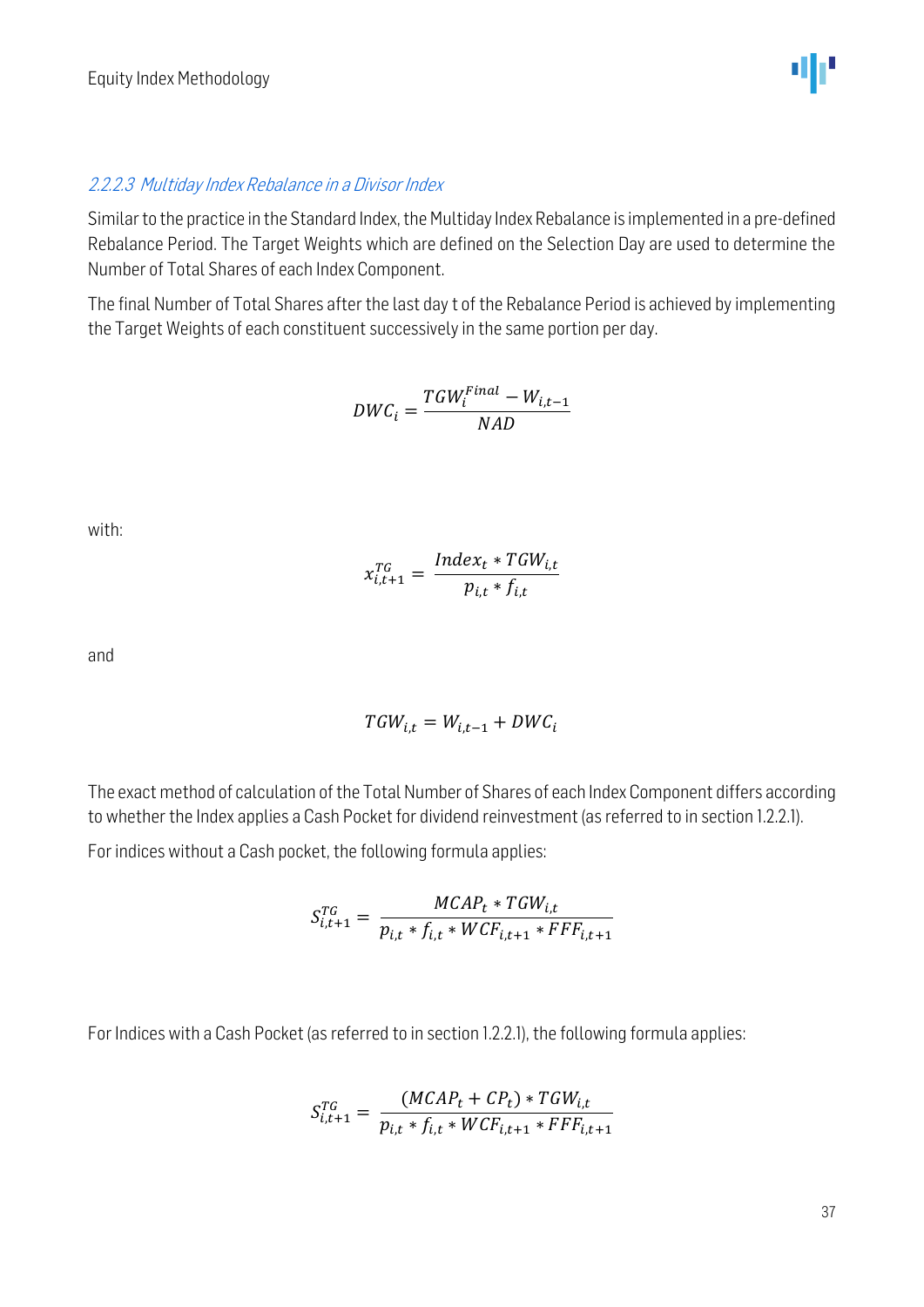

Since the Total Number of Shares after the Index Rebalance is calculated based on the Market Capitalization of the Index as of the Rebalance Date t, the Divisor remains constant.

For the calculation of the opening level of the Index after Index Rebalance the following formula is used:

$$
Index_{t+1}^{Open} = \frac{\sum_{i=1}^{n} S_{i,t+1}^{TG} * p_{i,t} * f_{i,t} * WCF_{i,t+1} * FFF_{i,t+1}}{D_t}
$$

#### <span id="page-37-0"></span>2.2.3 Rebalance Fee

A Rebalance Fee is an optional component which can be included in the index calculation to reflect the theoretical costs due to Index Replication in terms of Index Rebalance.

The sum of the weights of Index Components on Rebalance Day t which are removed from the Index in the Index Rebalance, are added to the sum of the absolute delta between the Target Weights of Index Components on Rebalance Day t+1 and close index weights on Rebalance Day t. This number is then multiplied by a pre-defined Rebalance Fee Factor  $\mu$ .

The opening level of the Index after Index Rebalance is reduced as follows, whereas  $W_t = 0$  for additional Index Components which are not in the Index on Rebalance Day t+1.

$$
Index_{t+1}^{Open} = Index_{t}^{Close} * (1 - (\mu * (\sum_{i=1}^{n} W_{t}^{DEL} + \sum_{i=1}^{n} |W_{t} - W_{t+1}|)))
$$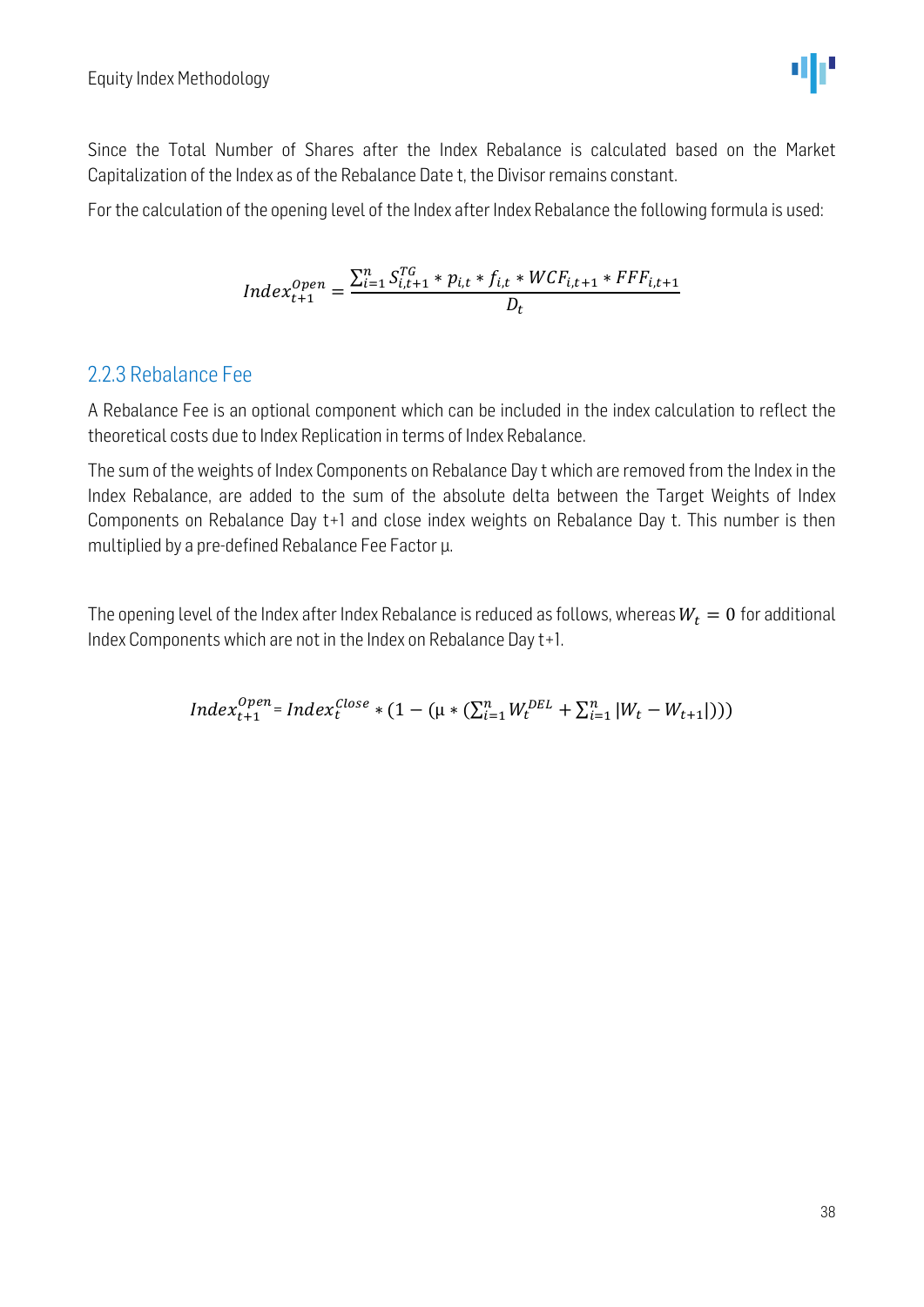ΨР

## <span id="page-38-0"></span>2.3 MERGERS & ACQUISITIONS AND SPIN-OFFS BETWEEN SELECTION DAY AND ADJUSTMENT DAY

This section shall provide a detailed description of the handling of Mergers & Acquisitions and Spin-offs that occur between the SELECTION DAY and ADJUSTMENT DAY. For clarification: Events that occur before or on the SELECTION DAY as well as events that occur on the INDEX CALCULATION DAY following the ADJUSTMENT DAY or, in case of a MULTIDAY INDEX REBALANCE, the last ADJUSTMENT DAY, shall follow the treatments already defined in sections 2.1.6 to 2.1.7 of this document.

The concept outlined below also applies to Indices where the weighting concept initially targets a certain approach, including:

- equal weighting
- UCITS weighting (specific weighting to meet the diversification criteria under Directive 2009/65/EC (UCITS))
- cap-weighted Indices

This process is intended to ensure the integrity of the individual Indices while preventing unnecessary turnover for clients.

### <span id="page-38-1"></span>2.3.1 Default Treatment of Mergers & Acquisitions (M&A)

In case a FUTURE INDEX COMPONENT is subject to an M&A event before the EFFECTIVE DAY of an index rebalance, the acquired FUTURE INDEX COMPONENT will be removed from the future index composition on the EFFECTIVE DATE (of the M&A event) as announced by Solactive, i.e., it will not be included in the Index on the EFFECTIVE DAY. In addition, the Index is subject to further adjustments in accordance with the following specifications and depending on the index type (Standard Indices and Divisor Indices) as well the rebalance methodology.

#### 2.3.1.1 Standard Index

The section below will cover the different treatments that will be applied for Indices following the "Standard Index" calculation formula (as specified in Section 1.2.1 above). A distinction is made between the different rebalance methods.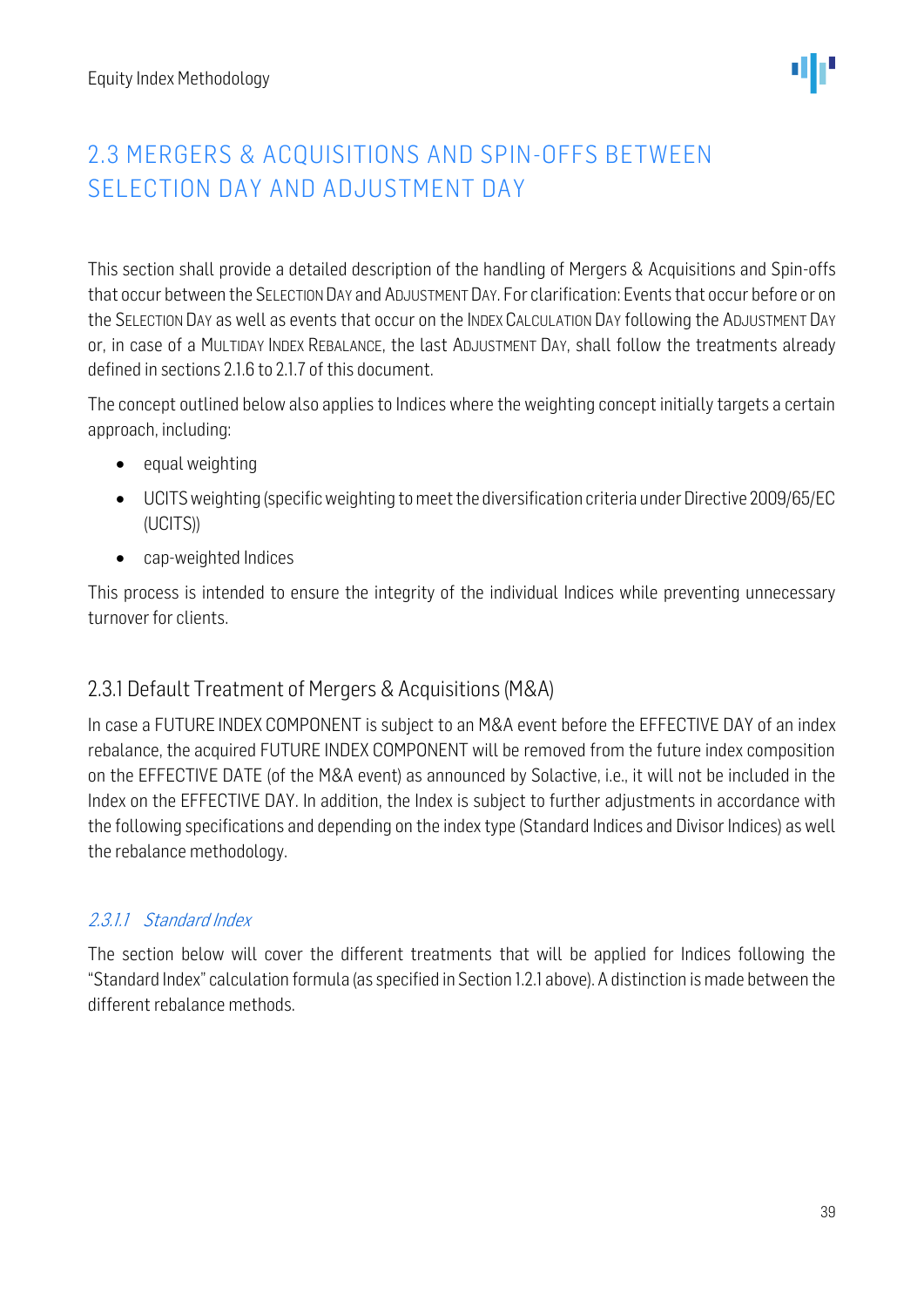#### 2.3.1.1.1 Implementation of Target Weights over one day

#### Merger or Acquisition of a Future Index Component with / by another Future Index Component

- CASH TERMS: The TARGET WEIGHT of the acquired FUTURE INDEX COMPONENT will be distributed pro rata across the remaining FUTURE INDEX COMPONENTS.
- STOCK TERMS: The TARGET WEIGHT of the acquired FUTURE INDEX COMPONENT will be added to the TARGET WEIGHT of the acquiring / surviving company.
- CASH AND STOCK TERMS: The cash portion will be reinvested pro rata across the remaining FUTURE INDEX COMPONENTS. The TARGET WEIGHT of the acquiring / surviving company will be increased according to the stock terms, i.e., the stock percentage of the consideration for the acquisition will be re-invested entirely in the TARGET WEIGHT of the acquiring / surviving company.<sup>2</sup>

#### Merger or Acquisition of a Future Index Component with / by a Non-Future Index Component

- CASH TERMS: The TARGET WEIGHT of the acquired FUTURE INDEX COMPONENT will be distributed pro rata across the remaining FUTURE INDEX COMPONENTS.
- STOCK TERMS: The TARGET WEIGHT of the acquired FUTURE INDEX COMPONENT will be distributed pro rata across the remaining FUTURE INDEX COMPONENTS.
- CASH AND STOCK TERMS: The TARGET WEIGHT of the acquired FUTURE INDEX COMPONENT will be distributed pro rata across the remaining FUTURE INDEX COMPONENTS.

#### 2.3.1.1.2 Implementation of Target Weights over multiple days (Multiday Index Rebalance)

Index rebalances over multiple days will not only impact final allocation of the new INDEX COMPOSITION but will also affect the weight path determined to migrate towards the final TARGET WEIGHT of the new INDEX COMPOSITION after the last ADJUSTMENT DAY of the MULTIDAY INDEX REBALANCE. The different cases that can occur are described below.

#### 2.3.1.1.2.1 Acquisition completed before the first Adjustment Day

In case an acquisition will be completed before the first ADJUSTMENT DAY, the weight path of all INDEX COMPONENTS (future components and current components) will be adjusted to reflect the new allocation.

 $2$  The stock percentage of the consideration for the acquisition is calculated by dividing the product of the close price of the acquirer and the stock terms of the deal by the product of the close price of the acquirer and the stock terms of the deal plus the cash terms.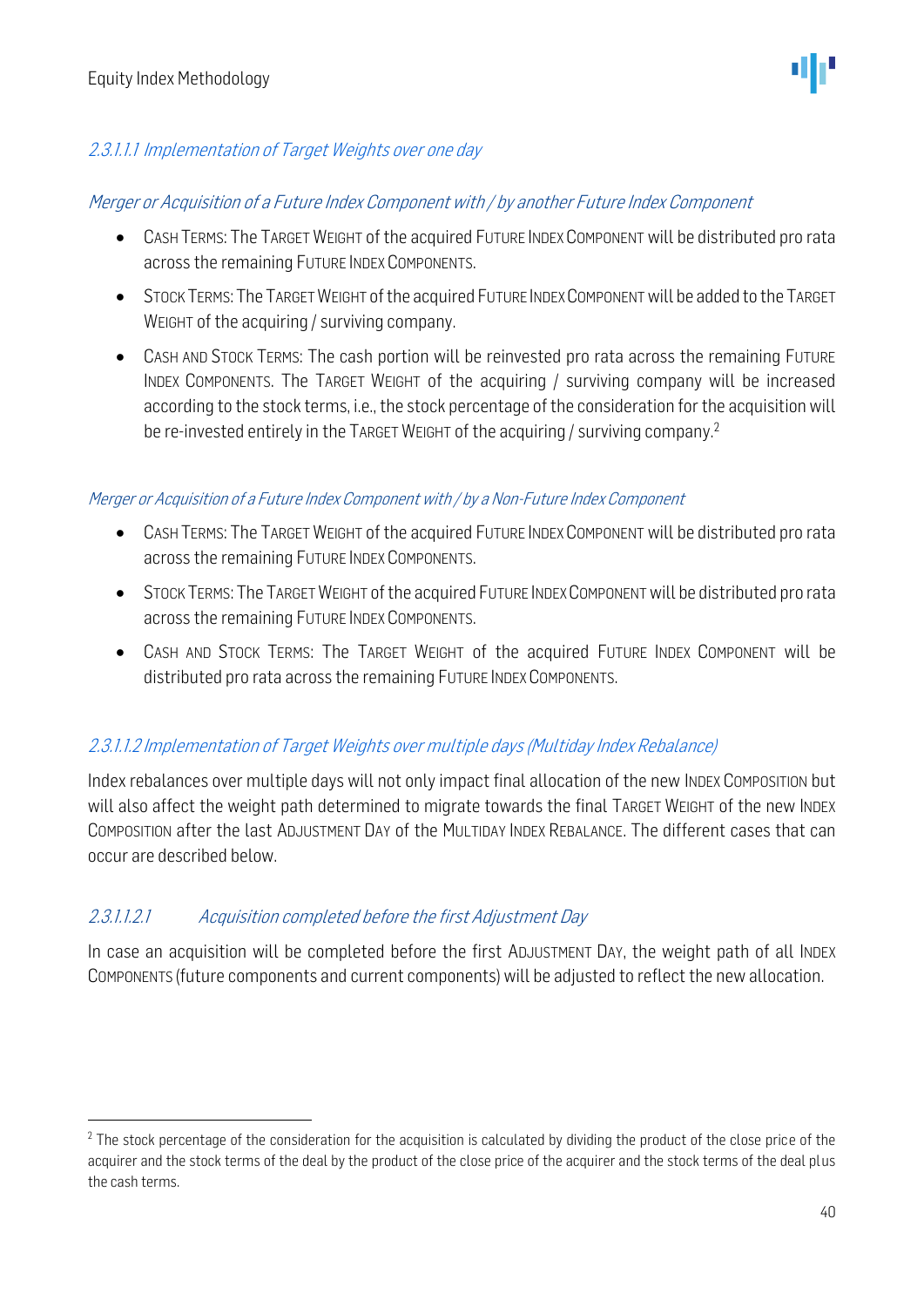ΨР

#### 2.3.1.1.2.2 Acquisition completed on or after the first Adjustment Day

In case an acquisition will be completed on or after the first ADJUSTMENT DAY (effective open) but before the last ADJUSTMENT DAY, the MULTIDAY INDEX REBALANCE path adjustment will be determined based on the current opening weights on the EFFECTIVE DATE and after the completion of (in order):

- The respective rebalance
- Mergers & Acquisitions and Spin-offs
- Corporate Actions (specified in Section 2.1 above)
- Fees (Management and Rebalance fees)

The impact on the weight path depending on the treatment is summarized below. The TARGET WEIGHT of the INDEX COMPONENTS will be adjusted accordingly in the following reinvestment scenarios:

Proportional: the M&A target's final weight will be allocated pro-rata to all remaining INDEX COMPONENTS, where the TARGET WEIGHT is not already zero.

Uniform: the M&A target's final weight will be allocated uniformly to all remaining INDEX COMPONENTS, where the TARGET WEIGHT is not already zero.

Reinvestment in Member: the M&A target's final weight will be allocated entirely to the specified INDEX COMPONENT unless the TARGET WEIGHT of the designated INDEX COMPONENT is zero in which case the TARGET WEIGHT will remain at zero and the M&A target's weight will be distributed pro rata to all remaining INDEX COMPONENTS.

Stock Terms: the M&A target's final weight will be allocated entirely to the acquiring member unless the acquiring member has a TARGET WEIGHT of zero, in which case the weight will be allocated pro-rata to all remaining INDEX COMPONENTS. If the Acquiring company is added to the Index as a result of the M&A event, the weight will be allocated entirely to such INDEX COMPONENT.

Cash and Stock Proportional: On the ex-date the relative proportion of the M&A deals value, arising from Cash or Stock terms will be ascertained. The percentage of the consideration for the acquisition that is Cash will determine the percentage of the M&A target's final weight that can be allocated pro-rata to all remaining INDEX COMPONENTS whose TARGET WEIGHT is not already zero. The percentage of the deal terms that is stock will determine the percentage of the M&A target's final weight that can be allocated to the acquiring member unless the acquiring member has a TARGET WEIGHT of zero, in which case the weight will be allocated pro-rata to all remaining INDEX COMPONENTS.

For example:

If the M&A event combines Cash and Stock deal and the stock element is 75% of the deal value based on close prices on ex-1, then 75% of the M&A target's TARGET WEIGHT will be allocated to the acquirer and the balance is allocated pro-rata to all remaining INDEX COMPONENTS, unless the acquiring member has a TARGET WEIGHT of zero, in which case the 75% of the M&A target's TARGET WEIGHT will be allocated prorata to all remaining INDEX COMPONENTS.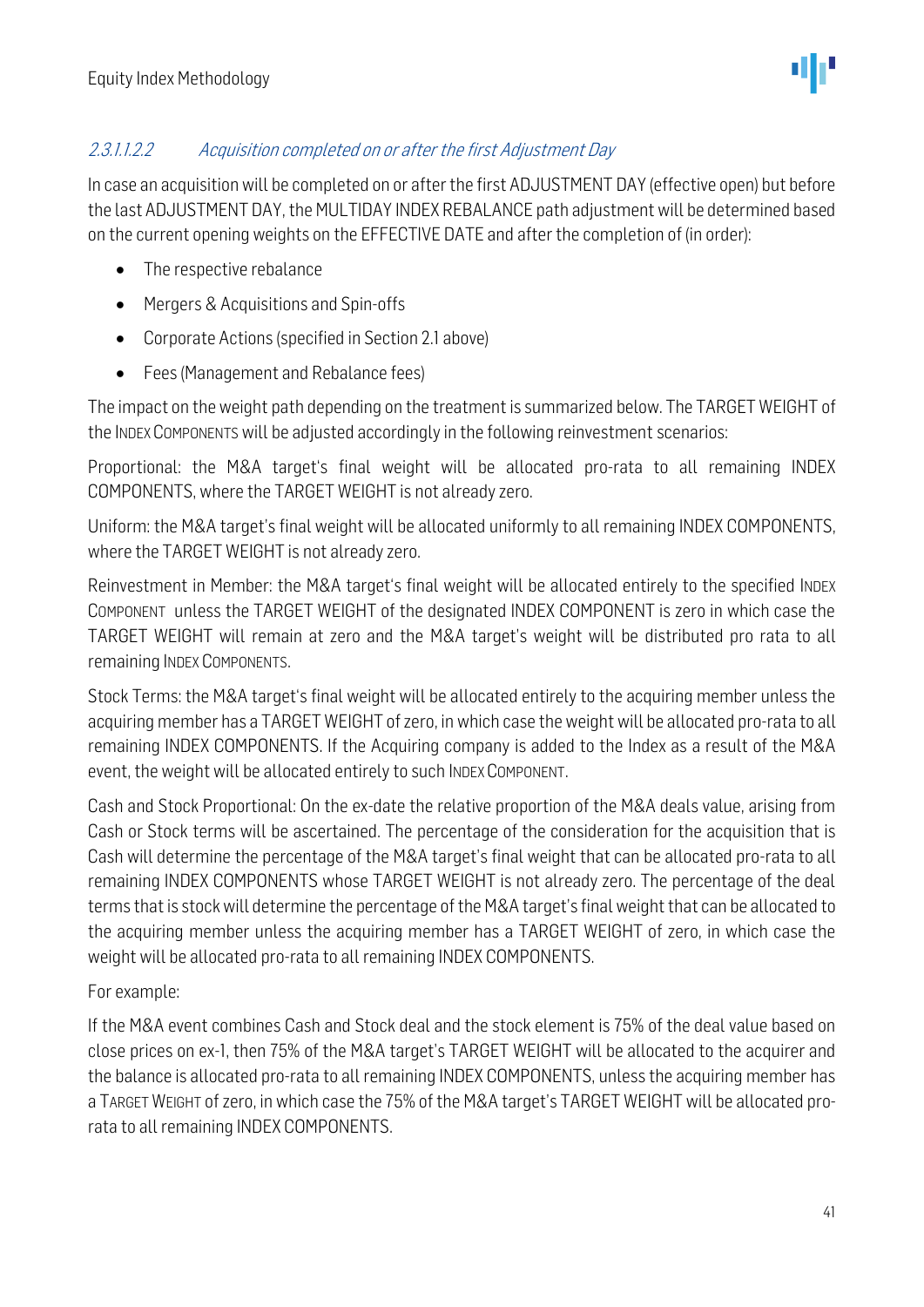Cash and Stock Reinvest: On the ex-date the value of the CASH AND STOCK TERMS are ascertained, and their relative weights determined. The percentage of the deal terms that is Cash will determine the percentage of the M&A target's weight that can be allocated to the identified reinvestment constituent unless the member has a TARGET WEIGHT of zero, in which case the weight will be allocated pro-rata to all remaining INDEX COMPONENTS. The percentage of the deal terms that is stock will determine the percentage of the M&A target's weight that can be allocated to the acquiring member unless the acquiring member has a TARGET WEIGHT of zero, in which case the weight will be allocated pro-rata to all remaining INDEX COMPONENTS.

#### For example:

If the M&A event combines Cash and Stock deal and the stock element is 75% of the deal value based on close prices on ex-1, then 75% of the M&A target's TARGET WEIGHT will be allocated to the acquirer and the balance is allocated to the identified reinvestment constituent, unless the acquiring member has a TARGET WEIGHT of zero, in which case the 75% of the M&A target's TARGET WEIGHT will be allocated prorata to all remaining INDEX COMPONENTS.

#### 2.3.1.1.2.3 Calculation of the daily weight paths during the Multiday Index Rebalance period:

Each remaining day's weight will follow a linear path from the new open weights to the determined final weight.

#### 2.3.1.1.3 Share Fixing on the Selection Day

In the event of the FRACTION OF SHARES being fixed on the selection/fixing date and floating of weights until the ADJUSTMENT DAY is possible, the below treatments will be applied.

#### Merger or Acquisition of a FUTURE INDEX COMPONENT with / by another FUTURE INDEX COMPONENT

- CASH TERMS: The TARGET WEIGHT (as determined on the SELECTION DAY) of the acquired FUTURE INDEX COMPONENT will be distributed pro rata across the remaining FUTURE INDEX COMPONENTS. The fraction of shares of the remaining FUTURE INDEX COMPONENTS will be increased accordingly based on the Pro-Forma FRACTION OF SHARES of the acquired FUTURE INDEX COMPONENT.
- STOCK TERMS: The TARGET WEIGHT (as determined on the SELECTION DAY) of the acquired FUTURE INDEX COMPONENT will be added to the TARGET WEIGHT of the acquiring / surviving company. The fraction of shares of the acquiring company will be increased in accordance to the terms with the fractions of shares of the acquired FUTURE INDEX COMPONENT based on the PRO-FORMA fraction of shares of the acquired FUTURE INDEX COMPONENT.
- CASH AND STOCK TERMS: The cash portion will be reinvested pro rata across the remaining FUTURE INDEX COMPONENTS. The TARGET WEIGHT (as determined on the SELECTION DAY) of the acquiring / surviving company will be increased according to the stock terms, i.e., the stock percentage of the deal will re-invested entirely in the TARGET WEIGHT of the acquiring / surviving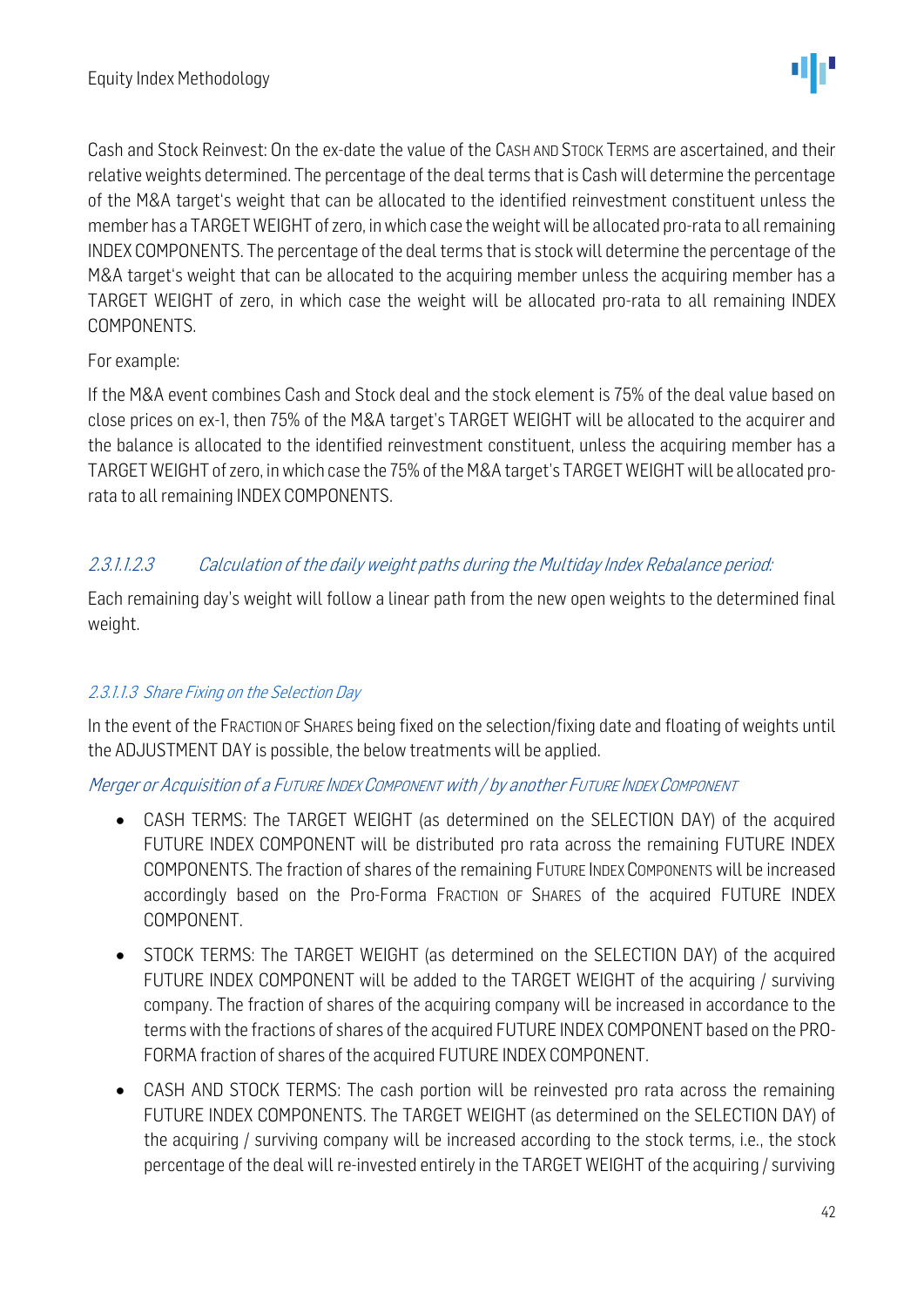company. The fraction of shares of the remaining FUTURE INDEX COMPONENTS will be increased accordingly based on the PRO-FORMA fraction of shares of the acquired FUTURE INDEX COMPONENT.

#### Merger or Acquisition of a FUTURE INDEX COMPONENT with / by non-FUTURE INDEX COMPONENT

- CASH TERMS: The TARGET WEIGHT (as determined on the SELECTION DAY) of the acquired FUTURE INDEX COMPONENT will be distributed pro rata across the remaining FUTURE INDEX COMPONENTS. The fraction of shares of the remaining FUTURE INDEX COMPONENTS will be increased accordingly based on the PRO-FORMA fraction of shares of the acquired FUTURE INDEX COMPONENT.
- STOCK TERMS: The TARGET WEIGHT (as determined on the SELECTION DAY) of the acquired FUTURE INDEX COMPONENT will be distributed pro rata across the remaining FUTURE INDEX COMPONENTS. The fraction of shares of the remaining FUTURE INDEX COMPONENTS will be increased accordingly based on the PRO-FORMA fraction of shares of the acquired FUTURE INDEX COMPONENT.
- CASH AND STOCK TERMS: The TARGET WEIGHT (as determined on the SELECTION DAY) of the acquired FUTURE INDEX COMPONENT will be distributed pro rata across the remaining FUTURE INDEX COMPONENTS. The fraction of shares of the remaining FUTURE INDEX COMPONENTS will be increased accordingly based on the PRO-FORMA fraction of shares of the acquired FUTURE INDEX COMPONENT.

#### 2.3.1.2 Divisor Index

#### 2.3.1.2.1 Implementation of Target Weights over one day

#### Merger or Acquisition of a FUTURE INDEX COMPONENT with / by another FUTURE INDEX COMPONENT

- CASH TERMS: The TARGET WEIGHT of the acquired FUTURE INDEX COMPONENT will be distributed pro rata across the remaining FUTURE INDEX COMPONENTS.
- STOCK TERMS: The TARGET WEIGHT of the acquired FUTURE INDEX COMPONENT will be added to the TARGET WEIGHT of the acquiring / surviving company.
- CASH AND STOCK TERMS: The cash portion will be reinvested pro rata across the remaining FUTURE INDEX COMPONENTS. The Target Weight of the acquiring / surviving company will be increased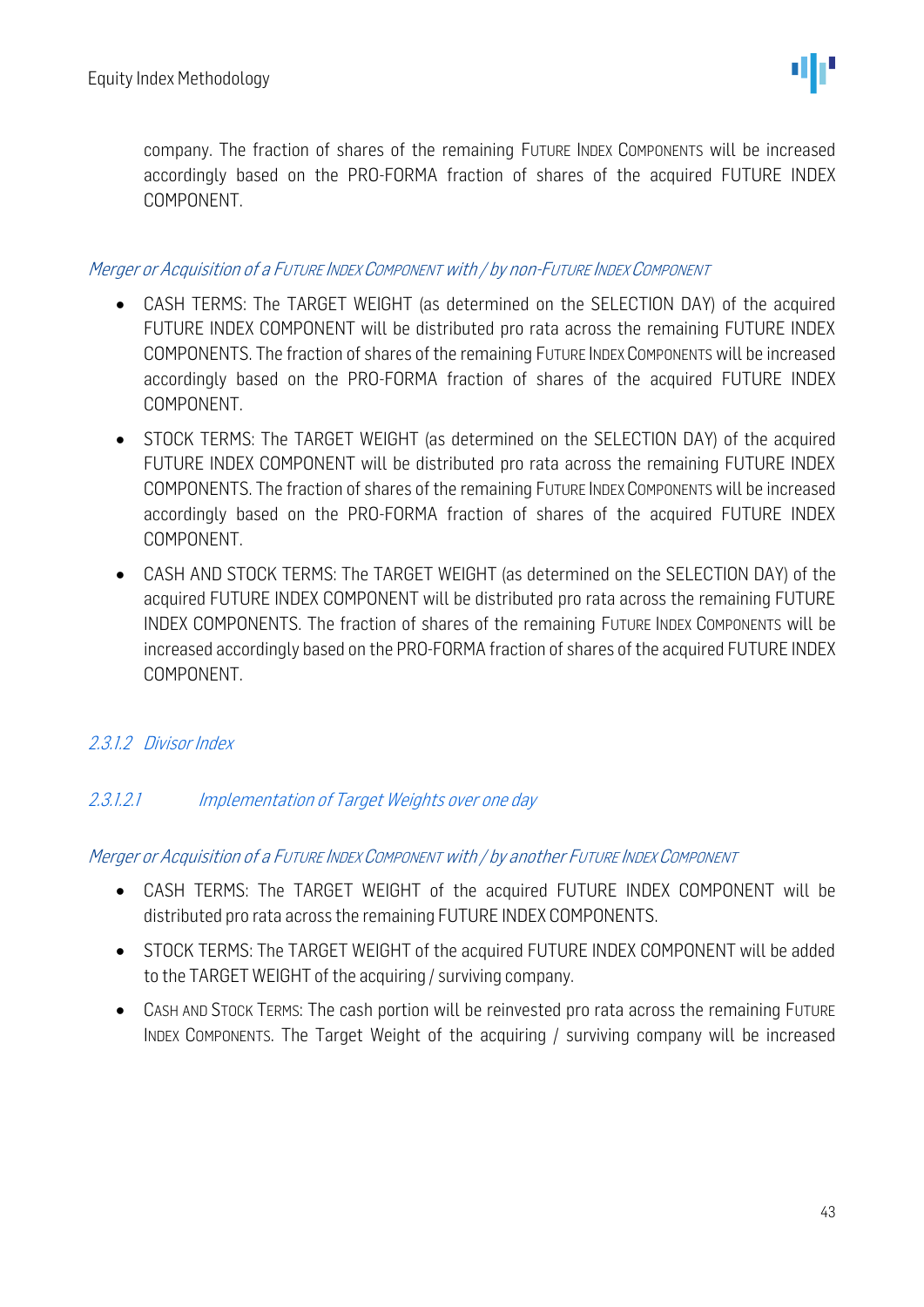according to the stock terms, i.e., the stock percentage of the deal will re-invested entirely in the Target Weight of the acquiring / surviving company.<sup>3</sup>

#### Merger or Acquisition of a FUTURE INDEX COMPONENT with / by non-FUTURE INDEX COMPONENT

- CASH TERMS: The TARGET WEIGHT of the acquired FUTURE INDEX COMPONENT will be distributed pro rata across the remaining FUTURE INDEX COMPONENTS.
- STOCK TERMS: The TARGET WEIGHT of the acquired FUTURE INDEX COMPONENT will be distributed pro rata across the remaining FUTURE INDEX COMPONENTS.
- CASH AND STOCK TERMS: The TARGET WEIGHT of the acquired FUTURE INDEX COMPONENT will be distributed pro rata across the remaining FUTURE INDEX COMPONENTS.

#### 2.3.1.2.2 Implementation of Target Weights over multiple days (Multiday Index Rebalance)

Index rebalances over multiple days will not only impact final allocation of the new Index Composition but will also affect the weight path determined to migrate towards the final TARGET WEIGHT of the new INDEX COMPOSITION after the last ADJUSTMENT DAY of the MULTIDAY INDEX REBALANCE. The different cases that can occur are described below.

#### 2.3.1.2.2.1 Acquisition completed before the first Adjustment Day

In case an acquisition will be completed before the first ADJUSTMENT DAY, the weight path of all INDEX COMPONENTS (future component and current components) will be adjusted to reflect the new allocation.

#### 2.3.1.2.2.2 Acquisition completed on or after the first Adjustment Day

In case an acquisition will be completed on or after the first ADJUSTMENT DAY (effective open), but before the last ADJUSTMENT DAY, the MULTIDAY INDEX REBALANCE path adjustment will be determined based on the current opening weights on the EFFECTIVE DATE and after the completion of (in order):

- The respective rebalance
- Mergers & Acquisitions and Spin-offs
- Corporate Actions (specified in Section 2.1 above)
- Fees (Management and Rebalance fees)

The impact on the weight path depending on the treatment is summarized below. The TARGET WEIGHT of the INDEX COMPONENTS will be adjusted accordingly in the following reinvestment scenarios:

Proportional: the target's final weight will be allocated pro-rata to all remaining INDEX COMPONENTS, where the TARGET WEIGHT is not already zero.

 $3$  The stock percentage of the consideration for the acquisition is calculated by dividing the product of the close price of the acquirer and the stock terms of the deal by the product of the close price of the acquirer and the stock terms of the deal plus the cash terms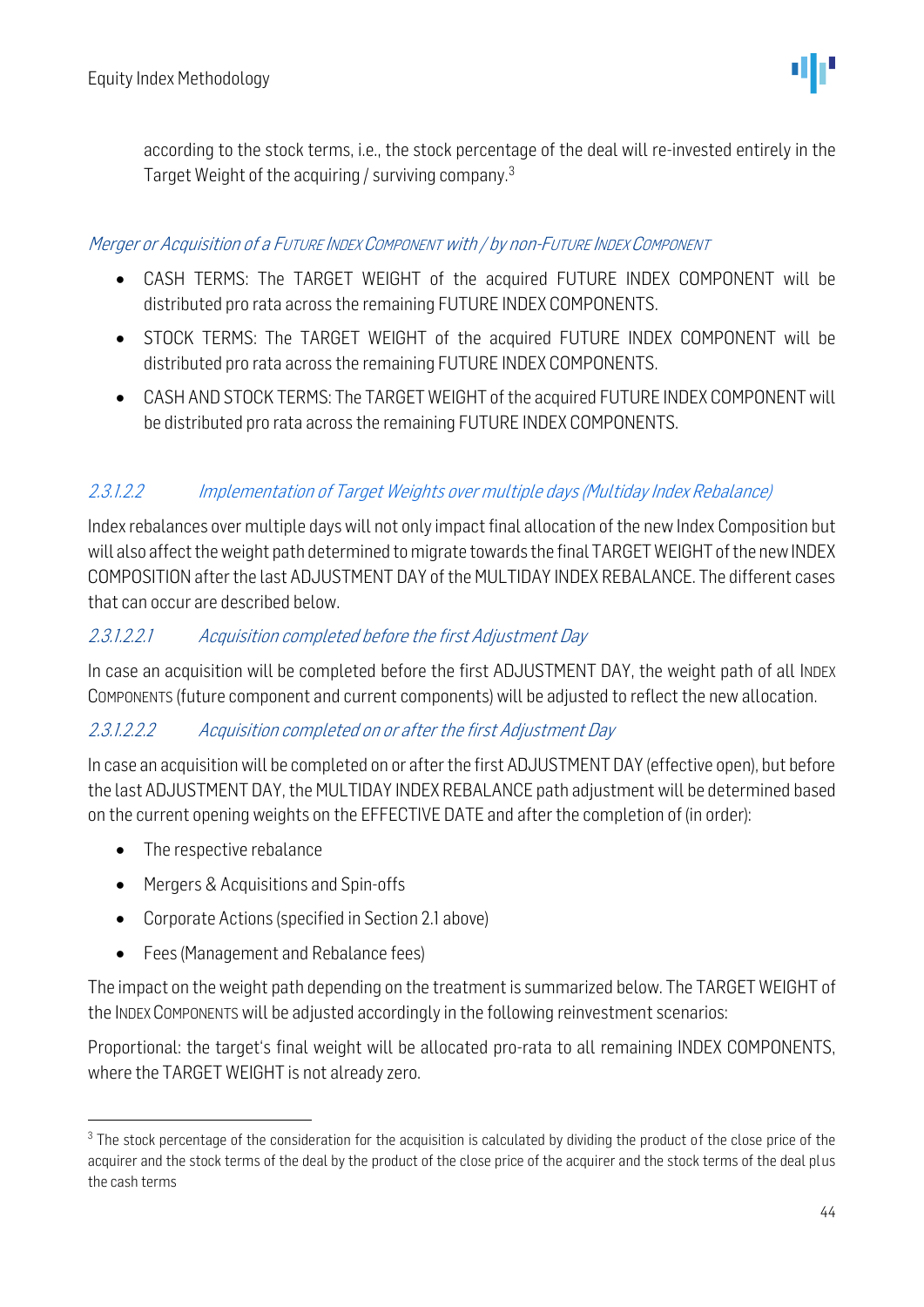Uniform: the target's final weight will be allocated uniformly to all remaining INDEX COMPONENTS, where the TARGET WEIGHT is not already zero.

Reinvestment in Member: the target's weight will be allocated entirely to the specific INDEX COMPONENT unless the TARGET WEIGHT of the designated INDEX COMPONENT is zero in which case the TARGET WEIGHT will remain at zero and the weight will be distributed pro rata.

Stock Terms: the target's final weight will be allocated entirely to the acquiring member unless the acquiring member has a TARGET WEIGHT of zero, in which case the weight will be allocated pro-rata to all remaining INDEX COMPONENTS. If the Acquiring instrument is added to the Index as a result of the M&A event, the weight will be allocated entirely to such instrument.

#### Cash and Stock Proportional:

On the ex-date the relative proportion of the M&A deals value, arising from Cash or Stock terms will be ascertained. The percentage of the consideration for the acquisition that is Cash will determine the percentage of the target's final weight that can be allocated pro-rata to all remaining INDEX COMPONENTS, whose TARGET WEIGHT is not already zero. The percentage of the deal terms that is stock will determine the percentage of the target's final weight that can be allocated to the acquiring member unless the acquiring member has a TARGET WEIGHT of zero, in which case the weight will be allocated pro-rata to all remaining INDEX COMPONENTS.

#### For example:

If Cash and Stock deal and the stock element is 75% of the deal value based on close prices on ex-1 then 75% of the target's TARGET WEIGHT will be allocated to the acquirer and the balance is allocated pro-rata to all remaining INDEX COMPONENTS unless the acquiring member has a TARGET WEIGHT of zero, in which case the weight will be allocated pro-rata to all remaining INDEX COMPONENTS.

Cash and Stock Reinvest: On the ex-date the value of the CASH AND STOCK TERMS are ascertained, and their relative weights determined. The percentage of the deal terms that is Cash will determine the percentage of the target's weight that can be allocated to the identified reinvestment constituent unless the member has a TARGET WEIGHT of zero, in which case the weight will be allocated pro-rata to all remaining INDEX COMPONENTS. The percentage of the deal terms that is stock will determine the percentage of the target's weight that can be allocated to the acquiring member unless the acquiring member has a TARGET WEIGHT of zero, in which case the weight will be allocated pro-rata to all remaining INDEX COMPONENTS.

#### For example:

If Cash and Stock deal and the stock element is 75% of the deal value based on close prices on ex-1, then 75% of the target's TARGET WEIGHT will be allocated to the acquirer and the balance is allocated to the identified reinvestment constituent unless the member has a TARGET WEIGHT of zero, in which case the weight will be allocated pro-rata to all remaining INDEX COMPONENTS.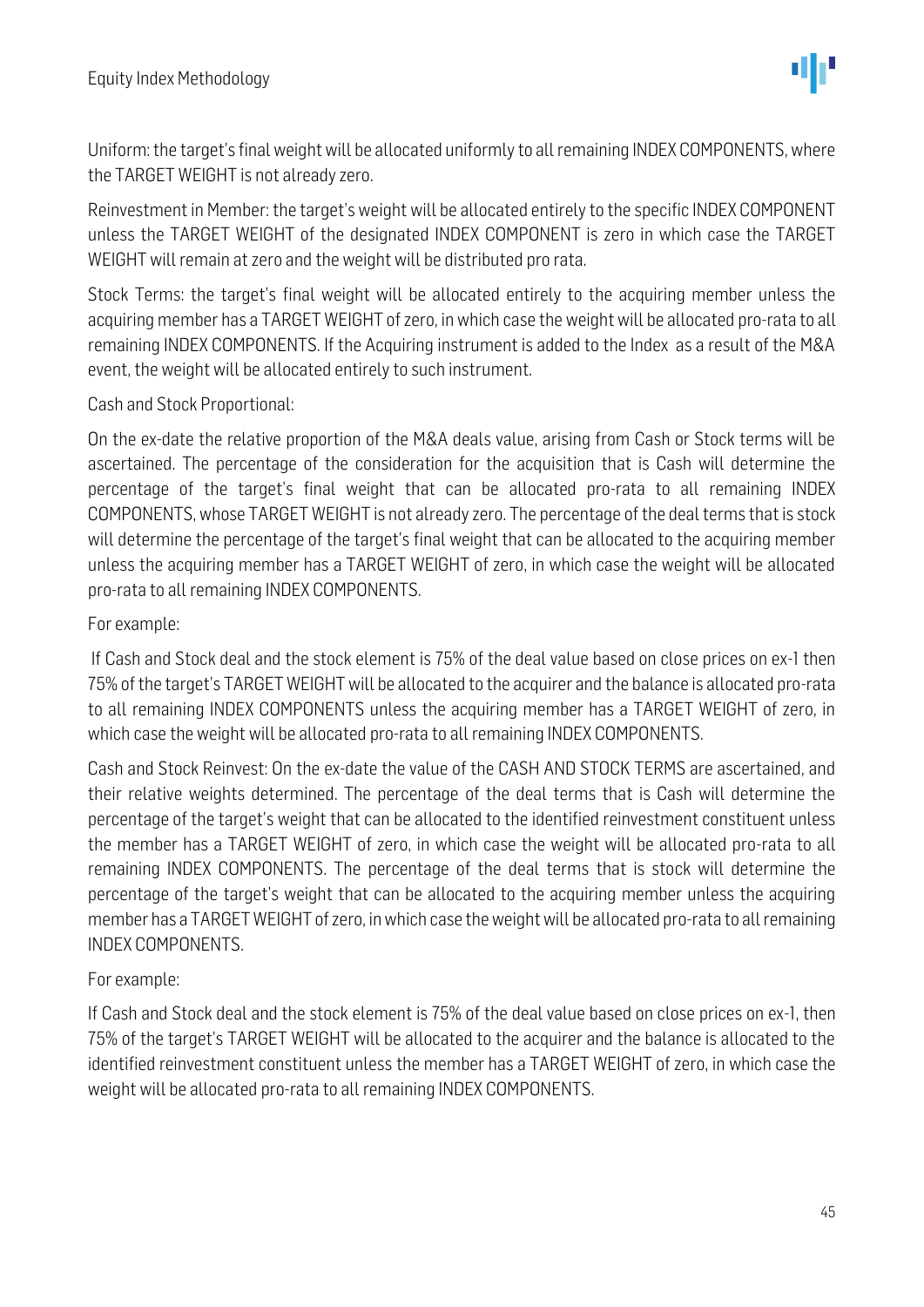#### 2.3.1.2.2.3 Calculation of the daily weight paths during the Multiday Index Rebalance period

Each remaining day's weight will follow a linear path from the new open weights to the determined final weight.

#### 2.3.1.2.3 Share Fixing on the Selection Day

In the event of the TOTAL SHARES being fixed on the SELECTION/FIXING DAY and floating of weights until the ADJUSTMENT DAY is possible, the below treatments will be applied.

Merger or Acquisition of a FUTURE INDEX COMPONENT with / by another FUTURE INDEX COMPONENT

- CASH TERMS: The value of the acquired FUTURE INDEX COMPONENT will be distributed pro rata across the remaining FUTURE INDEX COMPONENTS. The treatment will be performed through a divisor adjustment to balance the market value drop of the FUTURE INDEX COMPONENTS (caused by the removal of the acquired FUTURE INDEX COMPONENT).
- STOCK TERMS: The TOTAL SHARES of the acquiring company will be increased according to the deal terms. The target TOTAL SHARES of the acquired FUTURE INDEX COMPONENT will be multiplied with the stock terms and added to the TOTAL SHARES of the acquiring company.
- CASH AND STOCK TERMS: The cash portion will be reinvested pro rata across the remaining FUTURE INDEX COMPONENTS. The treatment will be performed through a divisor adjustment to balance the market value drop of the FUTURE INDEX COMPONENTS (caused by the removal of the acquired FUTURE INDEX COMPONENT). The stock portion will be reflected by increasing the TOTAL SHARES of the acquiring company. The target TOTAL SHARES of the acquired FUTURE INDEX COMPONENT will be multiplied with the stock terms and added to the TOTAL SHARES of the acquiring company.

#### Merger or Acquisition of a FUTURE INDEX COMPONENT with / by non-FUTURE INDEX COMPONENT

- CASH TERMS: The value of the acquired FUTURE INDEX COMPONENT will be distributed pro rata across the remaining FUTURE INDEX COMPONENTS. The treatment will be performed through a divisor adjustment to balance the market value drop of the future components (through the removal of the acquired FUTURE INDEX COMPONENT).
- STOCK TERMS: The value of the acquired FUTURE INDEX COMPONENT will be distributed pro rata across the remaining FUTURE INDEX COMPONENTS. The treatment will be performed through a divisor adjustment to balance the market value drop of the future components (through the removal of the acquired FUTURE INDEX COMPONENT).
- CASH AND STOCK TERMS: The value of the acquired FUTURE INDEX COMPONENT will be distributed pro rata across the remaining FUTURE INDEX COMPONENTS. The treatment will be performed through a divisor adjustment to balance the market value drop of the future components (through the removal of the acquired FUTURE INDEX COMPONENT).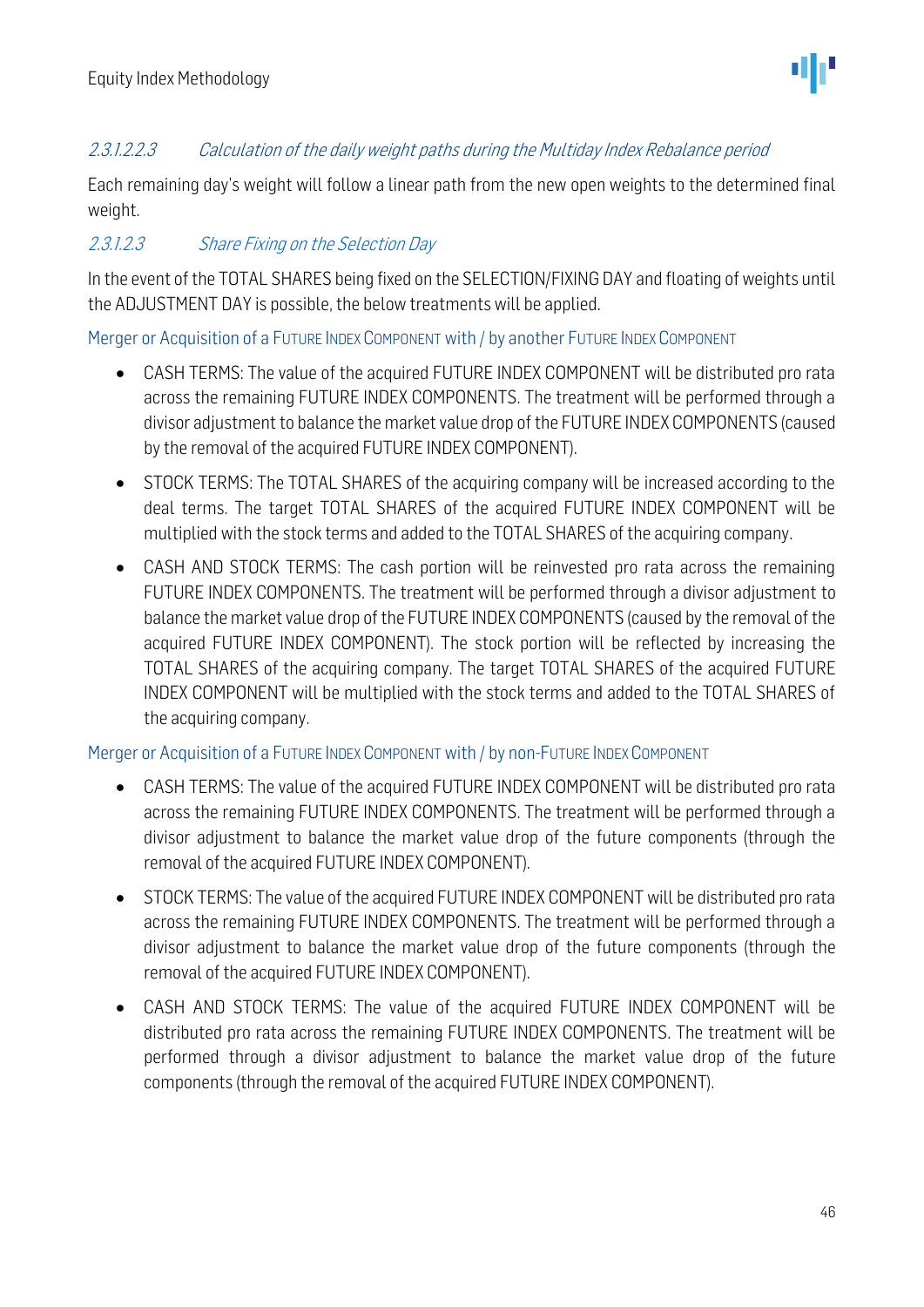ΨР

### <span id="page-46-0"></span>2.3.2 Default Treatments for Spin-Offs

If an INDEX COMPONENT (i.e., the parent company) distributes part of its business into a subsidiary or other company (i.e., the spin-off company), the spin-off company will be added to the Index rebalance (i.e., future composition) according to the transaction terms on the ex-date. The treatment and calculation will vary based on the rebalance logic.

The below sections will provide further information on the different treatments based on index calculation and rebalance logic.<sup>4</sup>

#### 2.3.2.1 Standard Index

#### 2.3.2.1.1 Implementation of Target Weights over one day

For weight implementation over one day, the spin-off company will be added leaving the combined TARGET WEIGHT of the company, i.e., parent company and spin-off company unaffected.

The number of shares added for the spin-off company will be based on the composition of the parent on ex-1 and the Spin-off-terms. For the weight calculation the spin-off company will be considered with its initial market price on the ex-date or with a calculated theoretical price.

Given the following:

 $T -$  Spin-off terms

 $P_p$  – Open price parent company at ex-date

 $P_s$  – Open price spin-off company at ex-date

 $\omega_p$  – Old target weight of the parent company

 $\omega_s$  – Old target weight of the spin - off company

 $adjP<sub>n</sub>$  – Corporate Action adjusted close price parent company at ex-date - 1

 $f_{x_n}$  – Exchange rate parent instrument 's currency into index currency at ex-date - 1

 $f_{x_s}$  – Exchange rate spin - off instrument 's currency into index currency at ex-date - 1

The theoretical open price for the spin-off company is determined as follows:

Theoretical Open Price Spin-Off company = 
$$
\frac{adjP_p - P_p}{T}
$$

The spin-off parent ratio and the new TARGET WEIGHTS is determined as follows:

Spin-Off-Parent Ratio: 
$$
R = \frac{P_s \times T \times fx_s}{P_p \times fx_p}
$$
  
New Target Weight Parent:  $w_p = \left(\frac{1}{(1+R)}\right) \times \omega_p$ 

<sup>&</sup>lt;sup>4</sup> If the spin-off company will not start trading until the Adjustment Day, it will not be included in the new composition.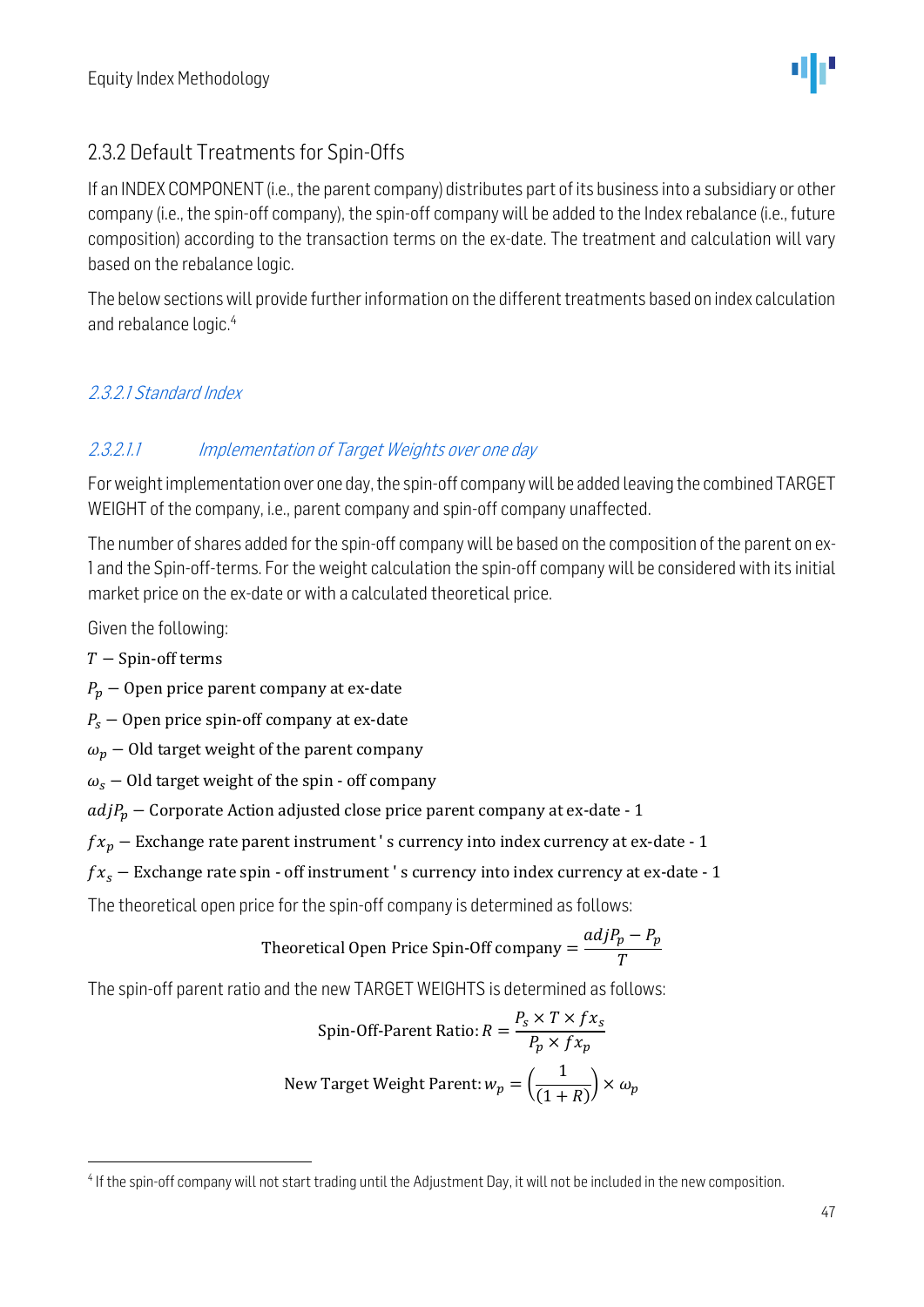New Target Weight Spin-Off: 
$$
w_s = \left(\frac{R}{(1+R)} \times \omega_p\right) + \omega_s
$$

The TARGET WEIGHTS for the spin-off company and parent company will be assigned as provided with the formulas above. The remaining INDEX COMPOSITION will be unaffected by this event.

#### 2.3.2.1.2 Implementation of Target Weights over Multiple Days (Multiday Index Rebalance)

#### Parent will remain in the future composition

In case the parent company is deemed to remain in the future INDEX COMPOSITION, the parent TARGET WEIGHT is adjusted on the ex-date of the spin-off according to the approach designed in section 2.3.2.1.1

The spin-off company will also be added to the future INDEX COMPOSITION based on the same approach. The weight path will be adjusted accordingly for parent company and spin-off company. The remaining INDEX COMPOSITION will remain unaffected.

#### Parent will be removed from the future composition with rebalance

In case the parent company is deemed to be removed from the future INDEX COMPOSITION within the MULTIDAY INDEX REBALANCE, the spin-off company will be added to the INDEX COMPOSITION according to the spin off terms on ex-date. The TARGET WEIGHT path of the parent and spin-off company will be zero. The weight path of the remaining INDEX COMPOSITION will remain unaffected.

#### 2.3.2.1.3 Share Fixing on the Selection Day

In case of the approach of fixing the FRACTION OF SHARES on the SELECTION DAY / FIXING DAY, the spin-off company will be added to the future INDEX COMPOSITION according to the Spin-off-terms on the ex-date.

The indicative Fraction of Shares of the on the ex-date -1 of the parent company will serve a reference for the addition to the future composition.

#### 2.3.2.2 Divisor Index

#### 2.3.2.2.1 Implementation of Target Weights over one day

For weight implementation over one day, the spin-off company will be added leaving the combined TARGET WEIGHT of the company, i.e., parent company and spin-off company unaffected.

The TOTAL SHARES added for the spin-off company will be based on the composition of the parent on ex-1 and the Spin-off-terms. For the weight calculation the spin-off company will be considered with its initial market price on the ex-date or with a calculated theoretical price.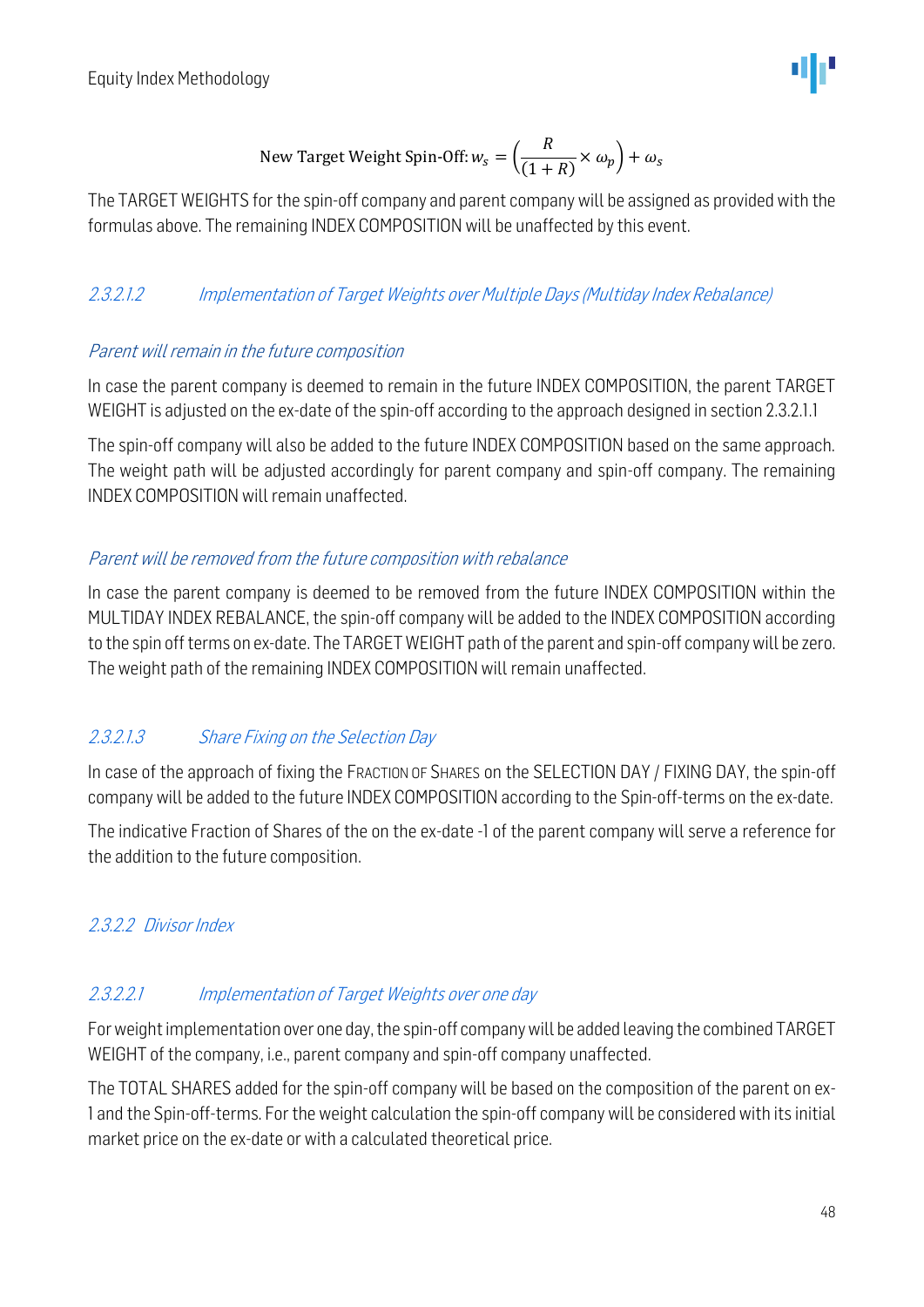

Given the following:

 $T -$ Spin-off terms  $P_p$  − Open price parent company at ex-date  $P_s$  – Open price spin-off company at ex-date  $\omega_p$  – Old target weight of the parent company  $\omega_s$  – Old target weight of the spin - off company  $adjP<sub>n</sub>$  – Corporate Action adjusted close price parent company at ex-date - 1  $f x_p-$  Exchange rate parent instrument ' s currency into index currency at ex-date -  $\bf 1$  $fx_s -$  Exchange rate spin - off instrument 's currency into index currency at ex-date - 1

The theoretical open price for the spin-off company is determined as follows:

Theoretical Open Price Spin-Off company = 
$$
\frac{adjP_p - P_p}{T}
$$

The spin-off parent ratio and the new TARGET WEIGHTS is determined as follows:

Spin - Off - Parent Ratio: 
$$
R = \frac{P_s \times T \times fx_s}{P_p \times fx_p}
$$
  
New Target Weight Parent:  $w_p = \left(\frac{1}{(1+R)}\right) \times \omega_p$   
New Target Weight Spin - Off :  $w_s = \left(\frac{R}{(1+R)} \times \omega_p\right) + \omega_s$ 

The TARGET WEIGHTS for spin-off company and parent company will be assigned as provided with the formulas above. The remaining future INDEX COMPOSITION will remain unaffected by this event.

#### 2.3.2.2.2 Implementation of Target Weights over Multiple Days (Multiday Index Rebalance)

#### Parent will remain in the future composition

In case the parent company is deemed to remain in the future INDEX COMPOSITION, the parent TARGET WEIGHT is adjusted on the ex-date of the spin-off according to the approach specified in Section 2.3.2.2.1.

The spin-off company will also be added to the future INDEX COMPOSITION based on the same approach. The weight path will be adjusted accordingly for parent company and spin-off company. The remaining future INDEX COMPOSITION will remain unaffected.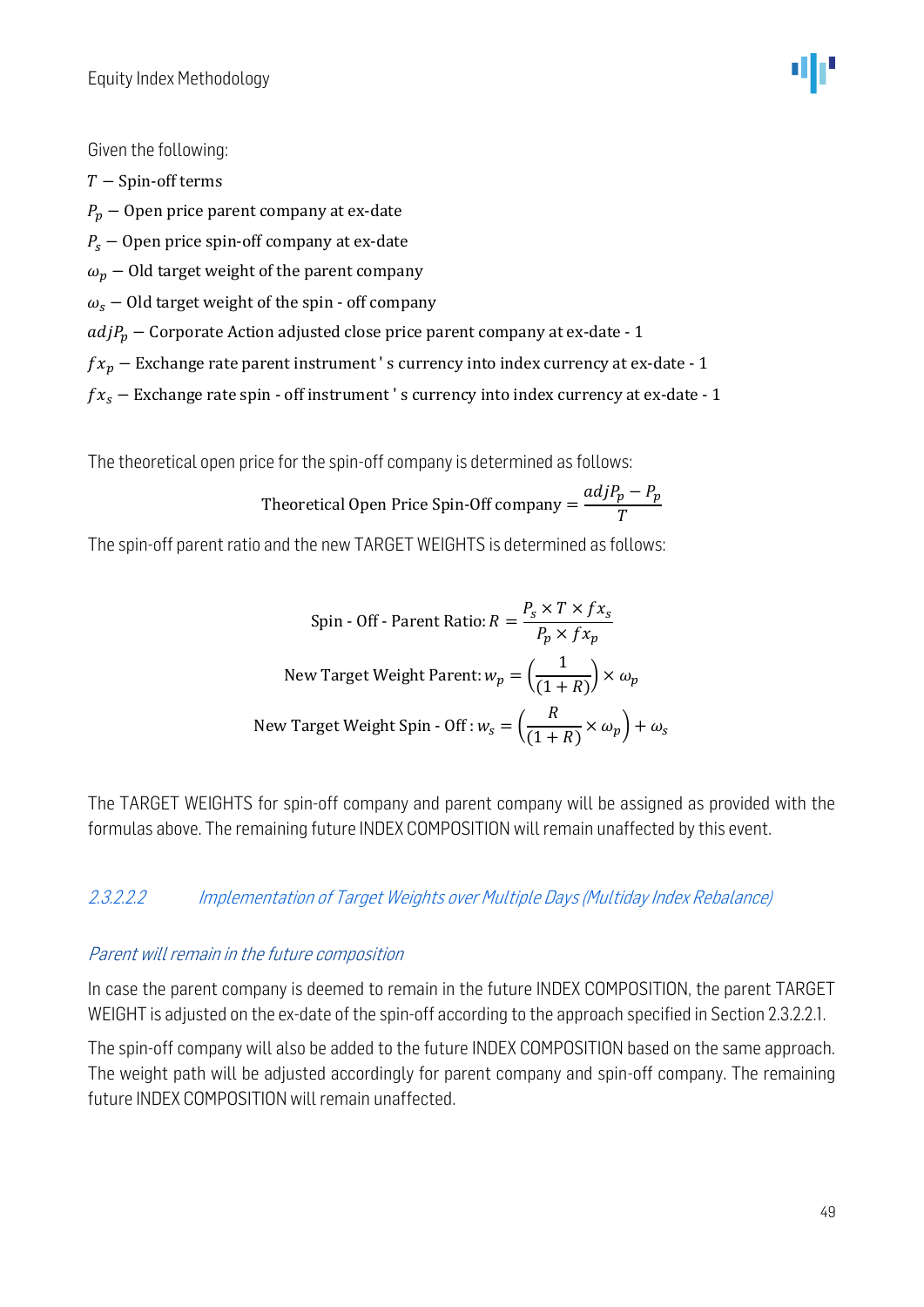ΨР

#### Parent will be removed from the future composition with rebalance

In case the parent company is deemed to be removed from the future INDEX COMPOSITION within the MULTIDAY INDEX REBALANCE, the spin-off company will be added to the INDEX COMPOSITION according to the spin off terms on ex-date. The TARGET WEIGHT path of the parent company and spin-off company will be zero. The weight path of the remaining INDEX COMPOSITION will remain unaffected.

#### 2.3.2.2.3 Share Fixing on the Selection Day

In case of the approach of fixing the TOTAL SHARES on the SELECTION DAY / FIXING DAY, the spin-off company will be added to the future composition according to the Spin-off-terms on the ex-date.

The TOTAL SHARES of the parent on the ex-date -1 will serve as reference for the addition of the spin-off company.

## <span id="page-49-0"></span>2.4 EXTRAORDINARY INDEX REBALANCES IN CONNECTION WITH CHINA CONNECT STOCK LISTINGS

#### <span id="page-49-1"></span>2.4.1 Introduction

The Index guidelines may contain requirements that potential Index Components must be available for trading under the China Stock Connect Program in order to be eligible for inclusion in the Index. Accordingly, such Indices may contain Index Components that are traded under the China Stock Connect Program.

#### <span id="page-49-2"></span>2.4.2 Corporate Actions

For Index Components traded under the China Stock Connect Program, days may occur when trading is not possible under the China Stock Connect Program due to a trading holiday, but trading continues on the corresponding China domestic market. Prices for the Index Components will continue to be determined and any price adjustments due to a Cash Dividend, a Stock Dividend, a Stock Split, A Reverse Stock Split, a Rights Issue, a Capital Decrease or a Spin-off will be made.

In order to take this particularity into account, corporate action events that are "passive", i.e. that do not require an action by investors to account for the event in order to replicate the Index (Stock Splits, Reverse Stock Split, Stock Dividends, Spin-off) will be applied on the announced ex-date on the corresponding China domestic market, while the implementation of other events that do require an action by investors to account for the event in order to replicate the Index(Rights Issue, Capital Decrease, Cash Dividend) will be postponed to the next Trading Day for the relevant Index Components under the China Stock Connect Program.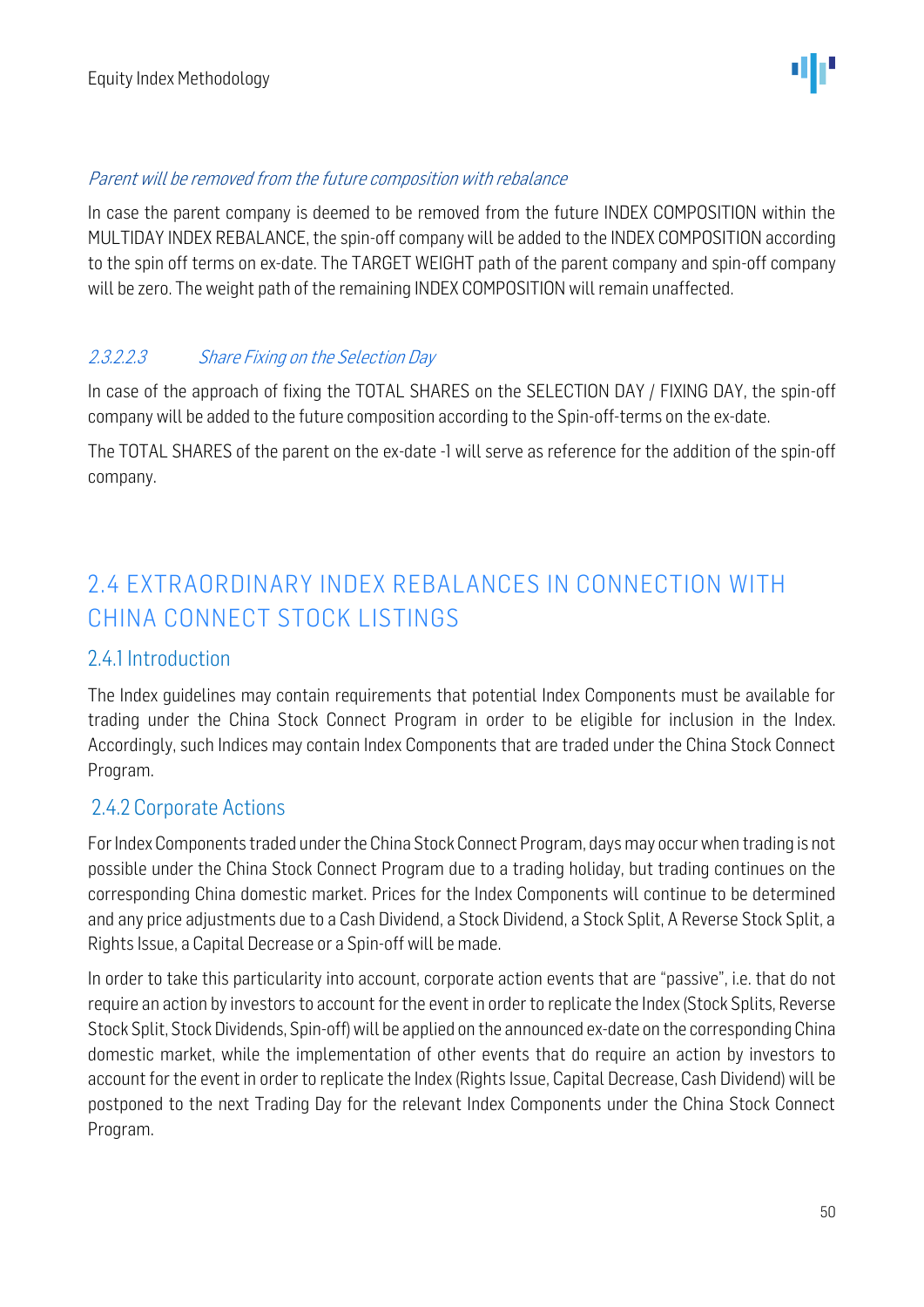### <span id="page-50-0"></span>2.4.3 Index Rebalances

In order to be eligible for inclusion in the Index securities must appear on the "Lists of securities eligible for unrestricted buying and selling" published by the Hong Kong Stock Exchange concerning the eligibility of securities under the China Stock Connect Program (the "Positive List"). The Positive List is available from the website of the Hong Kong Stock Exchange [\(https://www.hkex.com.hk/Mutual-Market/Stock-](https://www.hkex.com.hk/Mutual-Market/Stock-Connect/Eligible-Stocks/View-All-EligibleSecurities?sc_lang=en)[Connect/Eligible-Stocks/View-All-EligibleSecurities?sc\\_lang=en\)](https://www.hkex.com.hk/Mutual-Market/Stock-Connect/Eligible-Stocks/View-All-EligibleSecurities?sc_lang=en).

|                             | "Shanghai Connect"                  | "Shenzhen Connect"                  |
|-----------------------------|-------------------------------------|-------------------------------------|
| List of securities eligible | List of SSE Securities/China        | List of SZSE Securities/China       |
| for unrestricted buying     | Connect Securities (stocks eligible | Connect Securities (stocks eligible |
| and selling                 | for both buy and sell)              | for both buy and sell)              |

#### <span id="page-50-1"></span>2.4.3.1 Treatment

In general, removals from the Positive List will be treated equivalent to a delisting (described in Section 2.1.8). The instrument will be removed and its weight will be redistributed pro-rata to the other Index Components.

In the case that

- an Index provides for a minimum Index Components constraint;
- an Index Components is removed from the Positive List (the "Affected Index Component"); and
- the removal of the Affected Index Component from the Index would result in a breach of the minimum Index Component constraint;

the Index is rebalanced extraordinarily. The extraordinary rebalance shall ensure that the minimum number of Index Components is included and the Index continues to reflect its investment objective.

The removal of the Affected Index Component takes place by performing an extraordinary rebalance in accordance with the provisions in the guideline of the Index with the following conditions: the effective date of the removal from the Positive List will be regarded as an extraordinary selection day. The corresponding rebalance day will be determined in accordance with the relevant provisions in the Index guideline.

If the next ordinary rebalance of the Index is scheduled to take place within fifteen (15) Index Calculation Days from the effective date of removal from the Positive List, the Affected Index Component will be removed triggering no extraordinary rebalance to avoid unnecessary costs. For clarification: The Index will not be extraordinary rebalanced and will contain less that the minimum number of Index Components specified in the respective Index guideline.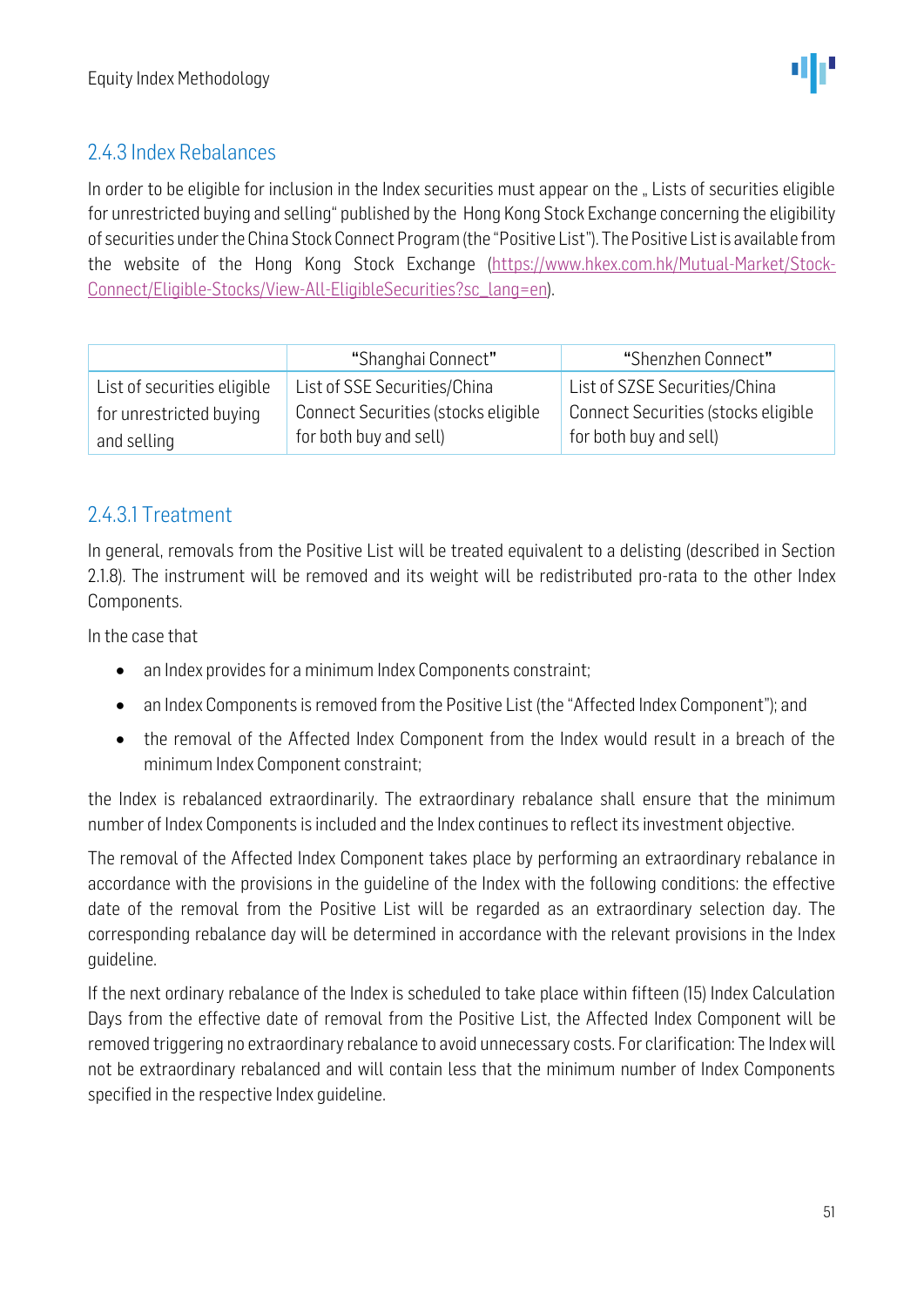### <span id="page-51-0"></span>2.4.3.2 Transparency

Solactive will communicate and announce the removal of the Affected Index Component and the measures taken by it in a timely manner, and provide the necessary details and updates.

Solactive shall seek to provide for an implementation period that provides sufficient time for potential adjustments that users of the Index may need to take to account for the change.

All decisions by Solactive are to be duly recorded and published at the website [https://www.solactive.com/news/announcements/.](https://www.solactive.com/news/announcements/)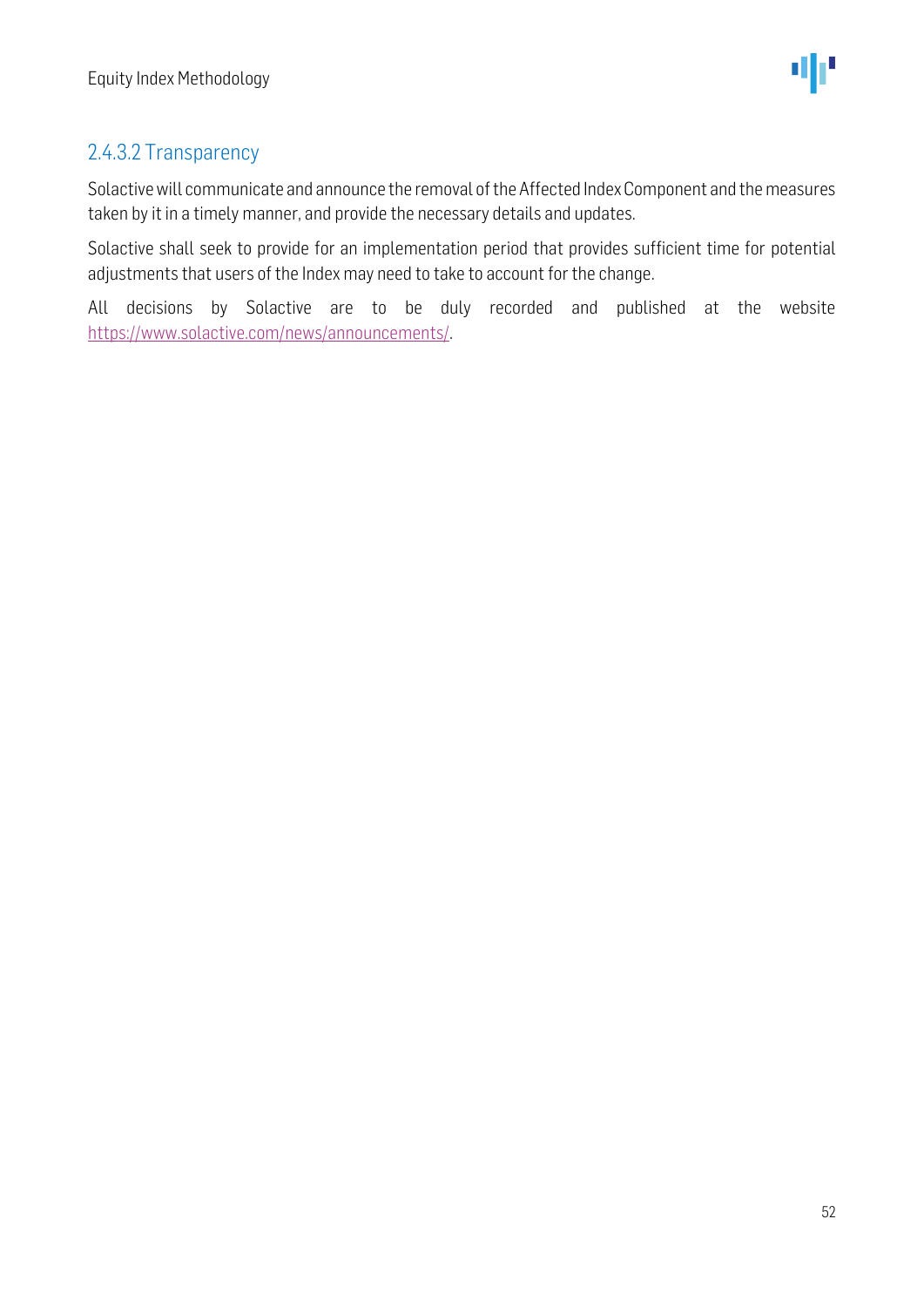

## <span id="page-52-0"></span>3. TERMS AND DEFINITIONS

For the purpose of this document, the defined terms used herein shall have the following meaning:

An 'Adjustment Day' is as of which the index rebalance takes place.

An 'ADR' is an acronym for American Depository Receipt, i.e. a Depository Receipt issued by an American bank.

A 'Business Day' is a day on which Stuttgart Stock Exchange is open for trading.

'Calculation Parameters' are inputs that are used for the calculation of the index level. Among those are: Fraction of Shares, Total Shares, Index Shares and Divisor.

When a company carries out a 'Capital Decrease' it buys back shares from its shareholders, often at a premium. It is a way to invest excess earnings or to modify the shareholder structure strategically, leading to a decrease in the Market Capitalization.

A 'Cash Dividend'takes place when a company pays an amount of cash to its shareholders. This is generally decided by the general assembly of shareholders and carried out on a pro-rata-basis. Solactive further distinguishes between two types of Cash Distributions: Regular Dividends and Special Dividends.

'Cash Terms' means in respect of an M&A event that only cash consideration is offered in exchange for each acquired entity's share.

'Cash and Stock Terms'means in respect of an M&A event that both cash and stock consideration (a defined amount of shares of the acquiring company plus cash) is offered in exchange for each acquired entity's share.

'China Stock Connect Program' shall have the meaning as defined in Section 1.2.5.

A 'Corporate Action' is specifically:

- a Cash Dividend:
- a Stock Dividend:
- a Stock Split;
- a Reverse Stock Split;
- a Rights Issue;
- a Capital Decrease;
- a Spin-off:
- a Merger;
- a Delisting;
- a Nationalization of company; or
- Bankruptcy / Insolvency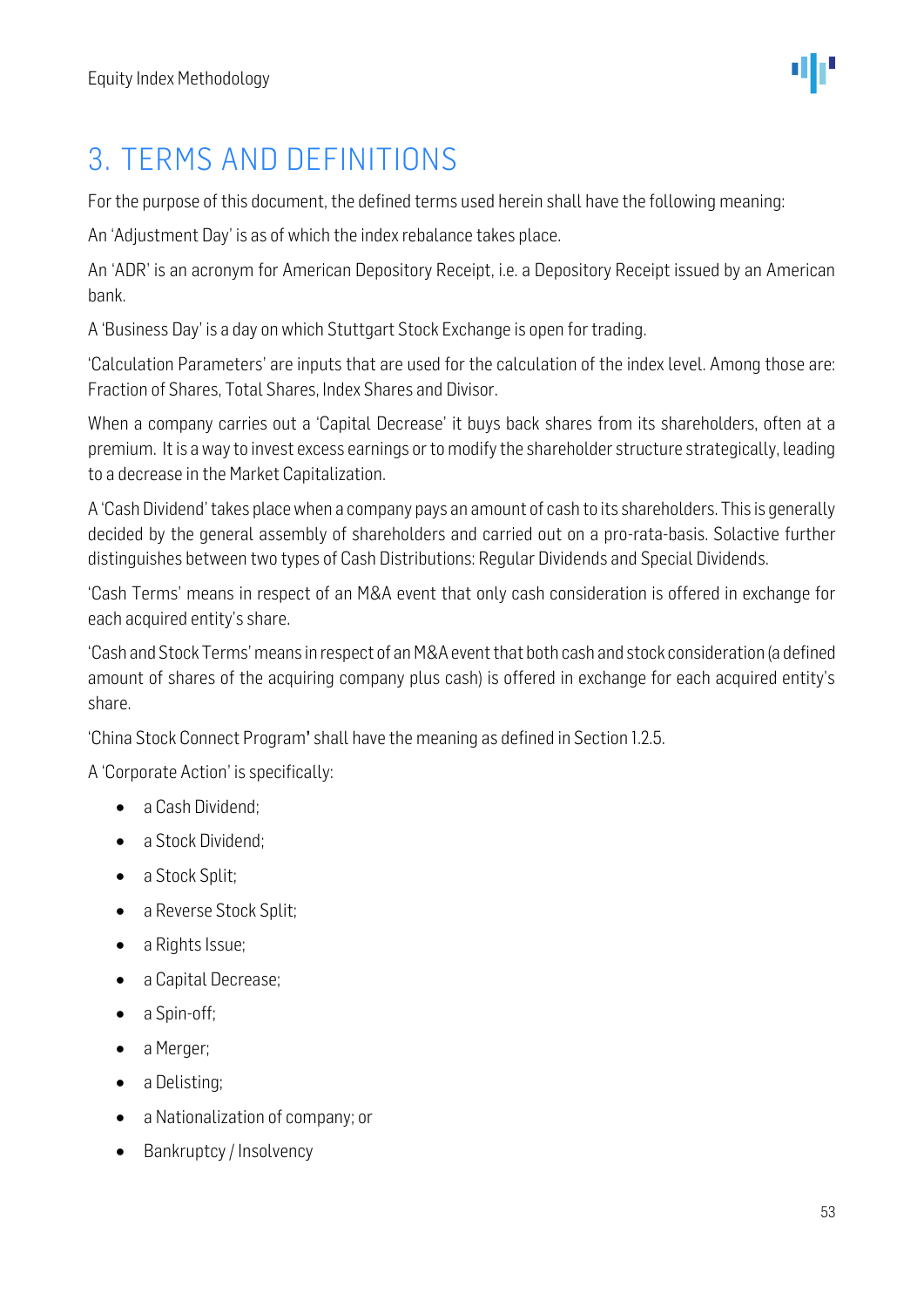An Index Component is subject to 'Delisting' if the Exchange announces, pursuant to the Exchange regulations, that the listing of, the trading in or the issuing of public quotes on the Index Component at the Exchange has ceased immediately or will cease at a later date, for whatever reason (provided the Delisting is not because of a Merger or a Takeover bid), and the Index Component is not immediately listed, traded or quoted again on an exchange, trading or listing system, acceptable to the Index Calculator.

A 'Depository Receipt' is a certificate on a share issued by a financial institution. The banks purchase and hold shares of a company in the country where it is listed and issue certificates granting particular rights to the underlying shares. The precise legal construction may vary depending on the jurisdiction. The certificates are subsequently publicly tradeable and are often listed on stock exchanges, thus enabling domestic investors to invest in foreign equities.

The 'Divisor' divides the total value of an Index into a more comprehensible number. It is one of the key tools to ensure the accuracy and continuity of the Index over time and is adjusted to offset changes due to Corporate Actions.

'Effective Date' is, in respect of an INDEX COMPONENT subject to Merger or Acquisition, the effective date of the Merger or Acquisition, as announced by Solactive, on which the acquired entity will be removed from the Index .

'Effective Day' is defined as the INDEX CALCULATION DAY following the ADJUSTMENT DAY

An 'Exchange' is, in respect of this document, the respective primary exchange where an Index Component has its primary listing. The Oversight Committee or respective index committee may decide to declare a different stock exchange the Exchange for trading reasons, even if an Index Component is only listed there via a stock substitute.

'Fixing Day' is defined as the day on which the TOTAL SHARES or the FRACTIONS OF SHARES of the FUTURE INDEX COMPONENTS are based upon.

'Fraction of Shares' is in respect of an Index Component and any given Business Day, the number of shares included in a Standard Index.

'Free Float Factor' with regard to a share is a ratio of (A) the number of shares in circulation and (B) the number of shares outstanding of the respective company.

'Free Float Market Capitalization' with regard to a share is its Market Capitalization multiplied by the ratio of (A) the number of shares in circulation and (B) the number of shares outstanding of the respective company.

Future Index Component is a security which has been selected to be part of the Index after Adjustment Day

A 'GDR' is an acronym for Global Depository Receipt, i.e. a Depository Receipt issued by any bank other than an American bank. In some contexts, GDR is also understood to refer to a German Depository Receipt.

An 'Implementation Date' is a day on which the post ex-date dividend adjustments are implemented to the affected indices.

An 'Index' (or 'Indices') is, simply put, a number describing the average value of its Index Components and their development over a longer time period.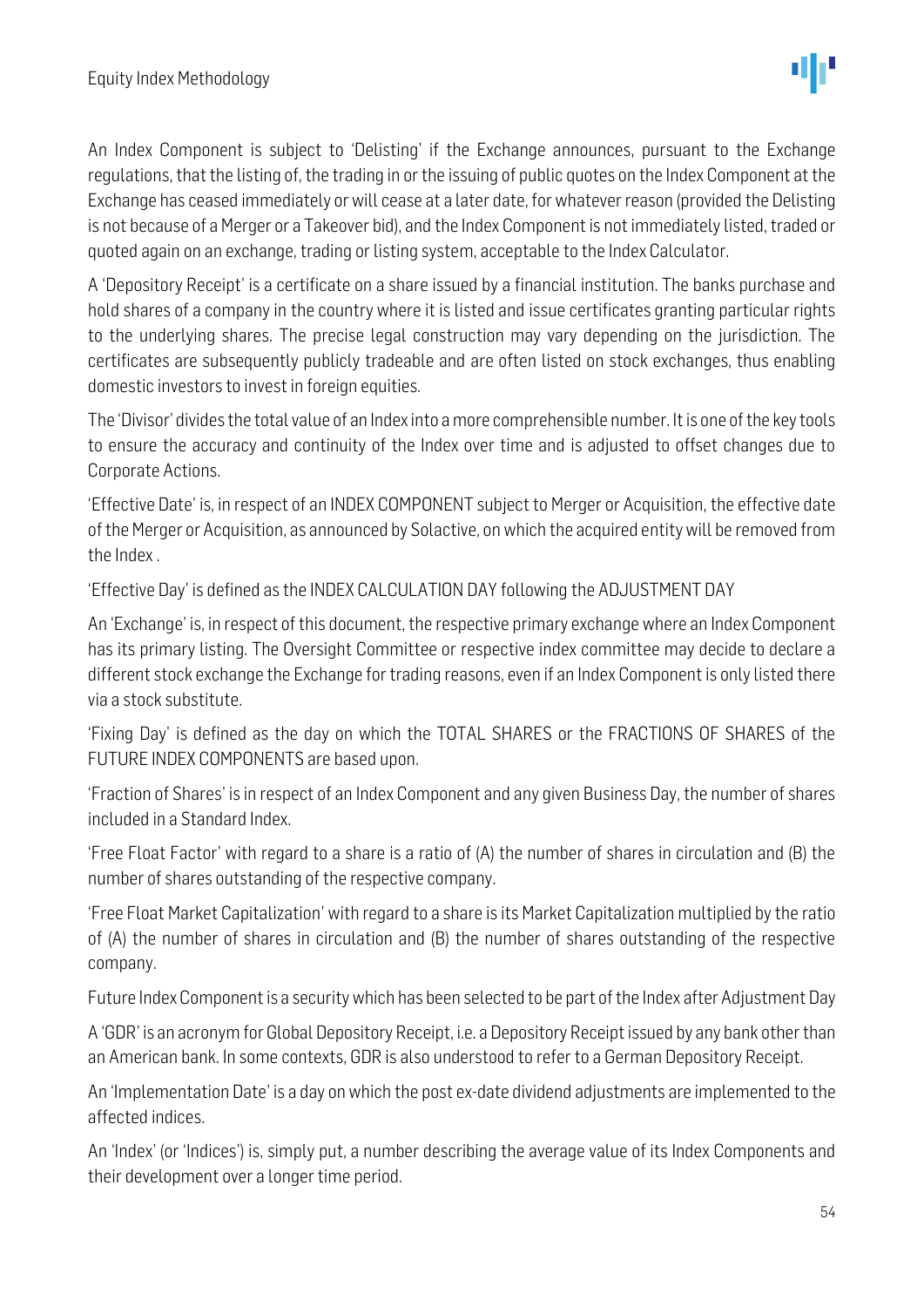'Index Calculation Day' is the day on which an Index calculated.

'Index Calculation Parameters' are all components used for calculating the index level.

'Index Closing Level' is an index value that is calculated with Index Calculation Parameters at the closing time of the Index Calculation Day.

'Index Opening Level' is an index value that is calculated with Index Calculation Parameters at the opening time of the Index Calculation Day.

An 'Index Component' is a financial instrument or other constituent currently included in the respective Index. The terms Index Component and Index Constituent are used indiscriminately throughout this Methodology.

An 'Index Composition' is a construction which consists of Index Components.

An 'Index Guideline' is a document ruling the composition, calculation and maintenance of an Index.

An 'Index Review' refers to the assessment of an Index to determine the Index Composition based on the criteria defined in the respective Index Guideline.

An 'Index Rebalance' is the adjustment of an Index to implement the Index Composition dictated by the respective Index Guideline.

'Index Replication' refers to the trading activities to reflect the value of an Index in portfolios tracking the Index.

'Insolvency' occurs with regard to an Index Component if (A) all shares of the respective issuer must be transferred to a trustee, liquidator, Insolvency administrator or a similar public officer as result of a voluntary or compulsory liquidation, Insolvency or winding-up proceedings or comparable proceedings affecting the issuer of the Index Components or (B) the holders of the shares of this issuer are legally enjoined from transferring the shares.

'Decrement' is a pre-defined calculation parameter which is deducted from the index either in absolute or percentage terms at a predefined frequency.

'Market Capitalization'with regard to a share is the value of the issuing company calculated by multiplying the number of outstanding company shares by their share price.

A 'Market Disruption Event' occurs if:

1. one of the following events occurs or exists on a Trading Day prior to the opening quotation time for an Index Component:

A) trading is suspended or restricted (due to price movements that exceed the limits allowed by the Exchange, or for other reasons):

- 1.1. across the whole Exchange; or
- 1.2. in options or futures contracts on or with regard to an Index Component; or
- 1.3. on an Exchange or in a trading or quotation system (as determined by Solactive AG) in which an Index Component is listed or quoted; or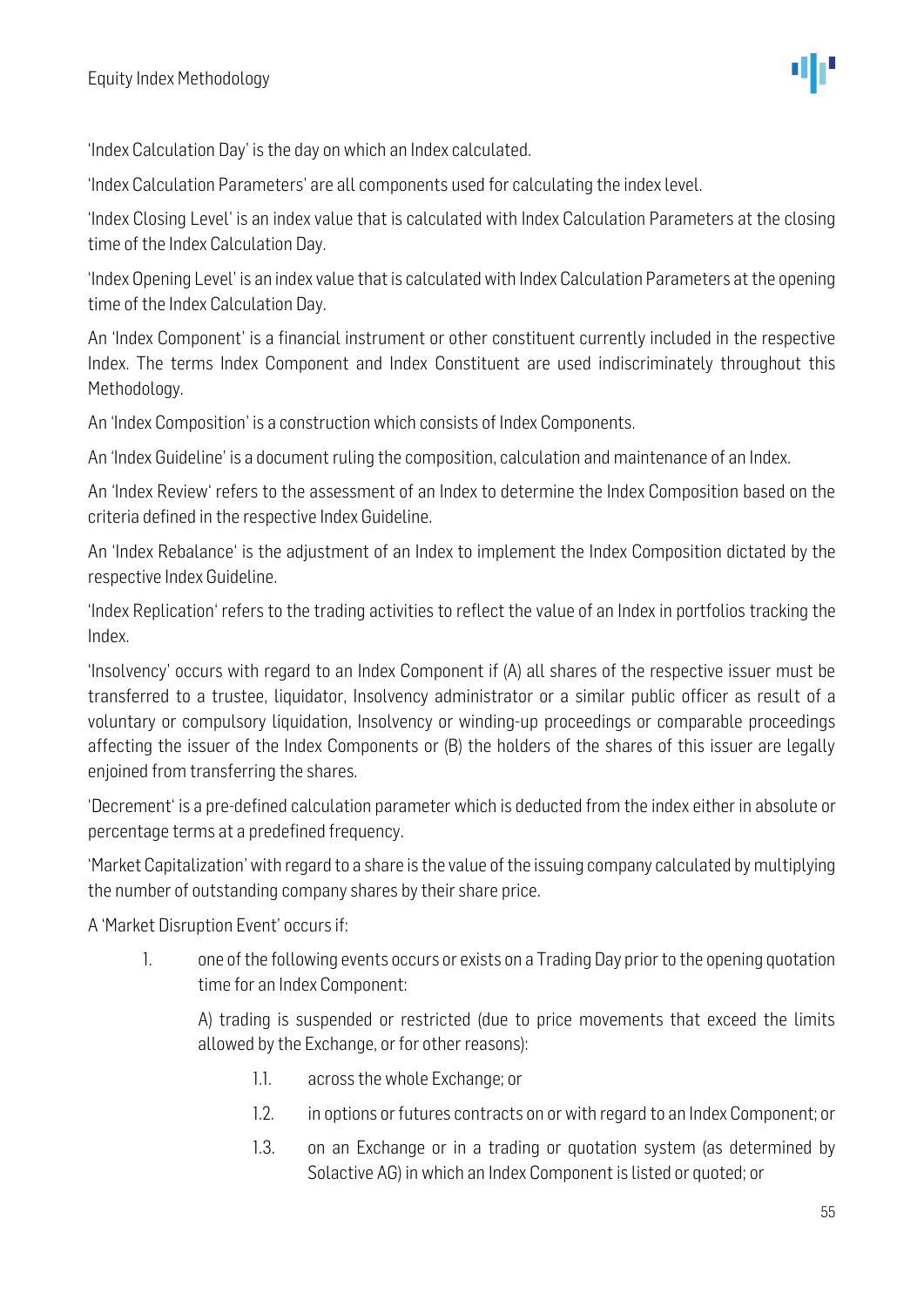B) an event that (in the assessment of Solactive AG) generally disrupts and affects the opportunities of market participants to execute transactions on the Exchange in respect of an Index Component or to determine market values for an Index Component or to execute transactions with regard to options and futures contracts on these shares or to determine market values for such options or futures contracts; or

2. trading on the Exchange or an Affiliated Exchange is ceased prior to the usual closing time (as defined below), unless the early cessation of trading is announced by the Exchange on this Trading Day at least one hour before

(aa) the actual closing time for normal trading on the Exchange on the Trading Day in question or, if earlier.

(bb) the closing time (if given) of the Exchange for the execution of orders at the time the quote is given.

With regard to an Index Component a 'Merger' is:

- a change in the security class or a conversion of the share class that results in a transfer or an ultimate definite obligation to transfer all the shares to another legal person;
- a Merger (either by acquisition or through forming a new structure) or a binding obligation on the part of the issuer to exchange shares with another legal person (except in a Merger or share exchange under which the issuer of the Index Component is the acquiring or remaining company and that does not involve a change in security class or a conversion of all the shares);
- a takeover offer, exchange offer, other offer or another act of a legal person for the purposes of acquiring or otherwise obtaining from the issuer 100% of the shares issued that entails a transfer or the irrevocable obligation to transfer all shares (with the exception of shares that are held and controlled by the legal person); or
- a Merger (either by acquisition or through forming a new structure) or a binding obligation on the part of the issuer of the share or its subsidiaries to exchange shares with another legal person, whereby the issuer of the share is the acquiring or remaining company and, although it does not involve a change in the class or a conversion of the all shares issued, the shares directly prior to such an event (except for shares held and controlled by the legal person) represent in total less than 50% of the shares directly subsequent to such an event.

The 'Merger Date' is the date on which a Merger is concluded or the date specified by Solactive AG if such a date cannot be determined under the law applicable to the Merger.

A 'Methodology' is, in accordance with the EU Benchmarks Regulation, the central guideline documenting the administrator's rules for the determination of a benchmark. This Equity Index Methodology is a vital part of the overall Methodology and particularly identifies how and when discretion may be exercised in the situation of Corporate Actions.

A 'Multiday Index Rebalance' is defined as the implementation of a new index composition spread over a specific number of days.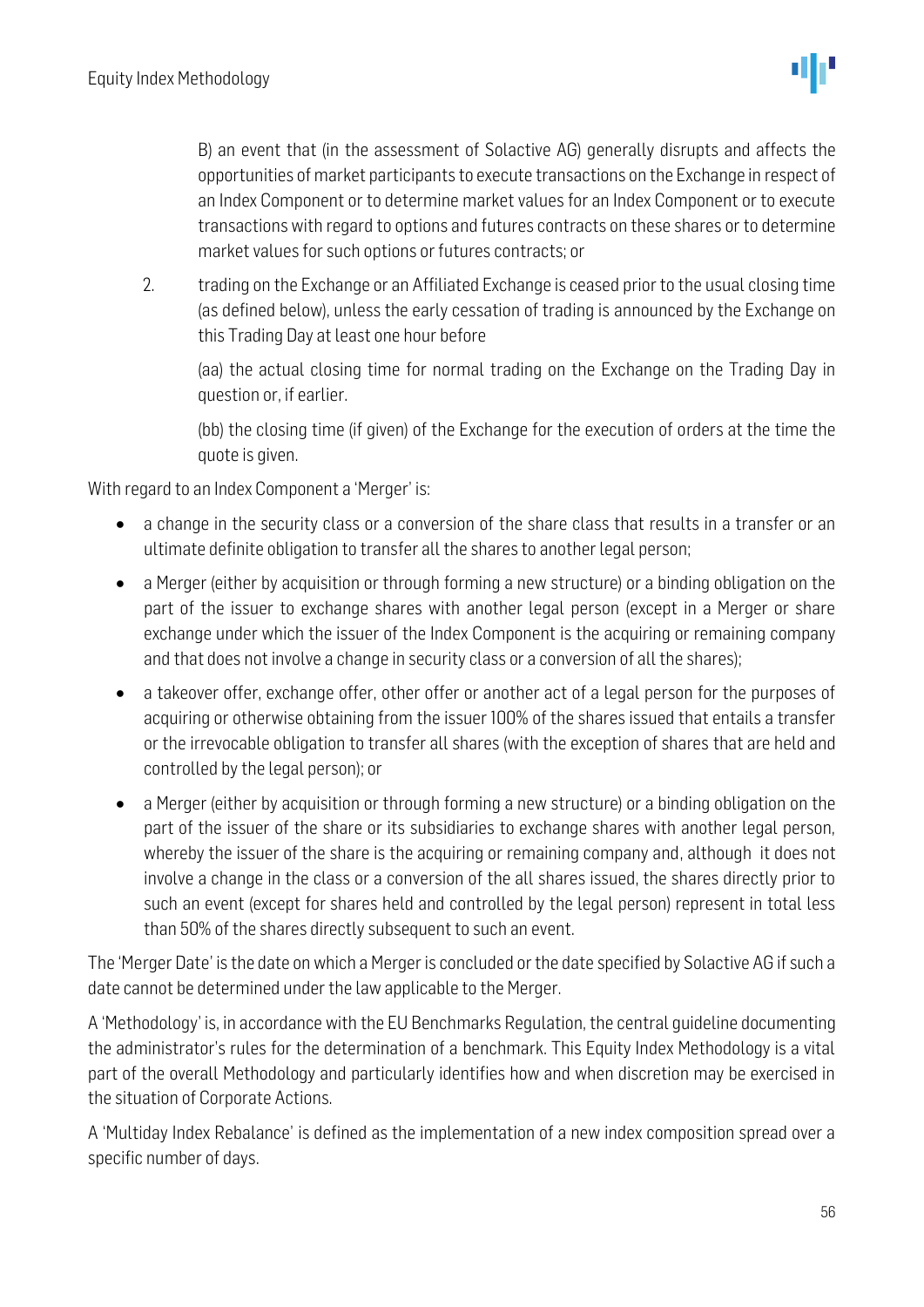'Nationalization' is a process whereby all shares or the majority of the assets of the issuer of the shares are nationalized or are expropriated or otherwise must be transferred to public bodies, authorities or institutions.

'Normal exchange closing time' is the time at which the Exchange is normally closed on working days without taking into account after-hours trading or other trading activities carried out outside the normal trading hours; or a general moratorium is imposed on banking transactions in the country in which the Exchange is resident if the above-mentioned events are material in the assessment of Solactive, whereby Solactive takes its decision based on those circumstances that it considers reasonable and appropriate.

'Positive List' shall have the meaning as defined in Section 2.3.1.

The 'Rebalance Fee' shall reflect the trading costs associated with the replication of the index during the rebalance.

The 'Rebalance Fee Factor' is a number expressed in percent which shall describe the trading costs associated with the replication of the index during the rebalance.

A 'Rebalance Period' is in respect of an Index Rebalance the timeframe where during which the adjustment takes place.

A 'Regular Dividend' refers to Cash Distributions paid in regular intervals, such as once every month or, more commonly, on a quarterly basis, depending on the pattern previously established by the individual company or as is common practice in the respective jurisdiction (cf. Cash Distribution).

A 'Reverse Stock Split' occurs when the existing shares are withdrawn from the shareholders and replaced by newly issued shares. The actual Market Capitalization of a company remains untouched, yet the total number of issued shared is reduced by a given factor, usually 2-for-1 or 3-for-1, and the nominal value of a single share is increased accordingly.

A 'Rights Issue'refers to actions raising the Market Capitalization of a company, often facilitated by issuing new shares. Existing shareholders may usually acquire the newly issued shares at a slight discount thus retaining their existing percentage of the free float.

A 'Selection Day' is the day as of which the Indexis reviewed based on the selection criteria described in the in the Index Guideline and on which basis the FUTURE INDEX COMPONENTS are selected.A 'Special Dividend' is any Cash Distribution that falls outside the general pattern of dividend payments, either with regard to its timing or the amount paid out to shareholders (cf. Regular Dividend and Cash Distribution).

A 'Stock Split' describes a Corporate Action through which a company's present shares are split and therefore multiplied by a given factor. The newly issued shares are distributed based on what is known as a split ratio, often 2-for-1 or 3-for-1, thus doubling or tripling the total amount of shares and the number of shares held by each shareholder. The stock price decreases proportionally.

An Index Component is subject to a 'Spin-off' if the issuer of the shares that are currently Index Components splits its business activities into two or more entities and distributes equity shares in the newly created entities to the shareholders of the parent (i.e. status before the Spin-off took place) entity.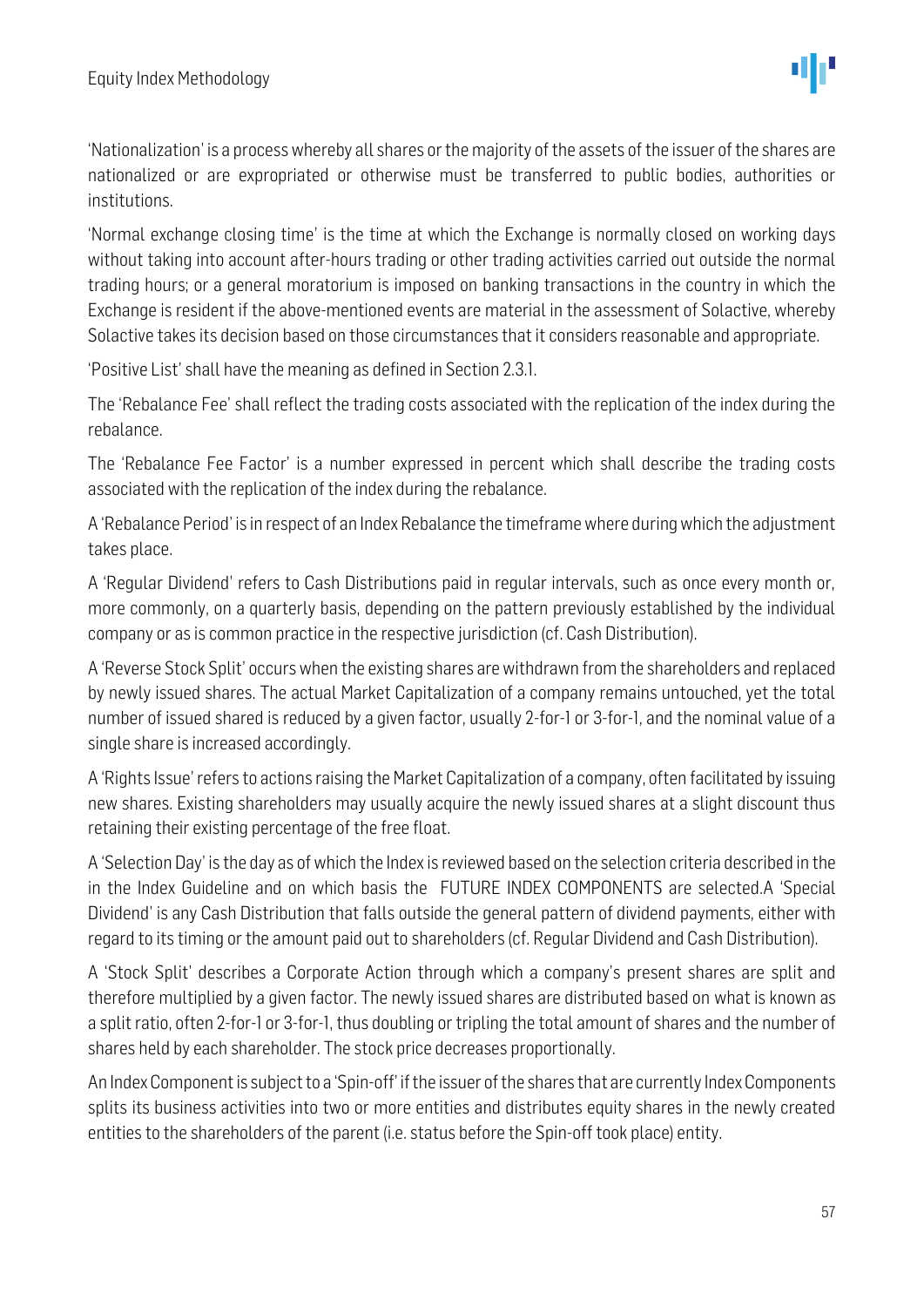A 'Squeeze-out' refers to a procedure by which a majority shareholder may take a company private by compensating minority shareholders appropriately. The requirements and process of a squeeze-out vary depending on the jurisdiction at hand, but the majority shareholder generally needs to control a certain percentage of the company.

A 'Stock Dividend' is similar to a Cash Dividend but the shareholders receive shares pro rata by the company instead of cash. Usually this involves the issuing of new shares.

'Stock Terms' means in respect of an M&A event that only stock consideration (a defined amount of shares of the acquiring company) is offered in exchange for each acquired entity's share.

A 'Takeover bid'with respect to an Index Component is a bid to acquire, an exchange offer or any other offer or act of a legal person that results in the related legal person acquiring as part of an exchange or otherwise more than 10% of the shares of an issuer or the right to acquire these shares, as determined by Solactive AG based on notices submitted to public or self-regulatory authorities or other information considered by Solactive AG to be relevant.

A 'Target Weight' with respect to an Index Component is the portion of an Index Component in the Index which is to be used for the calculation of the Fraction of Shares / Total Shares on the Adjustment Day.

'Total Shares' are in respect of an Index Component and any given Business Day, the number of shares included in a Divisor Index.

A 'Trading Day' is in relation to an Index Component a trading day on the Exchange (or a day that would have been such a day if a market disruption had not occurred), excluding days on which trading may be ceased prior to the normal Exchange closing time. Solactive AG is ultimately responsible as to whether a certain day is a Trading Day with regard to an Index Component or in any other connection relating to this document, the Index Calculation Guideline or an Index term sheet.

The 'Trading Price' for this Index Component on the day the event came into effect is the last available market price for this Index Component quoted on the Exchange on the day the event came into effect (or, if a market price is not available for the day the event came into effect, the last available market price quoted on the Exchange on a day specified as appropriate by Solactive AG), as determined by Solactive AG. This price is used as the Trading Price of the particular Index Component until the end of the day on which the composition of the Index is next set.

'Weighting Cap Factor' with respect to an Index Component is a factor defining the relative weight of an Index Component to the Index Market Capitalization.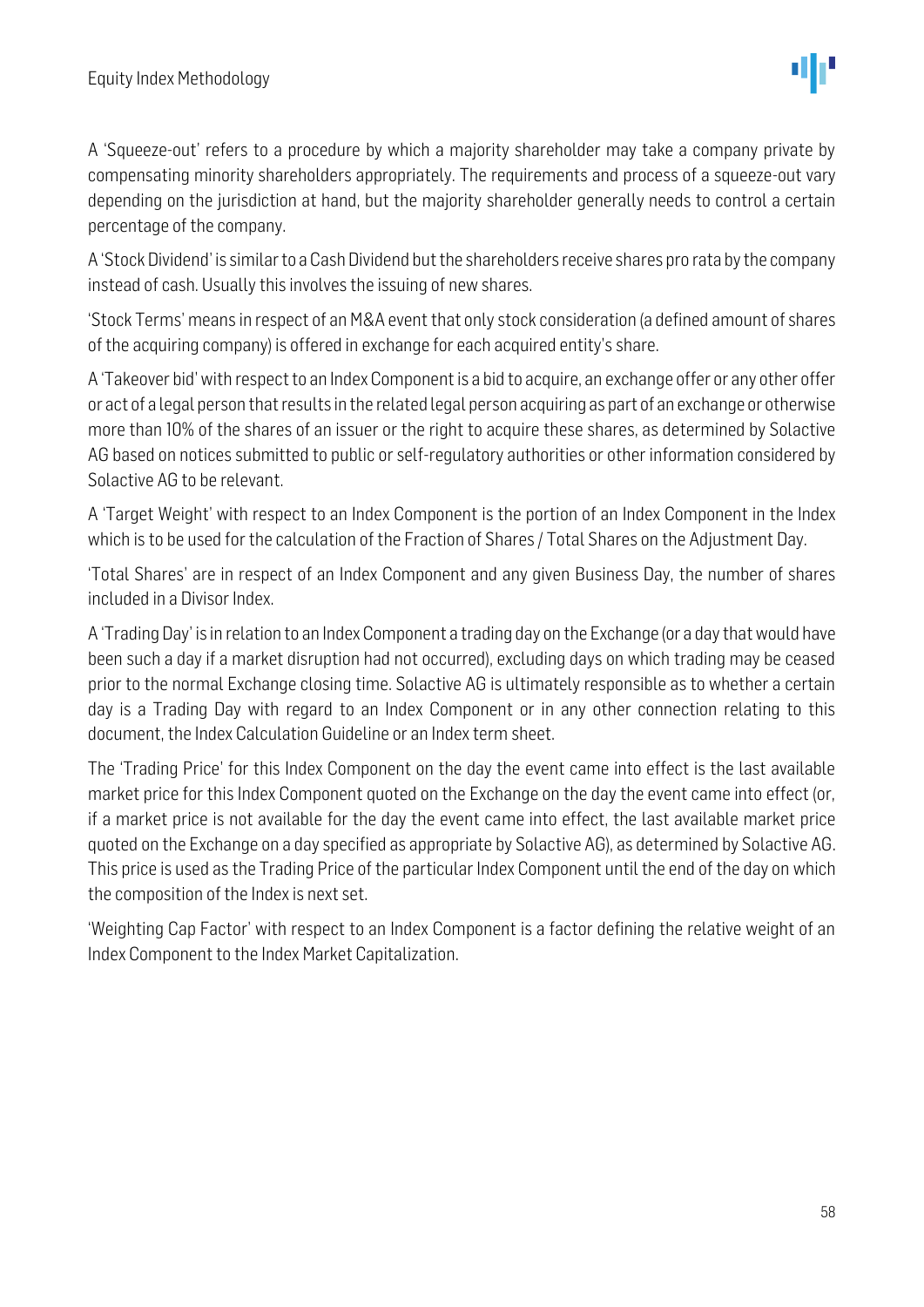## <span id="page-58-0"></span>4. HISTORY OF CHANGES

| Version* | Date             | <b>Description</b>                                                                                                                                                                                                                                                                                                          |
|----------|------------------|-----------------------------------------------------------------------------------------------------------------------------------------------------------------------------------------------------------------------------------------------------------------------------------------------------------------------------|
| 1.8      | 14 February 2022 | Inclusion of the new section 2.3 for the treatment of Mergers &<br>Acquisitions and Spin-offs between Selection Day and Adjustment Day                                                                                                                                                                                      |
| 1.9      | 20 May 2022      | Inclusion of the new sections 1.2.5 and 2.4.2 with special rules on<br>calculation and adjustment for Corporate Actions for Indices that<br>contain Index Components traded under the China Stock Connect<br>Program on days when trading is not possible under the China Stock<br>Connect Program due to a trading holiday |

\*Versions prior to the first entry are historical.